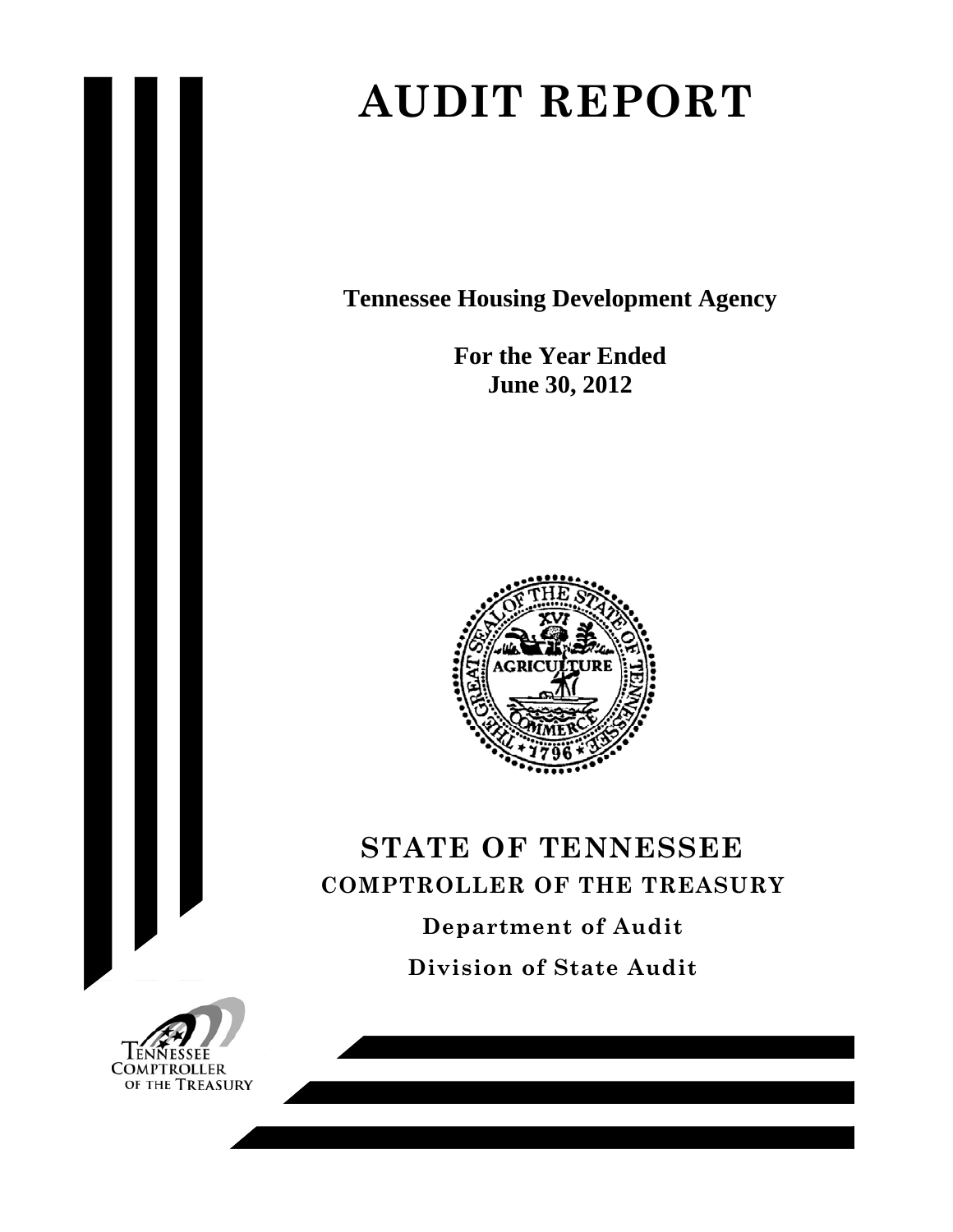*Deborah V. Loveless, CPA* Director

> *Edward Burr, CPA* Assistant Director

*Teresa L. Hensley, CPA Donald Vanatta, CFE* 

Audit Manager **In-Charge Auditor** 

*Sharon Crowell Benjamin Wright, CPA, CFE*  Staff Auditors

*Gerry C. Boaz, CPA Amy Brack*  Technical Manager

Comptroller of the Treasury, Division of State Audit 1500 James K. Polk Building, Nashville, TN 37243-1402 (615) 401-7897

Financial/compliance audits of state departments and agencies are available online at www.comptroller.tn.gov/sa/AuditReportCategories.asp. For more information about the Comptroller of the Treasury, please visit our website at www.comptroller.tn.gov.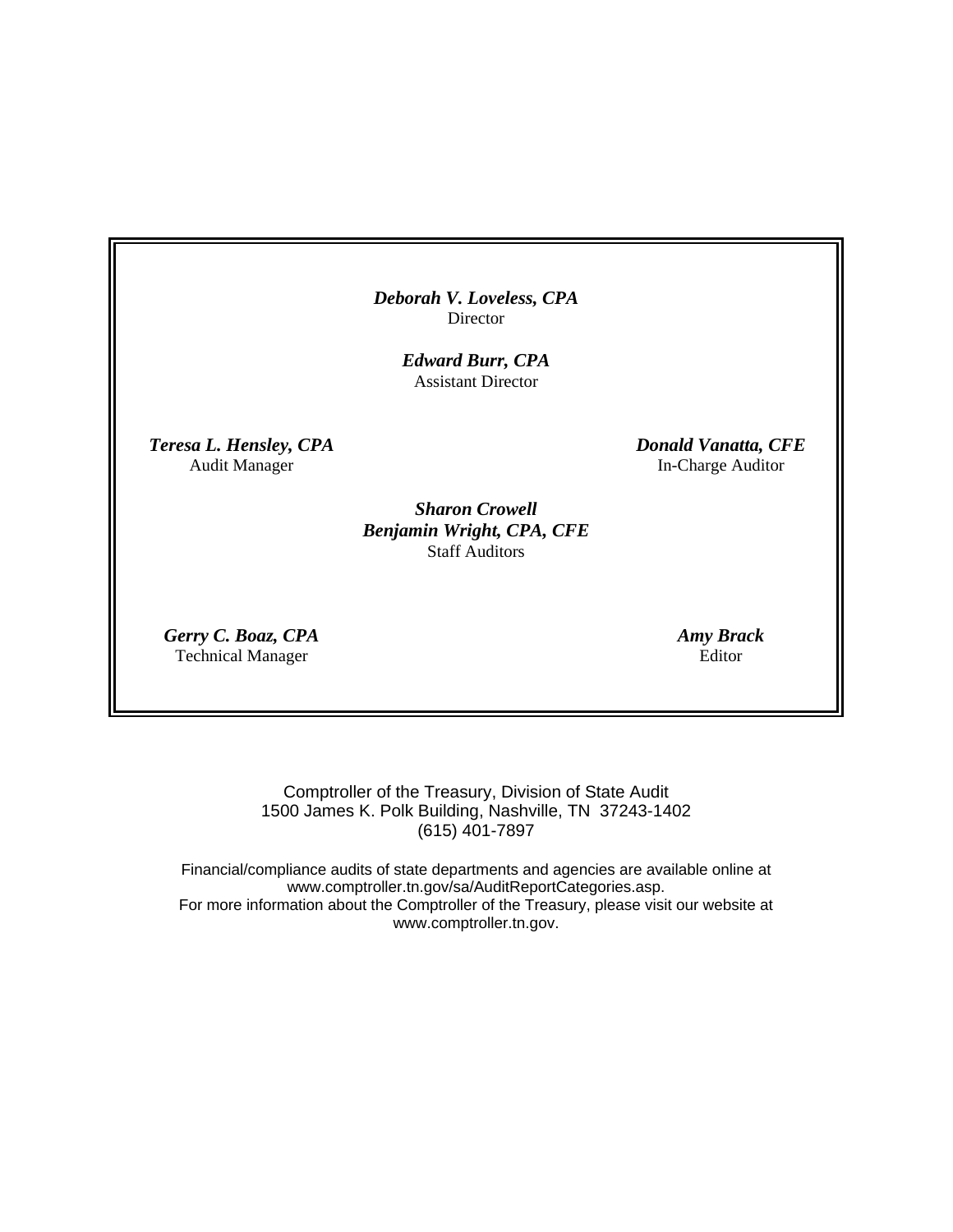

#### **STATE OF TENNESSEE COMPTROLLER OF THE TREASURY DEPARTMENT OF AUDIT DIVISION OF STATE AUDIT SUITE 1500 JAMES K. POLK STATE OFFICE BUILDING NASHVILLE, TENNESSEE 37243-1402 PHONE (615) 401-7897 FAX (615) 532-2765**

February 14, 2013

The Honorable Bill Haslam, Governor and Members of the General Assembly State Capitol Nashville, Tennessee 37243 and Members of the Board of Directors Tennessee Housing Development Agency and Mr. Ralph M. Perrey, Executive Director Tennessee Housing Development Agency 404 James Robertson Parkway, Suite 1200 Nashville, Tennessee 37243

Ladies and Gentlemen:

 Transmitted herewith is the financial and compliance audit of the Tennessee Housing Development Agency for the year ended June 30, 2012. You will note from the independent auditor's report that an unqualified opinion was given on the fairness of the presentation of the financial statements.

 Consideration of internal control over financial reporting and tests of compliance resulted in no audit findings.

Sincerely,

Seporal U. Loreline

 Deborah V. Loveless, CPA **Director** 

DVL/vn 12/092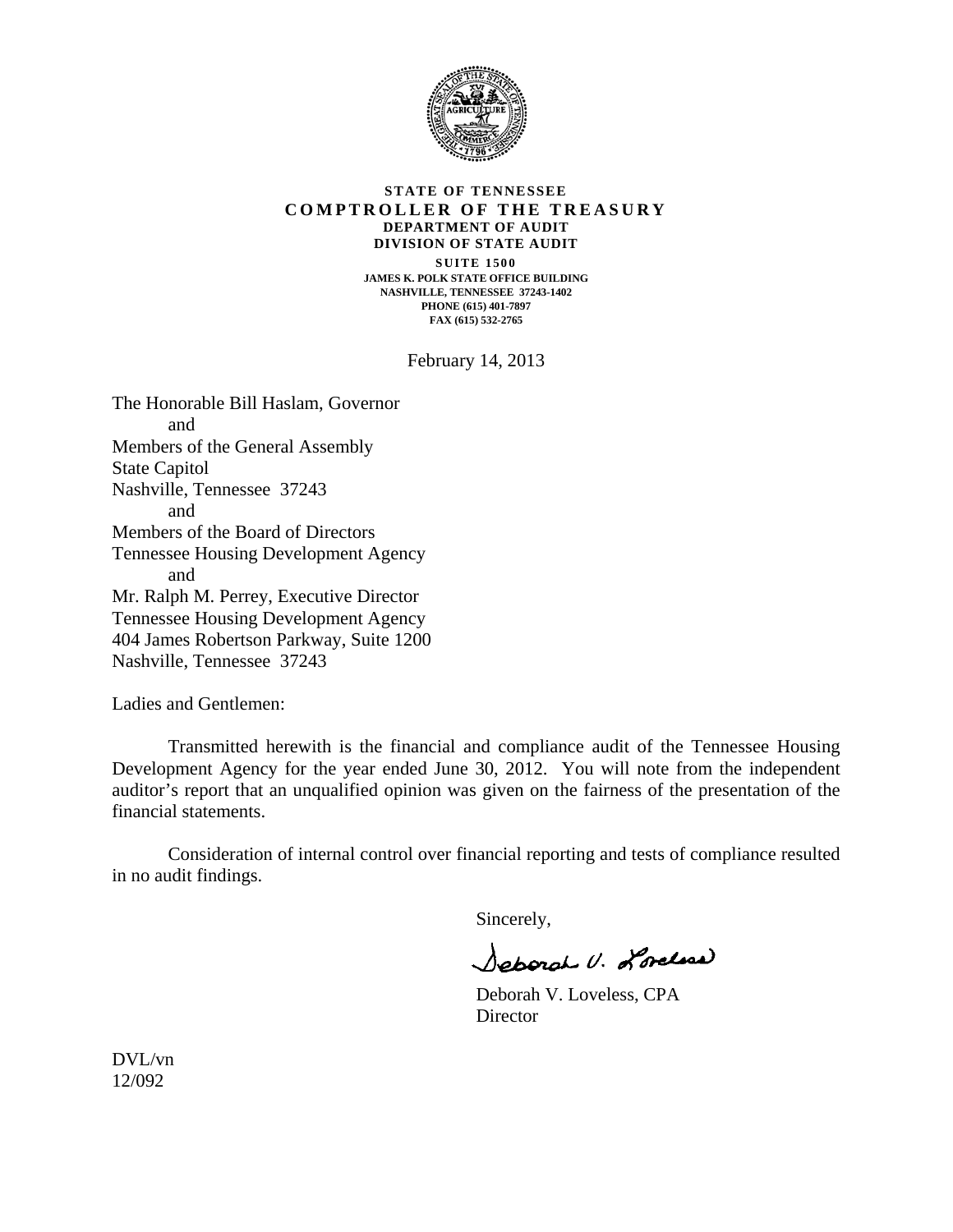State of Tennessee

# Audit Highlights

Comptroller of the Treasury Division of State Audit

Financial and Compliance Audit **Tennessee Housing Development Agency**  For the Year Ended June 30, 2012

### **AUDIT OBJECTIVES**

 $\frac{1}{2}$ 

The objectives of the audit were to consider the Tennessee Housing Development Agency's internal control over financial reporting; to determine compliance with certain provisions of laws, regulations, contracts, and grant agreements; to determine the fairness of the presentation of the financial statements; and to recommend appropriate actions to correct any deficiencies.

## **AUDIT FINDINGS**

The audit report contains no findings.

## **OPINION ON THE FINANCIAL STATEMENTS**

The opinion on the financial statements is unqualified.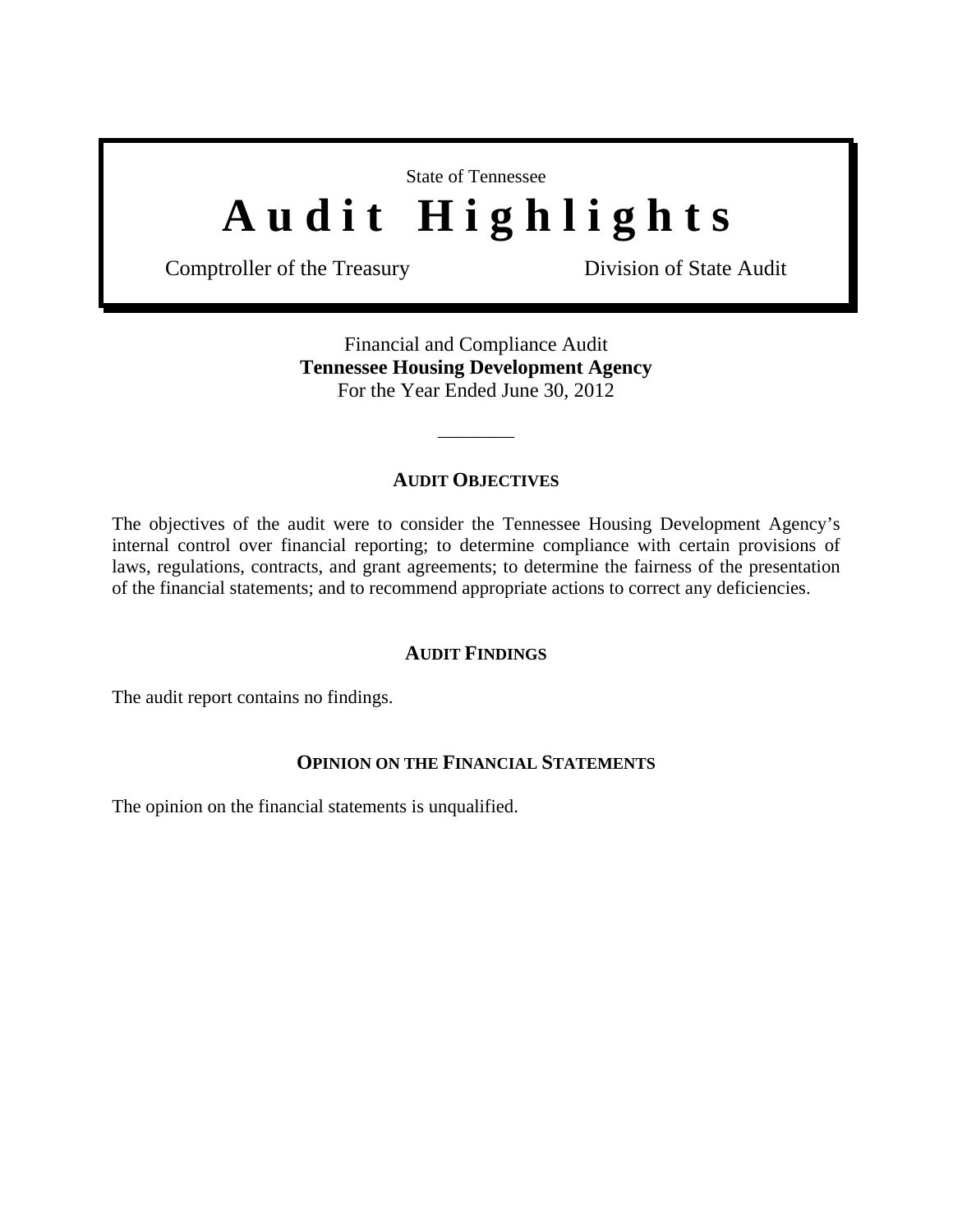## **Audit Report Tennessee Housing Development Agency For the Year Ended June 30, 2012**

### **TABLE OF CONTENTS**

|                                                                                                                                                                                                              | Exhibit      | Page |
|--------------------------------------------------------------------------------------------------------------------------------------------------------------------------------------------------------------|--------------|------|
| <b>INTRODUCTION</b>                                                                                                                                                                                          |              | 1    |
| Post-Audit Authority                                                                                                                                                                                         |              | 1    |
| Background                                                                                                                                                                                                   |              | 1    |
| Organization                                                                                                                                                                                                 |              | 2    |
| <b>AUDIT SCOPE</b>                                                                                                                                                                                           |              | 5    |
| <b>OBJECTIVES OF THE AUDIT</b>                                                                                                                                                                               |              | 5    |
| PRIOR AUDIT FINDINGS                                                                                                                                                                                         |              | 6    |
| <b>OBSERVATIONS AND COMMENTS</b>                                                                                                                                                                             |              | 6    |
| Management's Responsibility for Risk Assessment                                                                                                                                                              |              | 6    |
| <b>Fraud Considerations</b>                                                                                                                                                                                  |              | 7    |
| <b>RESULTS OF THE AUDIT</b>                                                                                                                                                                                  |              | 7    |
| <b>Audit Conclusions</b>                                                                                                                                                                                     |              | 7    |
| Report on Internal Control Over Financial Reporting and on<br>Compliance and Other Matters Based on an Audit of<br>Financial Statements Performed in Accordance With<br><b>Government Auditing Standards</b> |              | 8    |
| <b>FINANCIAL SECTION</b>                                                                                                                                                                                     |              |      |
| <b>Independent Auditor's Report</b>                                                                                                                                                                          |              | 10   |
| Management's Discussion and Analysis                                                                                                                                                                         |              | 13   |
| <b>Basic Financial Statements</b>                                                                                                                                                                            |              |      |
| <b>Statements of Net Assets</b>                                                                                                                                                                              | A            | 24   |
| Statements of Revenues, Expenses, and Changes in Net Assets                                                                                                                                                  | B            | 25   |
| <b>Statements of Cash Flows</b>                                                                                                                                                                              | $\mathsf{C}$ | 26   |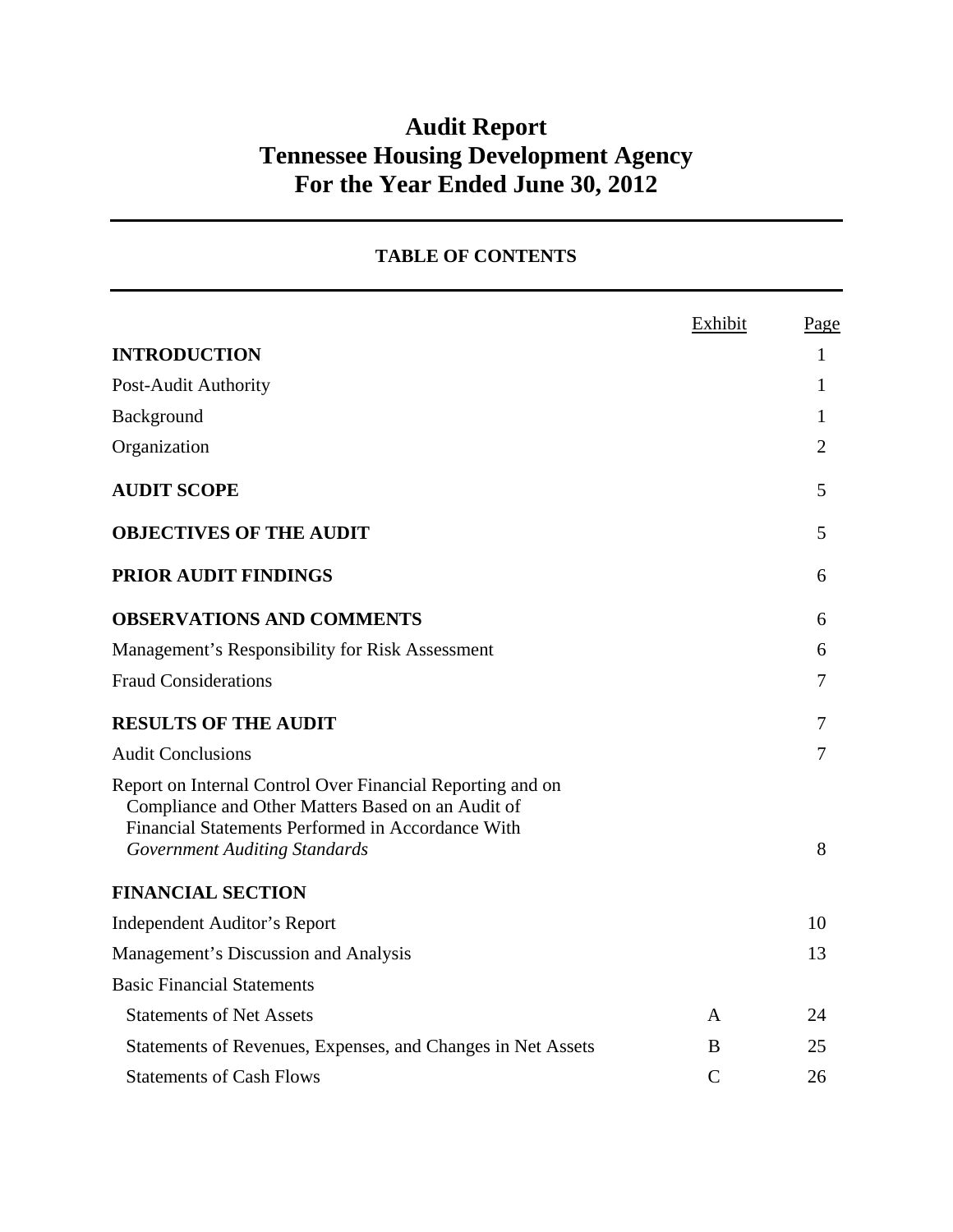## **TABLE OF CONTENTS (CONT.)**

| Notes to the Financial Statements                               | 28 |
|-----------------------------------------------------------------|----|
| <b>Required Supplementary Information</b>                       |    |
| <b>Schedule of Funding Progress</b>                             | 52 |
| <b>Other Supplementary Information</b>                          |    |
| Supplementary Schedule of Net Assets                            | 53 |
| Supplementary Schedule of Revenues, Expenses, and Changes in    |    |
| <b>Net Assets</b>                                               | 54 |
| Supplementary Schedule of Cash Flows                            | 55 |
| Supplementary Schedule of Net Assets – Mortgage Finance Program | 57 |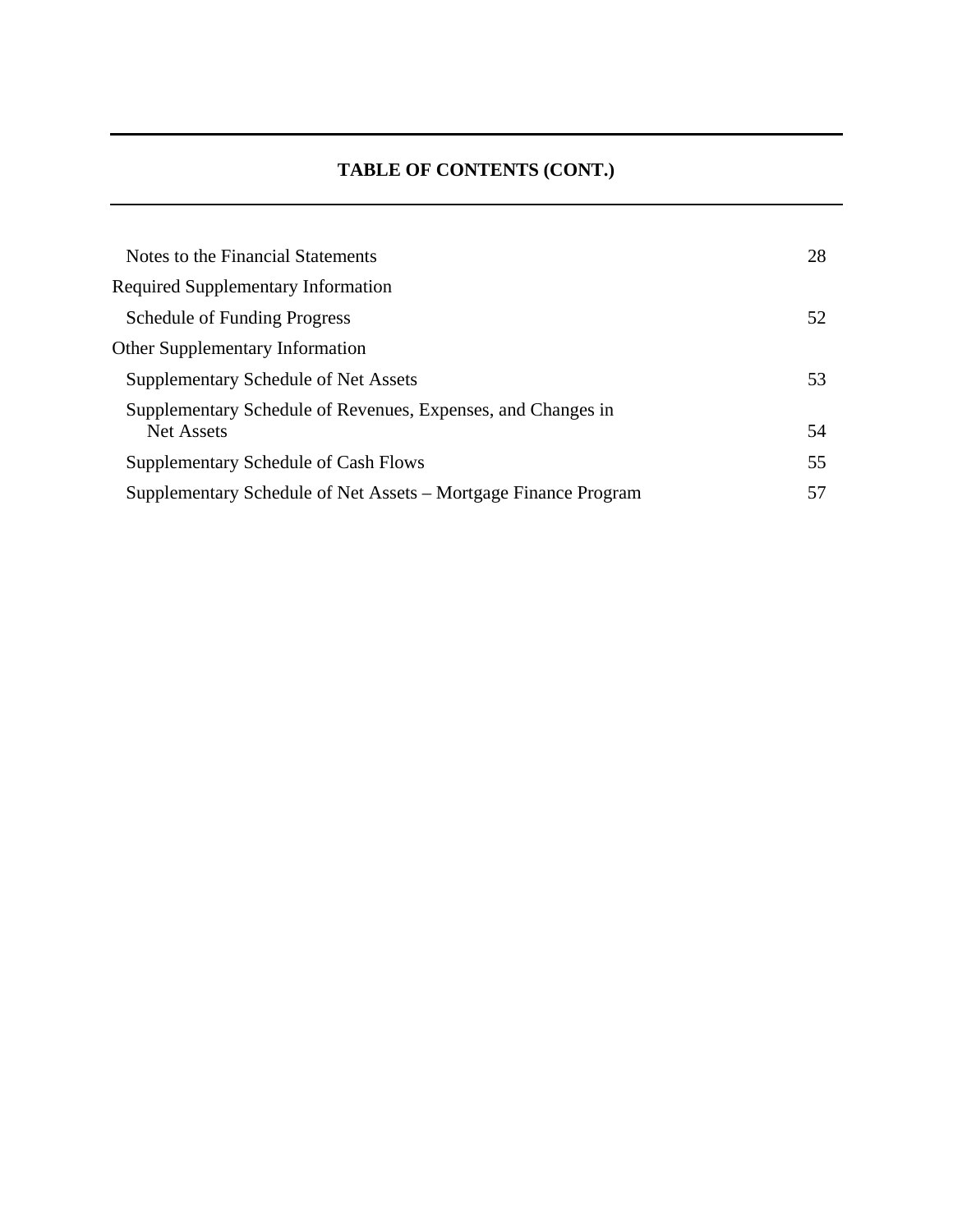## **Tennessee Housing Development Agency For the Year Ended June 30, 2012**

#### **INTRODUCTION**

#### **POST-AUDIT AUTHORITY**

 This is a report on the financial and compliance audit of the Tennessee Housing Development Agency. The audit was conducted pursuant to Section 4-3-304, *Tennessee Code Annotated,* which authorizes the Department of Audit to "perform currently a post-audit of all accounts and other financial records of the state government, and of any department, institution, office, or agency thereof in accordance with generally accepted auditing standards and in accordance with such procedures as may be established by the comptroller."

 Section 8-4-109, *Tennessee Code Annotated,* authorizes the Comptroller of the Treasury to audit any books and records of any governmental entity that handles public funds when the Comptroller considers an audit to be necessary or appropriate.

#### **BACKGROUND**

The Tennessee Housing Development Agency (THDA) is a corporate governmental agency of the State of Tennessee and was established in 1973 under the provisions of Title 13, Chapter 23, *Tennessee Code Annotated* (the Act). THDA was created to increase available funds for the financing of residential housing for low- and moderate-income households. It is authorized to issue bonds and notes to provide such financing. These bonds and notes are payable solely from THDA's revenues and assets and are not general obligations of the state or of any of the state's political subdivisions.

THDA is governed by a board of directors (the board). The Comptroller of the Treasury, the Secretary of State, the State Treasurer, the Commissioner of the Department of Finance and Administration, and a Staff Assistant to the Governor serve as *ex officio* board members of THDA. The Act provides that the remaining board members be appointed by the Governor, the Speaker of the State Senate, and the Speaker of the State House of Representatives. The Act also provides that board members be representatives of the housing, real estate, and home-building industries; the mortgage profession; local governments; the First, Second, or Third U.S. Congressional District; the Fourth, Fifth, or Sixth U.S. Congressional District; and the Seventh, Eighth, or Ninth U.S. Congressional District and be knowledgeable about the problems of inadequate housing conditions in Tennessee. In addition, one board member that receives Section 8 Rental Assistance from THDA is appointed by the Governor to occupy the position required by Section 505 of the Quality Housing and Work Responsibility Act of 1998 and 24 CFR Part 964, Subpart E. The Executive Director of THDA administers THDA affairs and serves as Secretary to the Board.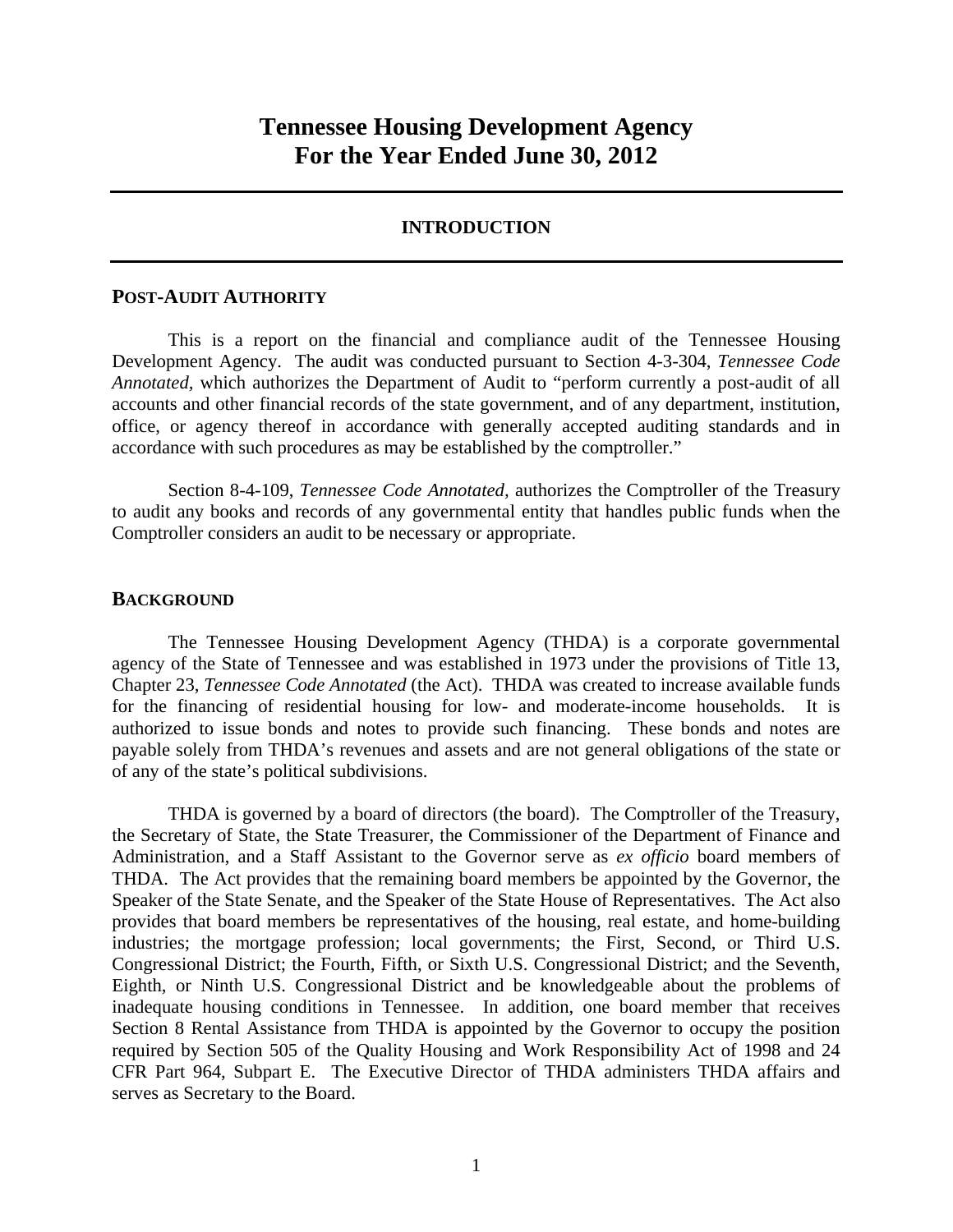#### **ORGANIZATION**

The Tennessee Housing Development Agency (THDA) has 15 divisions; all except the Executive Division are managed by a division director. The Executive Division encompasses the Chief Program Officer, the Chief Leadership Officer, the Chief Financial Officer, the Chief Strategy Officer, and the Chief Legal Counsel. Internal Audit, Public Affairs, and all of the Executive Division report directly to the Executive Director. Legal matters are overseen by the Chief Legal Counsel. The Chief Program Officer oversees Multifamily Programs, which includes Multifamily Development, Section 8 Contract Administration, Single Family Programs, Community Programs, Section 8 Rental Assistance, and Program Compliance. The Chief Strategy Officer oversees Research and Planning. The Chief Financial Officer has responsibility for Finance, Accounting, Operations, and Information Technology. The Chief Leadership Officer oversees Human Resources.

Community Programs – This division is responsible for the federal HOME Investment Partnership Program, the various programs funded by the THDA Housing Trust Fund, the federal Emergency Solutions Grant Program, certain activities in connection with the Department of Revenue's Community Investment Tax Credit Program, the Homelessness Prevention and Rapid Re-Housing Program, and the Neighborhood Stabilization Program.

Finance – This division is responsible for THDA's cash management. This division's major functions are debt management and investment of funds.

Accounting – This division is responsible for bond, state, and federal accounting; financial reporting; and fiscal budget planning.

Human Resources – This division is responsible for serving as a reliable and valuable resource in helping recruit, retain, and develop individuals who continually perform to the utmost of their abilities. The division ensures that staff is treated with respect and fairness, and that processes are applied consistently. It also ensures that THDA is in compliance with all local, state, and federal employment regulations.

Information Technology – This division is responsible for developing, implementing, and maintaining THDA's computer systems.

Internal Audit – This division includes three functions: internal audit, quality management, and Section 8 Rental Assistance informal hearings. The Internal Audit section conducts independent reviews of THDA's operations and procedures under authority granted by Section 13-23-112(h), *Tennessee Code Annotated,* and reports observations and recommendations to the Executive Director and the Audit and Budget Committee of the THDA Board of Directors. The Quality Management section reviews work performed by the federally funded Section 8 Contract Administration and Rental Assistance divisions. The THDA Hearings Officer holds informal hearings on Section 8 Rental Assistance terminations and denials.

Multifamily Development – This division administers the Low Income Housing Tax Credit program for developers of rental properties and allocates multi-family bond authority to local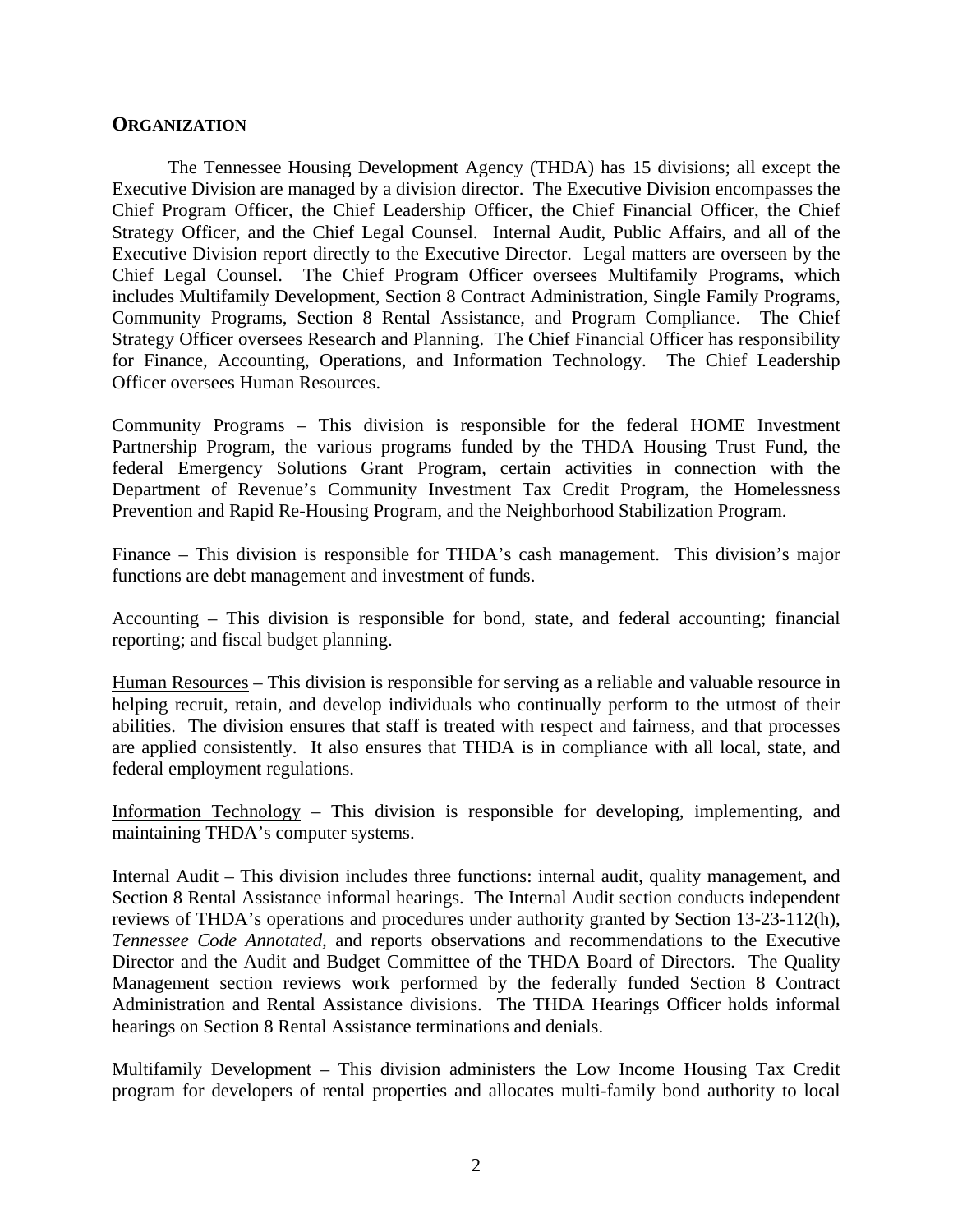issuers for specific developments. The Tax Credit Assistance Program and the Section 1602 Tax Credit Exchange Program are also administered by this division.

Operations – This division is responsible for general administrative operations including procurement, contracts, facilities, and lease management.

Program Compliance – This division conducts on-site compliance reviews of properties receiving allocations of Low-Income Housing Tax Credits as well as HOME grants and performed Management and Occupancy Reviews of properties that receive rental assistance subsidies from the U.S. Department of Housing and Urban Development (HUD).

Public Affairs – This division is responsible for THDA's internal and external communications. Its mission is to make THDA more widely known among industry, elected, and public audiences and to create effective avenues for communication among THDA divisions. It develops educational materials and personal presentations, and it arranges small and large meetings.

Research and Planning – This division conducts and oversees research on programmatic performance and housing issues and works with other agencies to coordinate community development and housing activities.

Section 8 Contract Administration – This division serves as the contract administrator for "project-based" Section 8 housing assistance payments (HAP) under contract with HUD. Project-based contracts provide rental subsidies to specific rental properties. Also, this division has oversight responsibilities of multifamily mortgages made by THDA that have HAP contracts with HUD.

Section 8 Rental Assistance – This division administers the Section 8 Housing Choice Voucher program. The division's functions include administering housing assistance payment contracts, making eligibility determinations, and monitoring and inspecting units (houses, apartments, and mobile homes) on an annual basis.

Single Family Programs – This division provides the link between funds available for singlefamily home loans and the individual prospective homeowners through a statewide network of participating lenders, and it provides the underwriting of loans for qualified applicants. This division also oversees loan servicing and collection of loans for THDA through servicing agents. In addition, the division is responsible for foreclosure prevention, homebuyer education, and prepurchase counseling. One additional responsibility of this division is the Hardest Hit Fund, which is responsible for providing federally funded loans to unemployed or substantially underemployed homeowners who, through no fault of their own, are financially unable to make their mortgage payments and are in danger of losing their homes to foreclosure.

 An organization chart for the Tennessee Housing Development Agency is on the following page.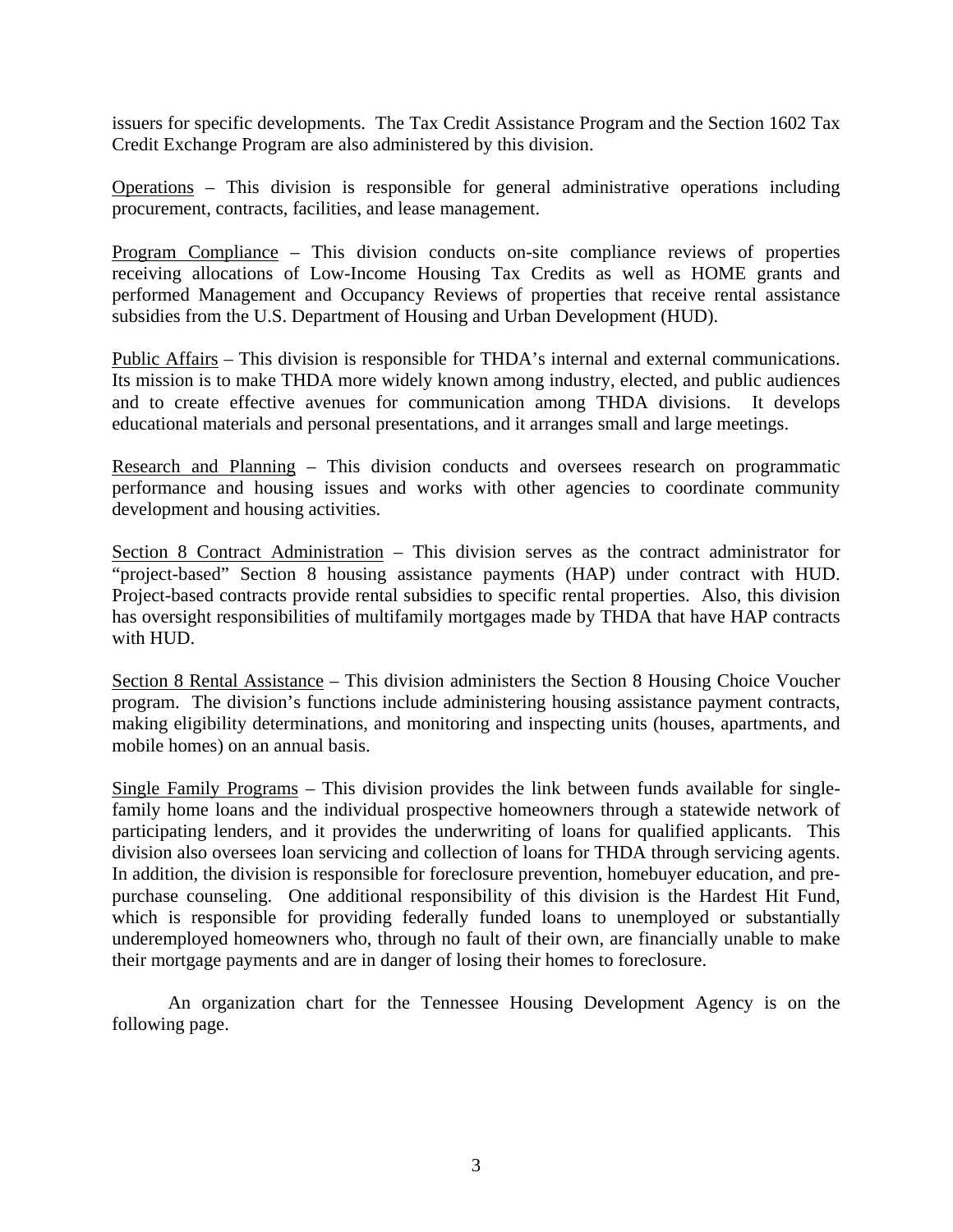## **Tennessee Housing Development Agency Organization Chart**

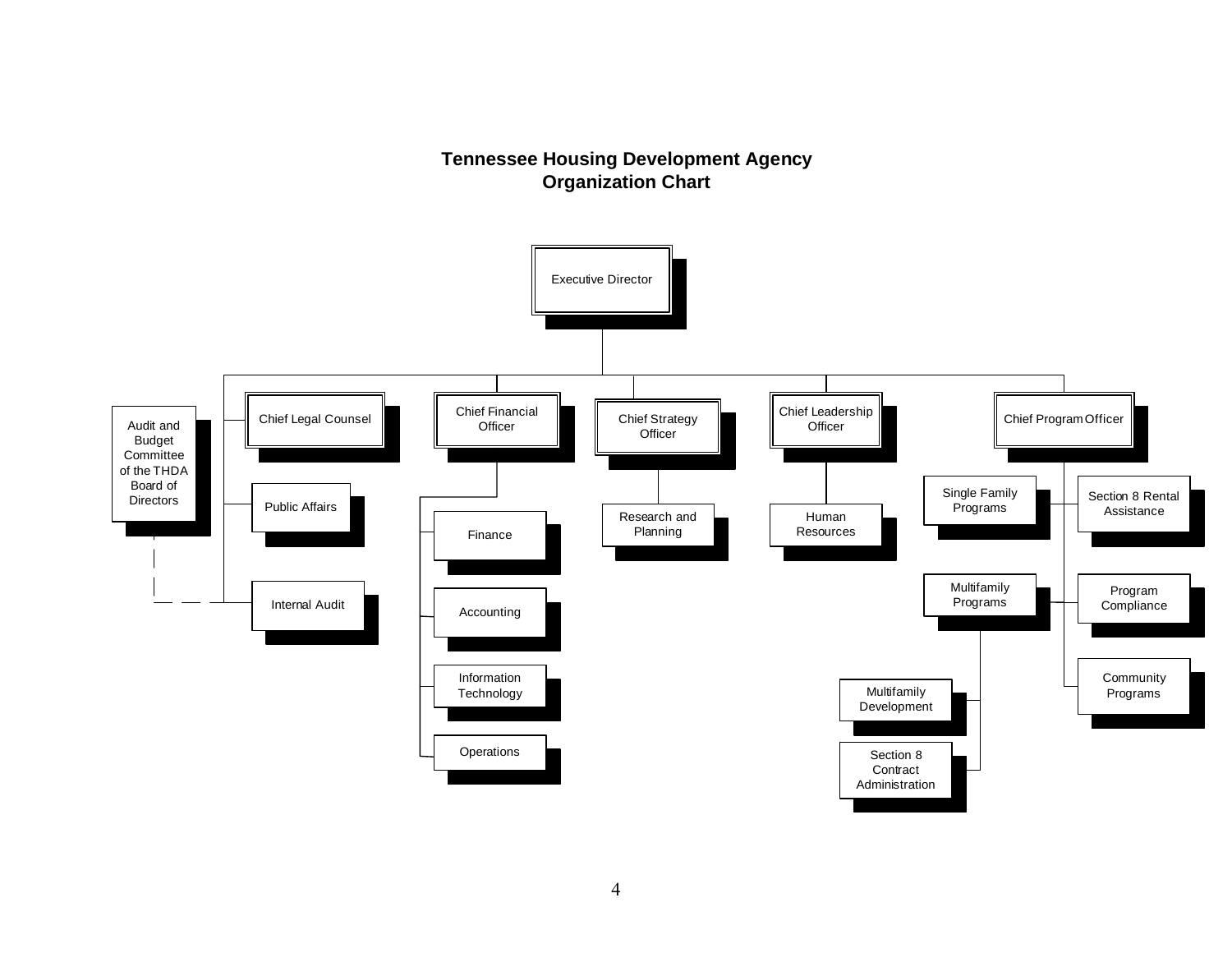#### **AUDIT SCOPE**

 The audit was limited to the period July 1, 2011, through June 30, 2012, and was conducted in accordance with auditing standards generally accepted in the United States of America and the standards applicable to financial audits contained in generally accepted government auditing standards. Financial statements are presented for the year ended June 30, 2012, and for comparative purposes, the year ended June 30, 2011. The Tennessee Housing Development Agency has been included as a component unit in the *Tennessee Comprehensive Annual Financial Report*.

The audit included fund code 13001 of Edison (business unit 316.20).

#### **OBJECTIVES OF THE AUDIT**

The objectives of the audit were

- 1. to consider the Tennessee Housing Development Agency's internal control over financial reporting as a basis for designing auditing procedures for the purpose of expressing an opinion on the financial statements;
- 2. to determine compliance with certain provisions of laws, regulations, contracts, and grant agreements;
- 3. to determine the fairness of the presentation of the financial statements; and
- 4. to recommend appropriate actions to correct any deficiencies.

 **Although this audit was not intended to serve as an organization-wide audit as described in the Single Audit Act, as amended by the Single Audit Act Amendments of 1996, and Office of Management and Budget (OMB) Circular A-133,** *Audits of States, Local Governments, and Non-Profit Organizations,* **it included tests of compliance with applicable federal laws and regulations and consideration of internal control used in administering federal financial assistance programs. This audit is a segment of the organization-wide audit of the State of Tennessee, which is conducted in accordance with the Single Audit Act.**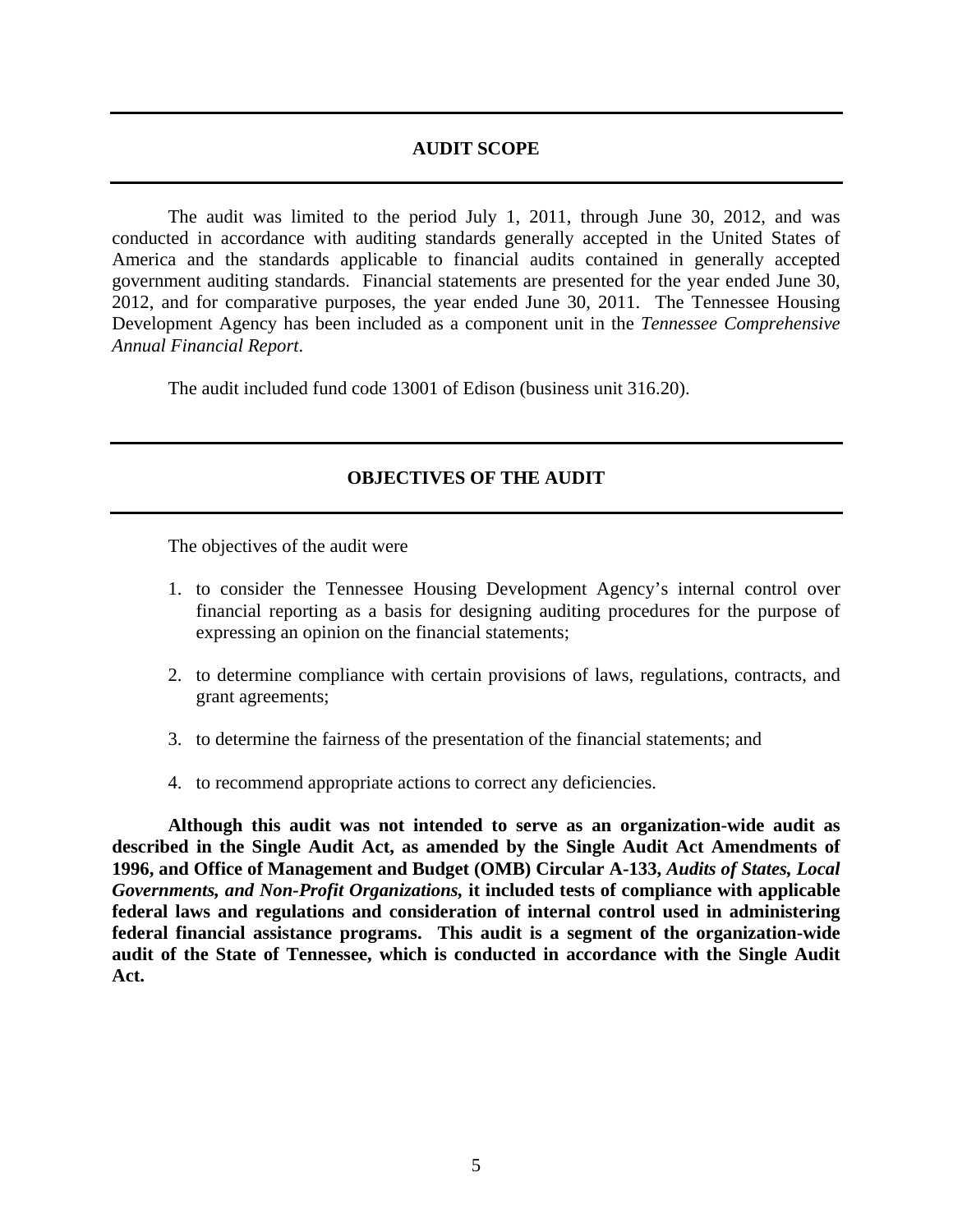There were no findings in the prior audit report.

#### **OBSERVATIONS AND COMMENTS**

#### **MANAGEMENT'S RESPONSIBILITY FOR RISK ASSESSMENT**

Auditors and management are required to assess the risk of fraud in the operations of the entity. The risk assessment is based on a critical review of operations considering what frauds could be perpetrated in the absence of adequate controls. The auditors' risk assessment is limited to the period during which the audit is conducted and is limited to the transactions that the auditors are able to test during that period. The risk assessment by management is the primary method by which the entity is protected from fraud, waste, and abuse. Since new programs may be established at any time by management or older programs may be discontinued, that assessment is ongoing as part of the daily operations of the entity.

Risks of fraud, waste, and abuse are mitigated by effective internal controls. It is management's responsibility to design, implement, and monitor effective controls in the entity. Although internal and external auditors may include testing of controls as part of their audit procedures, these procedures are not a substitute for the ongoing monitoring required of management. After all, the auditor testing is limited and is usually targeted to test the effectiveness of particular controls. Even if controls appear to be operating effectively during the time of the auditor testing, they may be rendered ineffective the next day by management override or by other circumventions that, if left up to the auditor to detect, will not be noted until the next audit engagement and then only if the auditor tests the same transactions and controls. Furthermore, since staff may be seeking to avoid auditor criticisms, they may comply with the controls during the period that the auditors are on site and revert to ignoring or disregarding the controls after the auditors have left the field.

The risk assessments and the actions of management in designing, implementing, and monitoring the controls should be adequately documented to provide an audit trail both for auditors and for management, in the event that there is a change in management or staff, and to maintain a record of areas that are particularly problematic. The assessment and the controls should be reviewed and approved by the head of the entity.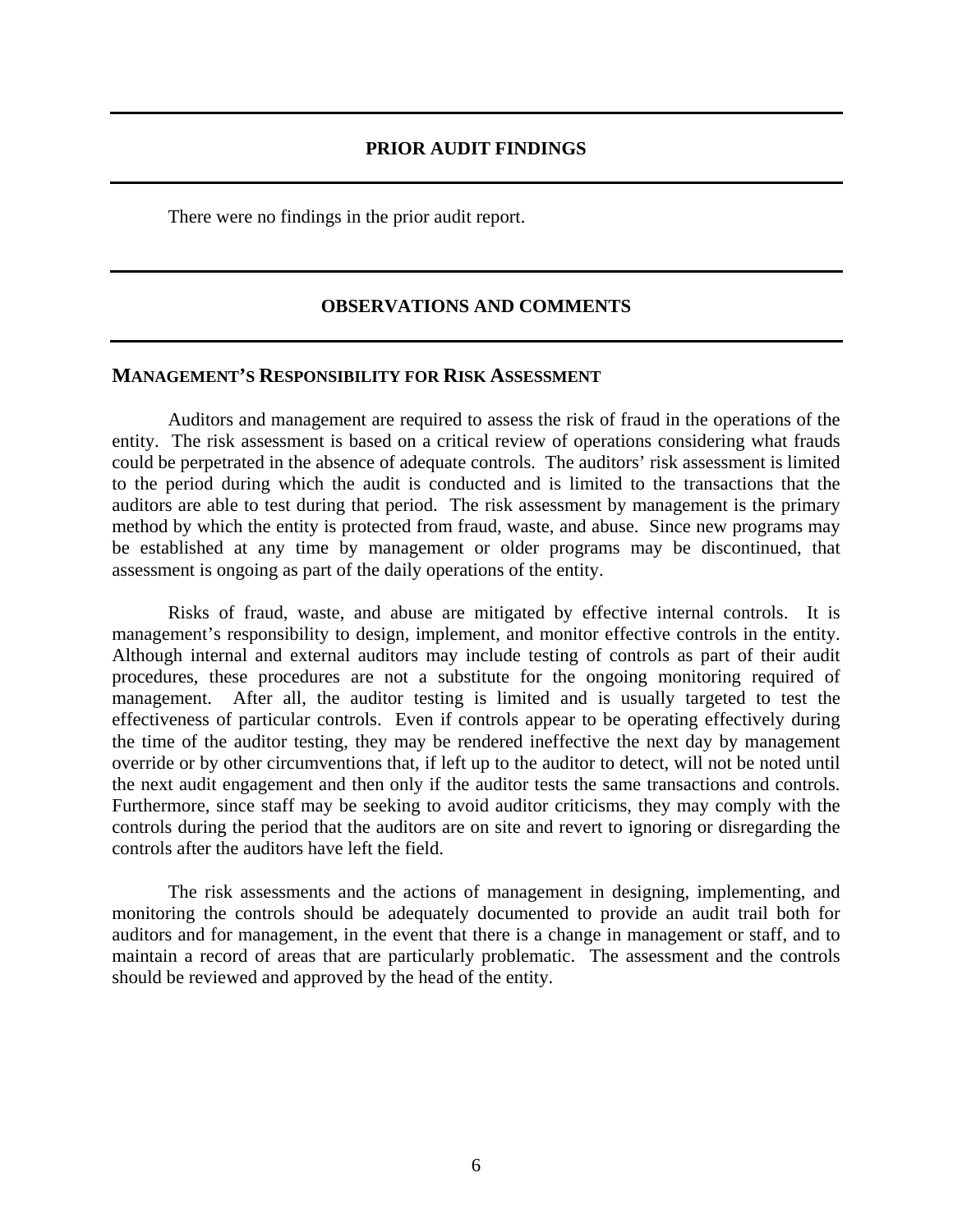#### **FRAUD CONSIDERATIONS**

Statement on Auditing Standards No. 99, *Consideration of Fraud in a Financial Statement Audit,* promulgated by the American Institute of Certified Public Accountants requires auditors to specifically assess the risk of material misstatement of an audited entity's financial statements due to fraud. The standard also restates the obvious premise that management, not the auditors, is primarily responsible for preventing and detecting fraud in its own entity. Management's responsibility is fulfilled in part when it takes appropriate steps to assess the risk of fraud within the entity and to implement adequate internal controls to address the results of those risk assessments.

During our audit, we discussed these responsibilities with management and how management might approach meeting them. We also increased the breadth and depth of our inquiries of management and others in the entity as we deemed appropriate. We obtained formal assurances from top management that management had reviewed the entity's policies and procedures to ensure that they are properly designed to prevent and detect fraud and that management had made changes to the policies and procedures where appropriate. Top management further assured us that all staff had been advised to promptly alert management of all allegations of fraud, suspected fraud, or detected fraud and to be totally candid in all communications with the auditors. All levels of management assured us there were no known instances or allegations of fraud that were not disclosed to us.

#### **RESULTS OF THE AUDIT**

#### **AUDIT CONCLUSIONS**

#### Internal Control

 As part of the audit of the Tennessee Housing Development Agency's financial statements for the year ended June 30, 2012, we considered internal control over financial reporting as a basis for designing auditing procedures for the purpose of expressing an opinion on the financial statements, as required by auditing standards generally accepted in the United States of America and the standards applicable to financial audits contained in generally accepted government auditing standards. Consideration of internal control over financial reporting disclosed no material weaknesses.

#### Compliance and Other Matters

 The results of our audit tests disclosed no instances of noncompliance or other matters that are required to be reported under generally accepted government auditing standards.

#### Fairness of Financial Statement Presentation

 The Division of State Audit has rendered an unqualified opinion on the Tennessee Housing Development Agency's financial statements.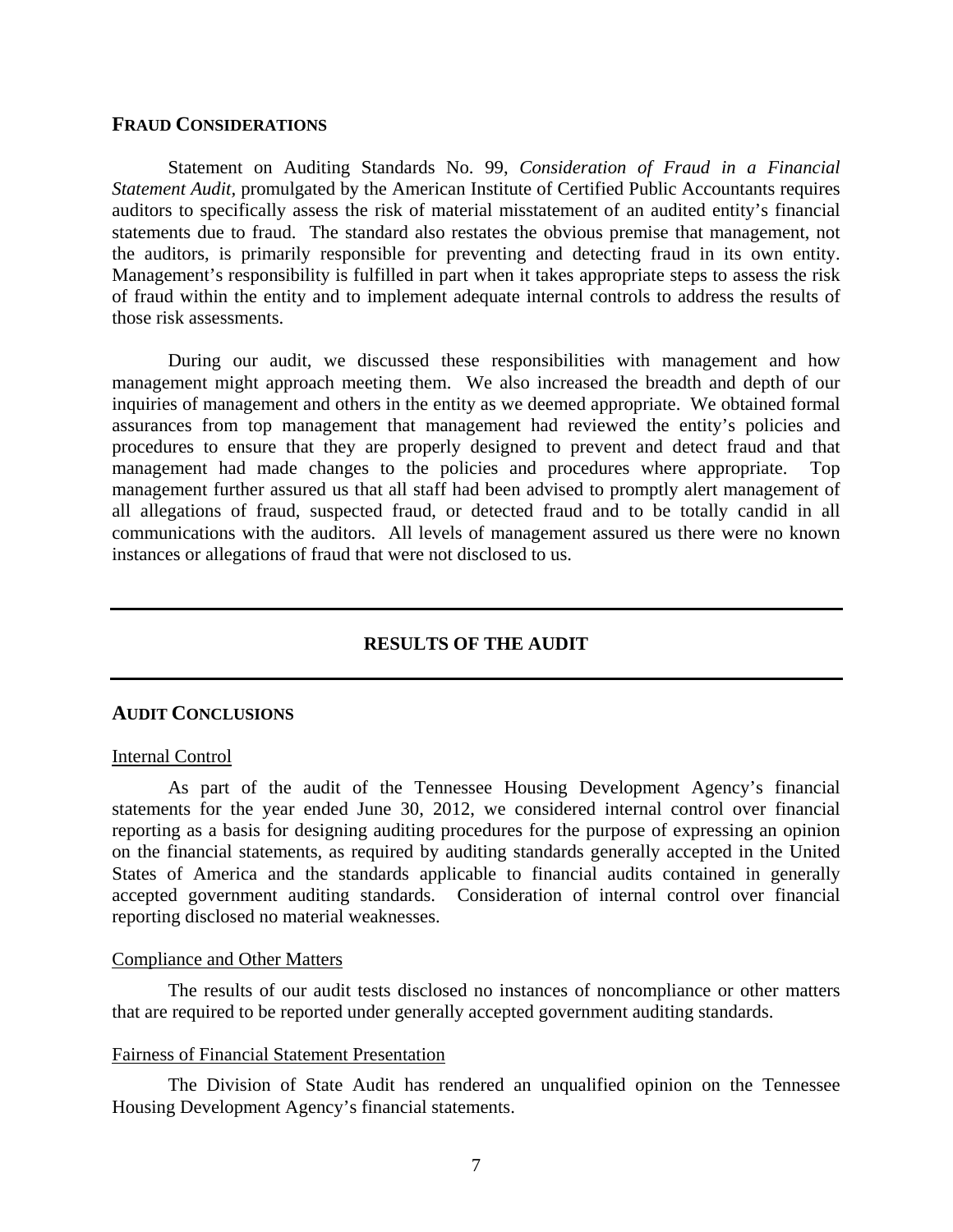

#### **STATE OF TENNESSEE COMPTROLLER OF THE TREASURY DEPARTMENT OF AUDIT DIVISION OF STATE AUDIT SUITE 1500 JAMES K. POLK STATE OFFICE BUILDING NASHVILLE, TENNESSEE 37243-1402 PHONE (615) 401-7897 FAX (615) 532-2765**

### **Report on Internal Control Over Financial Reporting and on Compliance and Other Matters Based on an Audit of Financial Statements Performed in Accordance With**  *Government Auditing Standards*

October 26, 2012

The Honorable Bill Haslam, Governor and Members of the General Assembly State Capitol Nashville, Tennessee 37243 and Members of the Board of Directors Tennessee Housing Development Agency and Mr. Ted Fellman, Executive Director Tennessee Housing Development Agency 404 James Robertson Parkway, Suite 1200 Nashville, Tennessee 37243

Ladies and Gentlemen:

 We have audited the financial statements of the Tennessee Housing Development Agency, a component unit of the State of Tennessee, as of and for the year ended June 30, 2012, and have issued our report thereon dated October 26, 2012. We conducted our audit in accordance with auditing standards generally accepted in the United States of America and the standards applicable to financial audits contained in generally accepted government auditing standards.

#### Internal Control Over Financial Reporting

 Management of the Tennessee Housing Development Agency is responsible for establishing and maintaining effective internal control over financial reporting. In planning and performing our audit, we considered the Tennessee Housing Development Agency's internal control over financial reporting as a basis for designing our auditing procedures for the purpose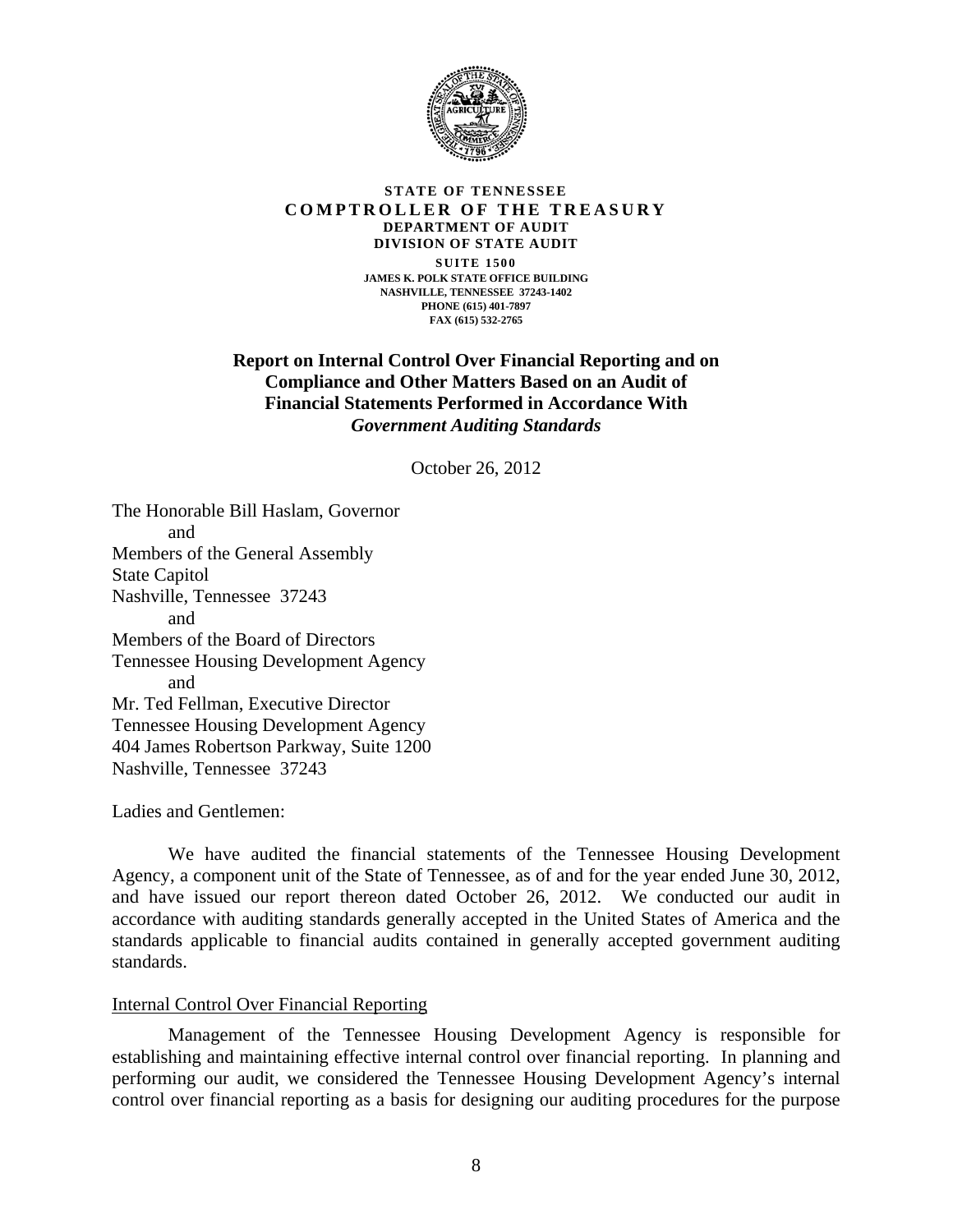October 26, 2012 Page Two

of expressing our opinion on the financial statements, but not for the purpose of expressing an opinion on the effectiveness of the agency's internal control over financial reporting. Accordingly, we do not express an opinion on the effectiveness of the agency's internal control over financial reporting.

A *deficiency in internal control* exists when the design or operation of a control does not allow management or employees, in the normal course of performing their assigned functions, to prevent, or detect and correct misstatements on a timely basis. A *material weakness* is a deficiency, or a combination of deficiencies, in internal control such that there is a reasonable possibility that a material misstatement of the financial statements will not be prevented, or detected and corrected on a timely basis.

Our consideration of internal control over financial reporting was for the limited purpose described in the first paragraph of this section and was not designed to identify all deficiencies in internal control over financial reporting that might be deficiencies, significant deficiencies, or material weaknesses. We did not identify any deficiencies in internal control over financial reporting that we consider to be material weaknesses, as defined above.

#### Compliance and Other Matters

 As part of obtaining reasonable assurance about whether the Tennessee Housing Development Agency's financial statements are free of material misstatement, we performed tests of its compliance with certain provisions of laws, regulations, contracts, and grant agreements, noncompliance with which could have a direct and material effect on the determination of financial statement amounts. However, providing an opinion on compliance with those provisions was not an objective of our audit, and accordingly, we do not express such an opinion. The results of our tests disclosed no instances of noncompliance or other matters that are required to be reported under generally accepted government auditing standards.

 We noted certain matters that we reported to management of the Tennessee Housing Development Agency in a separate letter.

 This report is intended solely for the information and use of the General Assembly of the State of Tennessee, management, and others within the entity and is not intended to be and should not be used by anyone other than these specified parties. However, this report is a matter of public record.

Sincerely,

bien Obboyez ?

 Arthur A. Hayes, Jr., CPA **Director** 

AAH/vn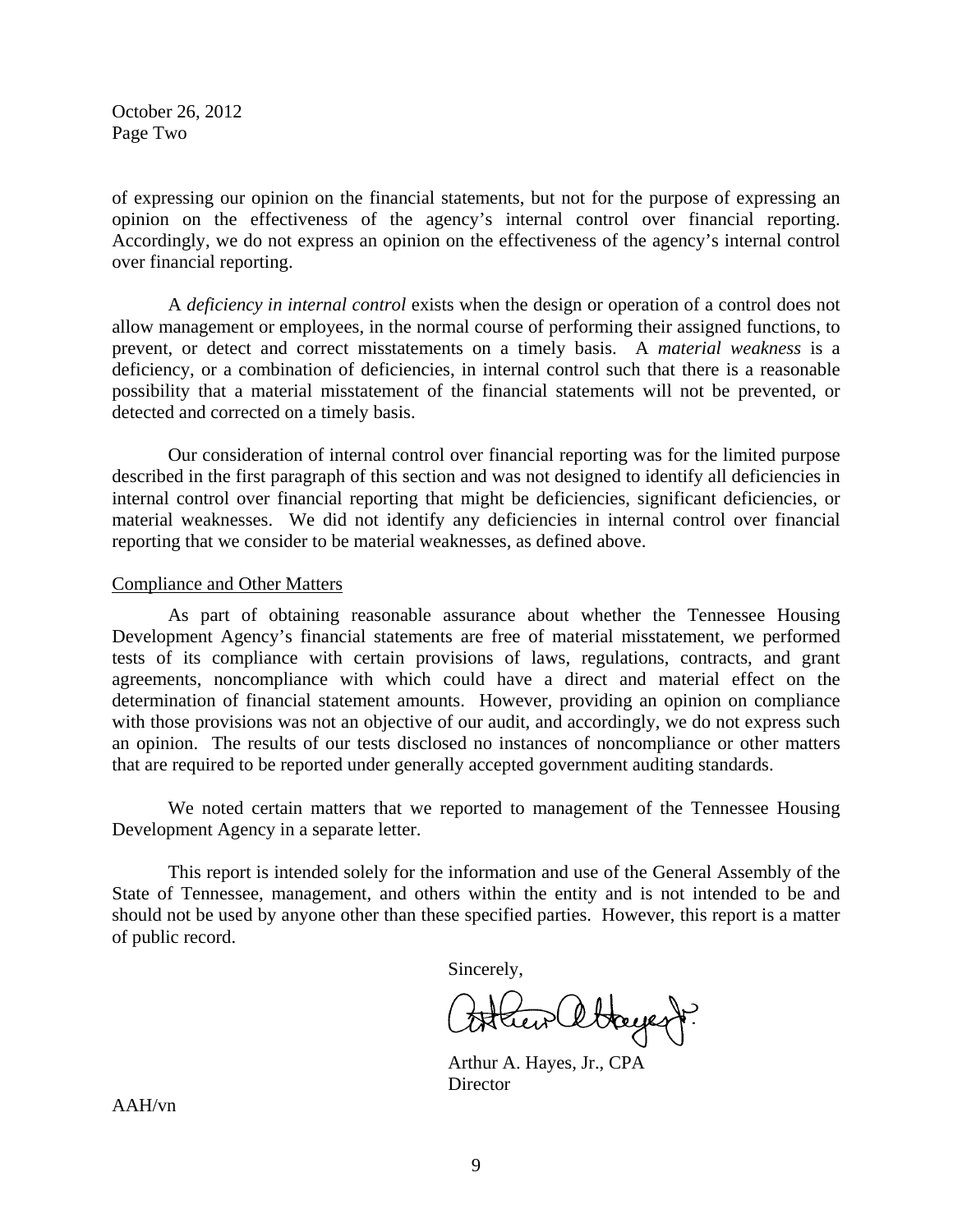

#### **STATE OF TENNESSEE COMPTROLLER OF THE TREASURY DEPARTMENT OF AUDIT DIVISION OF STATE AUDIT SUITE 1500 JAMES K. POLK STATE OFFICE BUILDING NASHVILLE, TENNESSEE 37243-1402 PHONE (615) 401-7897 FAX (615) 532-2765**

#### **Independent Auditor's Report**

October 26, 2012

The Honorable Bill Haslam, Governor and Members of the General Assembly State Capitol Nashville, Tennessee 37243 and Members of the Board of Directors Tennessee Housing Development Agency and Mr. Ted Fellman, Executive Director Tennessee Housing Development Agency 404 James Robertson Parkway, Suite 1200 Nashville, Tennessee 37243

Ladies and Gentlemen:

 We have audited the accompanying statements of net assets of the Tennessee Housing Development Agency, a component unit of the State of Tennessee, as of June 30, 2012, and June 30, 2011, and the related statements of revenues, expenses, and changes in net assets and cash flows for the years then ended. These financial statements are the responsibility of the agency's management. Our responsibility is to express an opinion on these financial statements, based on our audits.

 We conducted our audits in accordance with auditing standards generally accepted in the United States of America and the standards applicable to financial audits contained in generally accepted government auditing standards. Those standards require that we plan and perform the audit to obtain reasonable assurance about whether the financial statements are free of material misstatement. An audit includes examining, on a test basis, evidence supporting the amounts and disclosures in the financial statements. An audit also includes assessing the accounting principles used and the significant estimates made by management, as well as evaluating the overall financial statement presentation. We believe that our audits provide a reasonable basis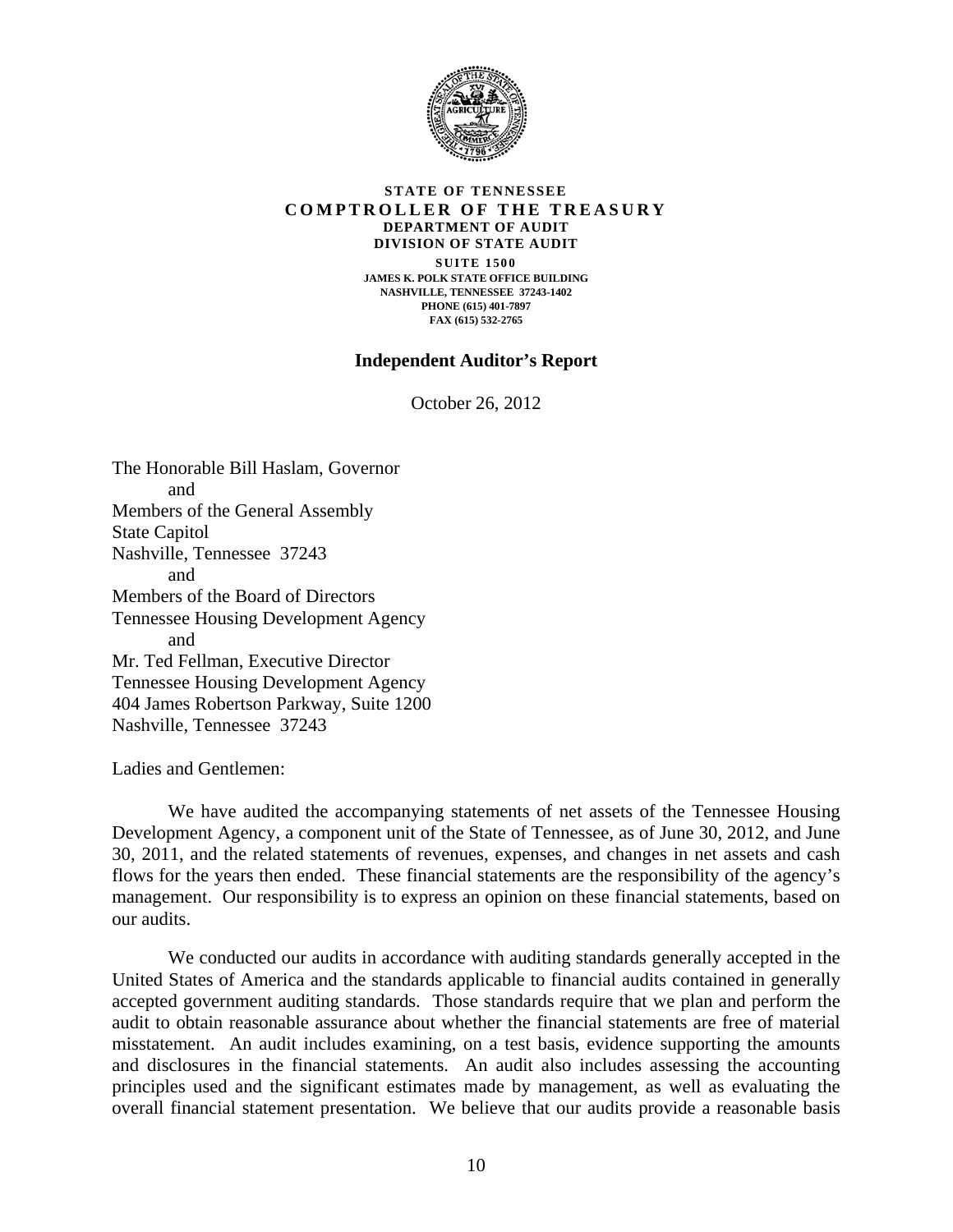October 26, 2012 Page Two

for our opinion. Tennessee statutes, in addition to audit responsibilities, entrust certain other responsibilities to the Comptroller of the Treasury. Those responsibilities include serving as a member of the board of directors of the Tennessee Housing Development Agency. We do not believe that the Comptroller's service in this capacity affected our ability to conduct an independent audit of the Tennessee Housing Development Agency.

 In our opinion, the financial statements referred to above present fairly, in all material respects, the financial position of the Tennessee Housing Development Agency as of June 30, 2012, and June 30, 2011, and the changes in its financial position and cash flows for the years then ended in conformity with accounting principles generally accepted in the United States of America.

 Accounting principles generally accepted in the United States of America require that the management's discussion and analysis on pages 13 through 23 and the schedule of funding progress on page 52 be presented to supplement the basic financial statements. Such information, although not a part of the basic financial statements, is required by the Governmental Accounting Standards Board who considers it to be an essential part of financial reporting for placing the basic financial statements in an appropriate operational, economic, or historical context. We have applied certain limited procedures to the required supplementary information in accordance with auditing standards generally accepted in the United States of America, which consisted of inquiries of management about the methods of preparing the information and comparing the information for consistency with management's responses to our inquiries, the basic financial statements, and other knowledge we obtained during the audit of the basic financial statements. We do not express an opinion or provide any assurance on the information because the limited procedures do not provide us with sufficient evidence to express an opinion or provide any assurance.

 Our audits were conducted for the purpose of forming an opinion on the basic financial statements as a whole. The accompanying supplementary information on pages 53 through 57 is presented for purposes of additional analysis and is not a required part of the basic financial statements. Such information is the responsibility of management and was derived from, and relates directly to, the underlying accounting and other records used to prepare the financial statements. The information has been subjected to the auditing procedures applied in the audits of the basic financial statements and certain additional procedures, including comparing and reconciling such information directly to the underlying accounting and other records used to prepare the financial statements or to the financial statements themselves, and other additional procedures in accordance with auditing standards generally accepted in the United States of America. In our opinion, the information is fairly stated in all material respects in relation to the basic financial statements as a whole.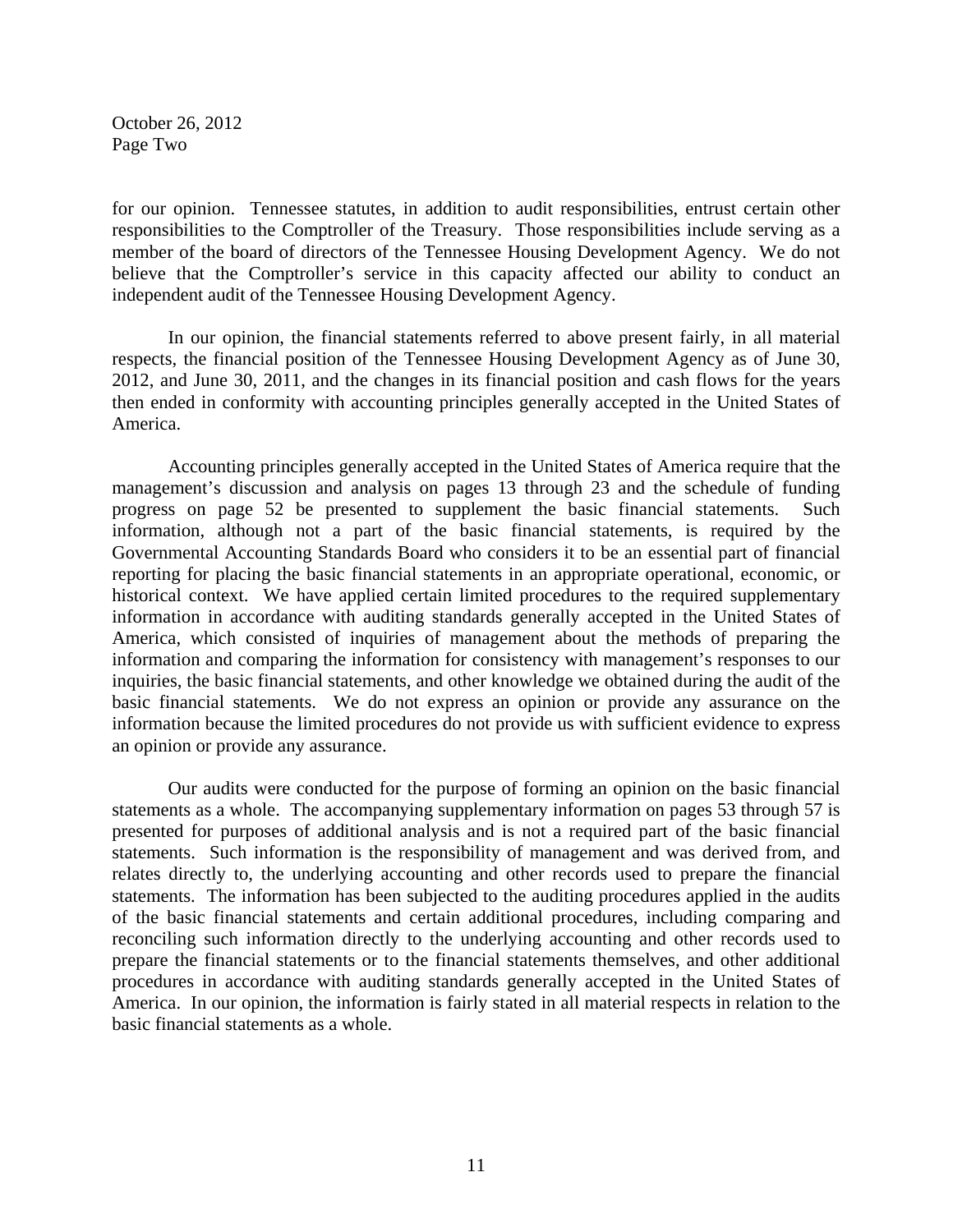October 26, 2012 Page Three

In accordance with generally accepted government auditing standards, we have also issued our report dated October 26, 2012, on our consideration of the agency's internal control over financial reporting and on our tests of its compliance with certain provisions of laws, regulations, contracts, and grant agreements and other matters. The purpose of that report is to describe the scope of our testing of internal control over financial reporting and compliance and the results of that testing, and not to provide an opinion on internal control over financial reporting or on compliance. That report is an integral part of an audit performed in accordance with generally accepted government auditing standards and should be considered in assessing the results of our audit.

Sincerely,

Heur attagent.

 Arthur A. Hayes, Jr., CPA Director

AAH/vn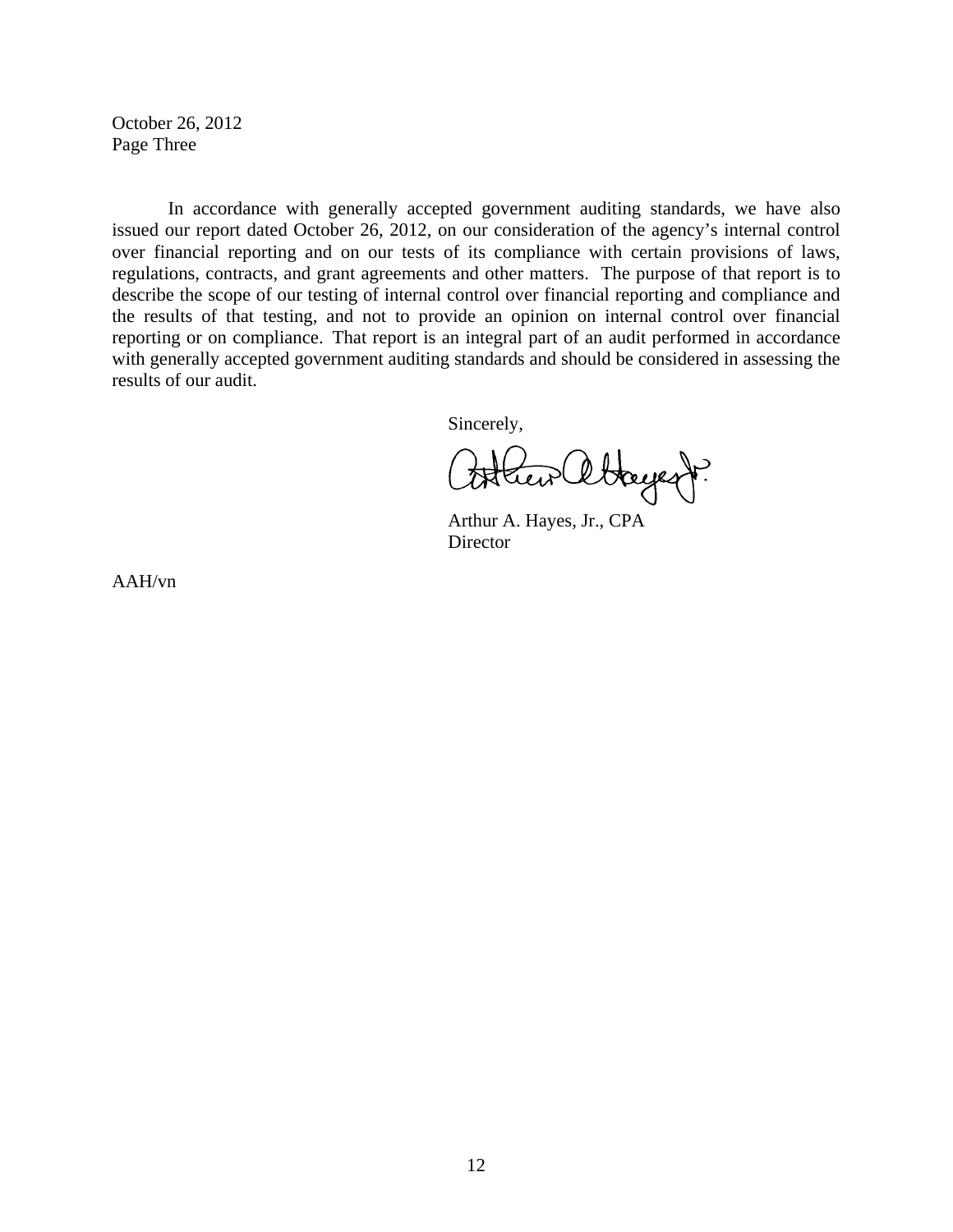This section of the Tennessee Housing Development Agency's (THDA) annual financial statements presents management's discussion and analysis of THDA's financial performance for the years ended June 30, 2012 and June 30, 2011. This information is being presented to provide additional information regarding the activities of THDA and to meet the reporting and disclosure requirements of the Governmental Accounting Standards Board Statement Number 34, *Basic Financial Statements -- and Management's Discussion and Analysis -- for State and Local Governments.* This section should be read in conjunction with the Independent Auditor's Report and the audited financial statements and accompanying notes.

### **INTRODUCTION – THE TENNESSEE HOUSING DEVELOPMENT AGENCY**

The mission statement of THDA is "Leading Tennessee Home by creating safe, sound, affordable housing opportunities." THDA's goal is to provide housing assistance to those in need by offering a variety of housing-related programs. One of the primary ways THDA assists Tennesseans is by offering mortgages for first-time homebuyers at below conventional market interest rates. At the close of fiscal year 2012, THDA has originated over 108,000 single-family mortgage loans in its 39-year history, and serves as the master servicer for all active mortgages it funds. In addition to helping homebuyers, THDA administers Section 8 rental assistance programs, including the tenant-based Housing Choice Voucher (HCV) program in approximately 74 of Tennessee's 95 counties, as well as the project-based Contract Administration program for approximately 400 contracts throughout all of Tennessee. THDA also administers grant programs, awarded on a competitive annual cycle, for rehabilitation and new construction of owner-occupied units and small rental projects. THDA is also involved in the development and rehabilitation of multifamily rental housing for low-income families by administering the federal Low-Income Housing Tax Credit, which is a competitive process, and by setting aside a portion of bond authority to be allocated to local issuing authorities for specific multifamily developments.

More recently, THDA has administered programs under the American Recovery and Reinvestment Act of 2009 (ARRA), including the Homeless Prevention and Rapid Re-Housing Program (HPRP), the Tax Credit Assistance Program (TCAP), the Neighborhood Stabilization Program (NSP), and a Low Income Housing Tax Credit exchange program under Section 1602 of the Act.

As established by statute, "The agency shall have a board of directors which shall be responsible for carrying out the powers given to the agency. . ." (*Tennessee Code Annotated 13-23-105*). This board meets regularly on a bi-monthly basis; however, some committees may meet more often as situations dictate.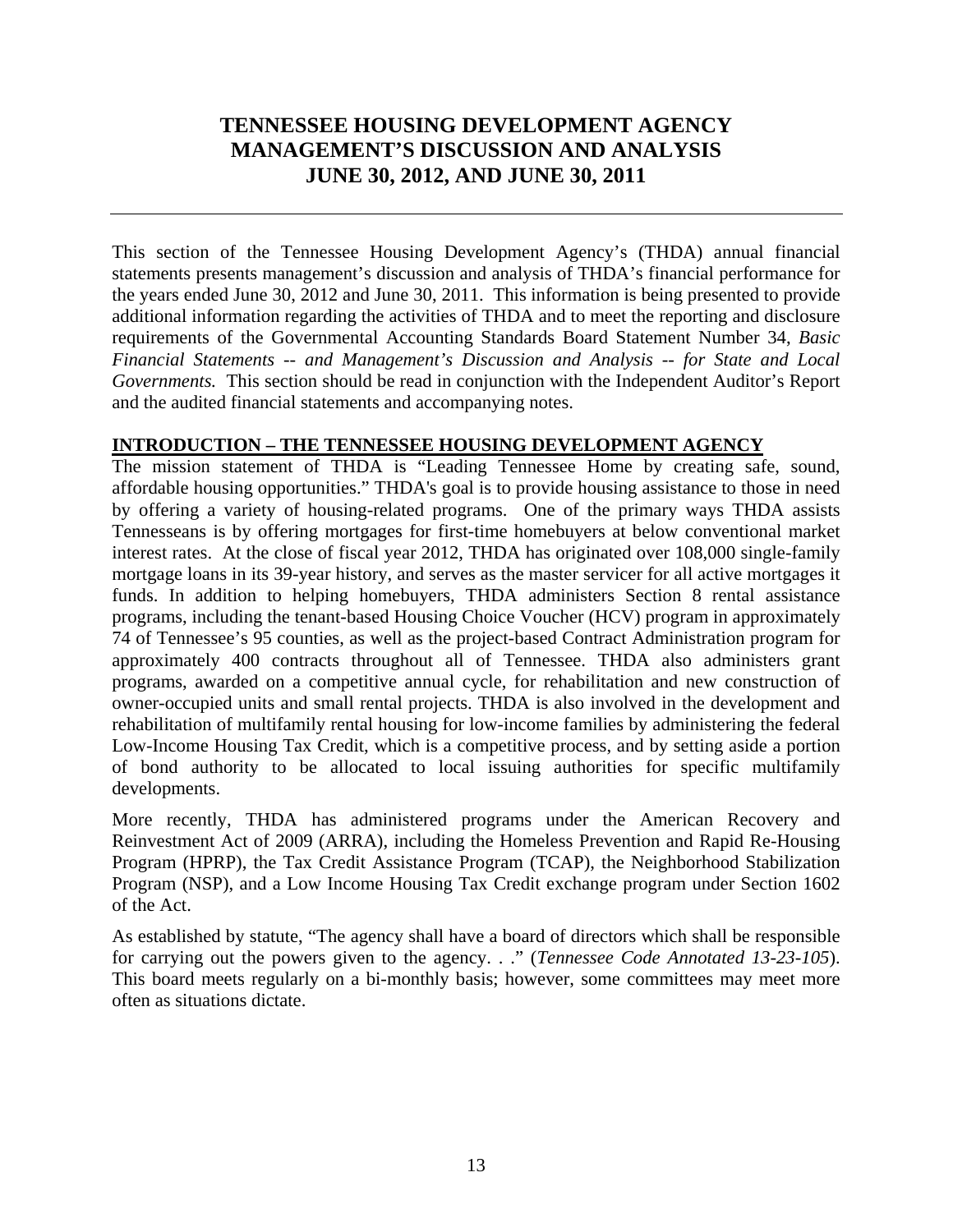#### **OVERVIEW OF THE FINANCIAL STATEMENTS**

The basic financial statements include statements of net assets, statements of revenues, expenses and changes in net assets, statements of cash flows, as well as notes to the financial statements. The statements of net assets provide financial information on the overall financial position of THDA at each year end. The statements of revenues, expenses and changes in net assets summarize the results of operations over the course of each fiscal year. The statements of cash flows provide relevant information about THDA's cash receipts and cash payments during each fiscal year. The notes to the financial statements provide essential information regarding THDA's significant accounting policies, significant account balances and activities, certain material risks, obligations, commitments, contingencies and subsequent events. THDA's financial statements are presented using the accrual basis of accounting and the flow of economic resources measurement focus. In addition to the basic financial statements, required and other supplementary information is included.

THDA is also considered to be a "component unit" for the State of Tennessee, and therefore, its financial information is reported in the State of Tennessee's government-wide *Comprehensive Annual Financial Report*. This report may be viewed at www.tn.gov/finance/act/cafr.shtml.

## **FINANCIAL HIGHLIGHTS**

#### **Year Ended June 30, 2012**

- Total assets decreased by \$98.3 million, or 3.6%.
- Total liabilities decreased by \$136.3 million, or 6.2%.
- Net assets (the amount that total assets exceeds total liabilities) were \$557.9 million. This is an increase of \$37.9 million, or 7.3%, from fiscal year 2011.
- Cash and cash equivalents decreased \$57.0 million, or 18.3%.
- Total investments decreased \$8.5 million, or 3.6%.
- Bonds and notes payable decreased \$128.6 million, or 6.0%.
- THDA originated \$235.7 million in new loans, which is an increase of \$4.6 million, or 2.0%, from the prior year.

#### **Year Ended June 30, 2011**

- Total assets decreased by \$180.0 million, or 6.2 %.
- Total liabilities decreased by \$181.2 million, or 7.6%.
- Net assets (the amount that total assets exceeds total liabilities) were \$520.0 million. This is an increase of \$1.2 million, or 0.2%, from fiscal year 2010.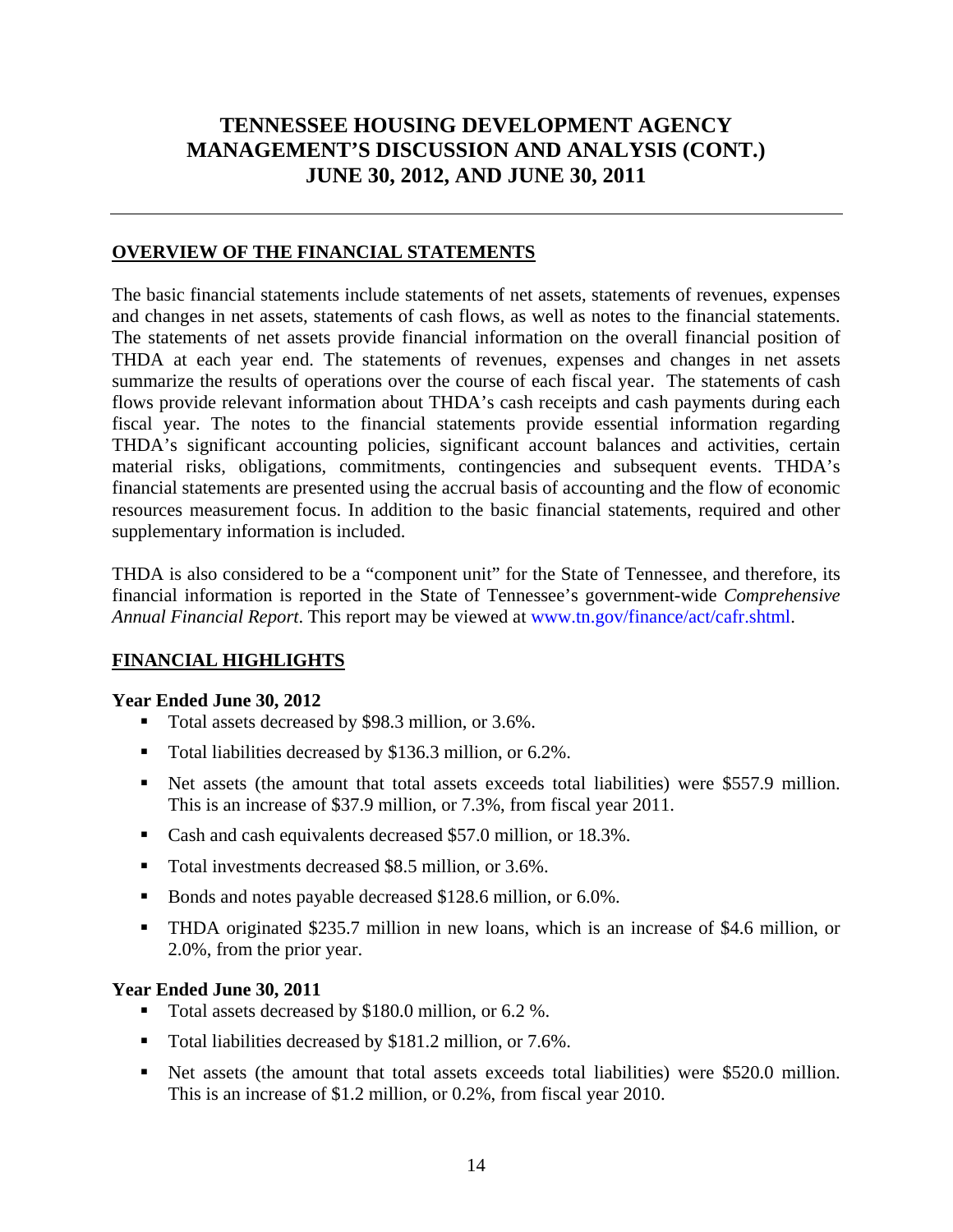- Cash and cash equivalents decreased \$193.9 million, or 38.4%.
- Total investments increased \$23.8 million, or 11.2%.
- Bonds and notes payable decreased \$176.7 million, or 7.6%.
- THDA originated \$231.1 million in new loans, which is a decrease of \$113.0 million, or 32.8%, from the prior year.

#### **FINANCIAL ANALYSIS OF THE AGENCY**

**Net Assets.** The following table focuses on the changes in net assets between fiscal years (expressed in thousands):

|                            | 2012          |       | 2011      | 2010          |
|----------------------------|---------------|-------|-----------|---------------|
| <b>Current assets</b>      | \$<br>314,268 | \$    | 304,429   | \$<br>397,864 |
| Capital assets             | 113           |       | 157       | 79            |
| Other noncurrent assets    | 2,322,247     |       | 2,430,331 | 2,516,989     |
|                            |               |       |           |               |
| <b>Total assets</b>        | 2,636,628     |       | 2,734,917 | 2,914,932     |
| <b>Current liabilities</b> | 207,708       |       | 150,534   | 193,765       |
| Noncurrent liabilities     | 1,871,002     |       | 2,064,427 | 2,202,405     |
|                            |               |       |           |               |
| <b>Total liabilities</b>   | 2,078,710     |       | 2,214,961 | 2,396,170     |
| Invested in capital assets | 114           |       | 157       | 79            |
| Restricted net assets      | 517,980       |       | 517,587   | 514,383       |
| Unrestricted net assets    | 39,824        | 2,212 |           | 4,300         |
| Total net assets           | 557,918       |       | 519,956   | 518,762       |
|                            | \$            | \$    |           | \$            |

#### **2012 to 2011**

 THDA's total net assets increased \$37.9 million, or 7.3%, from \$520.0 million at June 30, 2011 to \$557.9 million at June 30, 2012. The primary factor that contributed to this increase was the receipt of \$34.5 million of funds from the multi-state national mortgage settlement with the nation's leading mortgage servicers.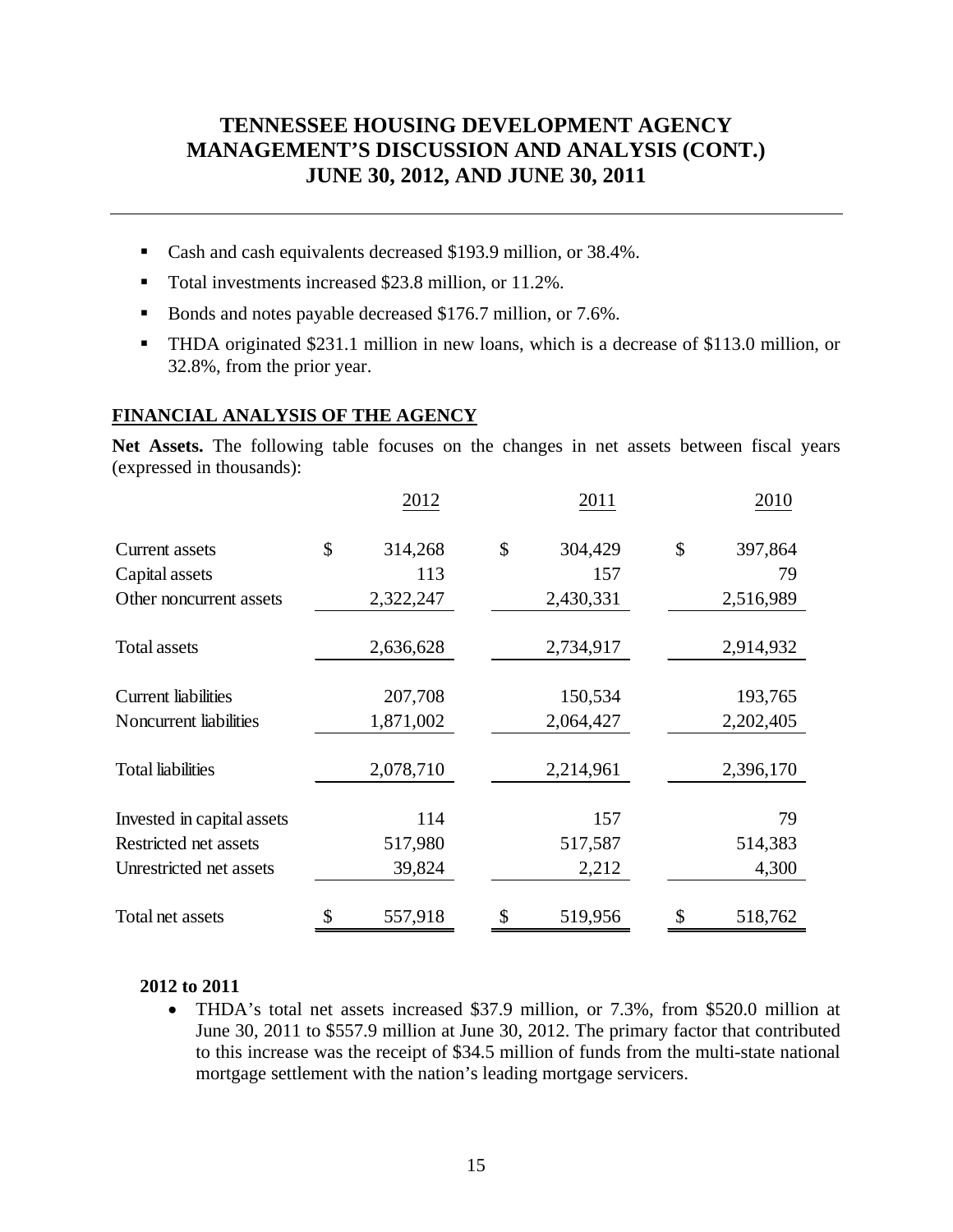- Mortgage loans receivable decreased \$22.8 million, or 1.1%, from \$2,119.4 million at June 30, 2011 to \$2,096.6 million at June 30, 2012. During FY 2012, single-family mortgage loan originations increased \$4.6 million or 2.0% from \$231.1 million in FY 2011 to \$235.7 million in FY 2012. Conversely, mortgage loan prepayments and repayments increased \$28.8 million, or 16.0%, from \$180.2 million in FY 2011 to \$209.0 million in FY 2012.
- Total liabilities decreased \$136.3 million, or 6.2%, from \$2,215.0 million at June 30, 2011 to \$2,078.7 million at June 30, 2012. While there were several factors that led to this decrease, notable year-to-year changes include a decrease of warrants / wires payable from \$10.9 million at June 30, 2011 to \$0 at June 30, 2012, and a decrease in the total amount of bonds and notes outstanding from \$2,143.7 million at June 30, 2011 to \$2,015.1 million at June 30, 2012.

## **2011 to 2010**

- THDA's total net assets increased \$1.2 million, or 0.2%, from \$518.8 million at June 30, 2010 to \$520.0 million at June 30, 2011. While various factors accounted for this change, the most significant factors include a decrease in interest expense, an increase in mortgage interest income, a decrease in the net increase/decrease in the fair value of investments, an increase in other program expenses, and a decrease in federal grant administration fees.
- Mortgage loans receivable increased \$3.8 million, or 0.2%, from \$2,115.6 million at June 30, 2010 to \$2,119.4 million at June 30, 2011. During FY 2011, single-family mortgage loan originations decreased \$113.0 million, or 32.8% from \$344.1 million in FY 2010 to \$231.1 million in FY 2011. Conversely, mortgage loan prepayments and repayments increased \$0.9 million, or 0.5%, from \$179.3 million in FY 2010 to \$180.2 million in FY 2011.
- Total liabilities decreased \$181.2 million, or 7.6%, from \$2,396.2 million at June 30, 2010 to \$2,215.0 million at June 30, 2011. The decrease is primarily due to a reduction in the amount of bonds issued during fiscal year 2011 as compared to fiscal year 2010, as well as an increase in the redemption of bonds as compared to fiscal year 2010.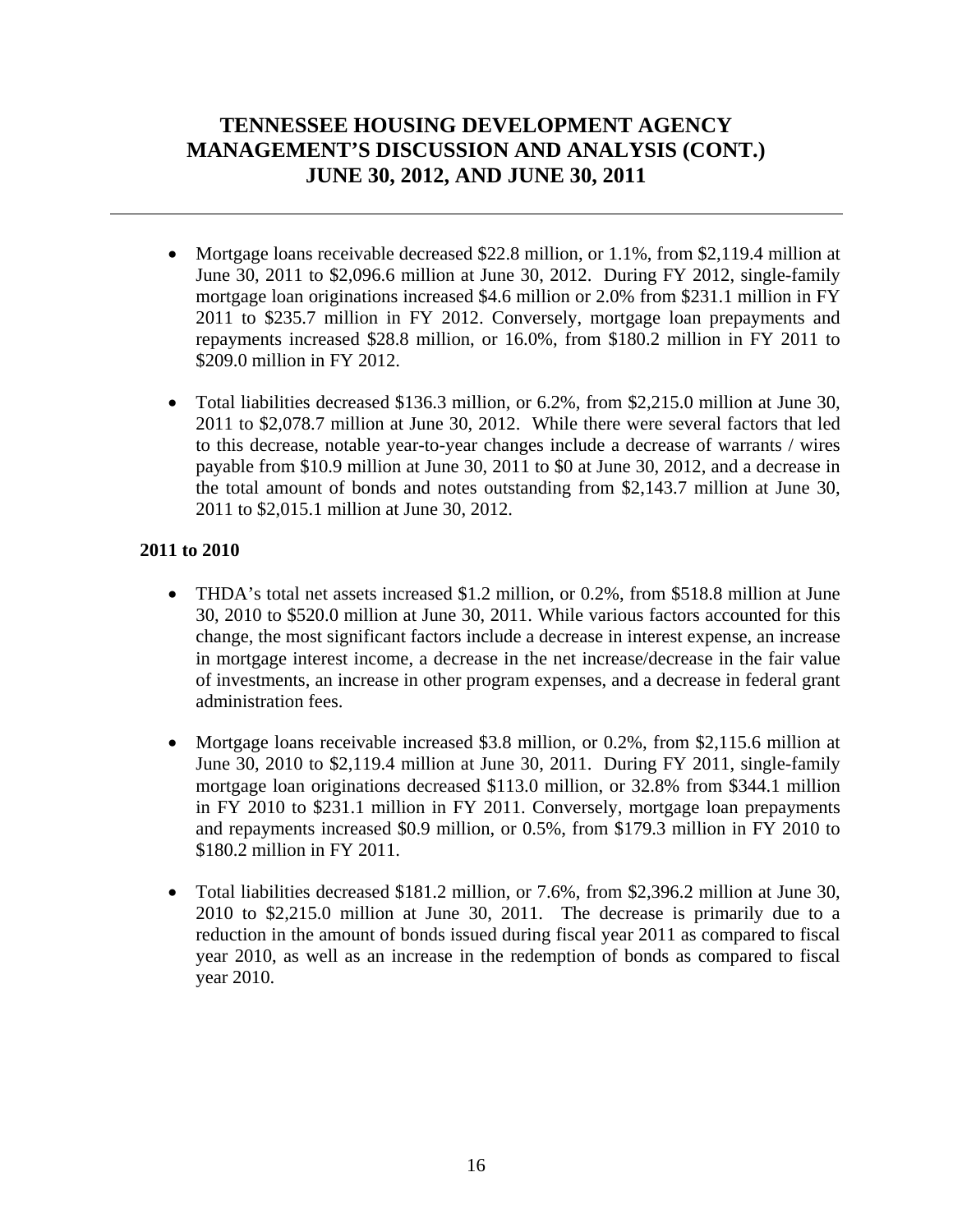**Changes in Net Assets.** The following table summarizes the changes in revenues, expenses and changes in net assets between fiscal years (expressed in thousands):

|                                  | 2012          | 2011          | 2010          |
|----------------------------------|---------------|---------------|---------------|
| Operating revenues               |               |               |               |
| Mortgage interest income         | \$<br>116,015 | \$<br>119,406 | \$<br>118,572 |
| Investment income                | 11,992        | 6,156         | 14,517        |
| Other                            | 17,693        | 17,041        | 17,588        |
| Total operating revenues         | 145,700       | 142,603       | 150,677       |
| Operating expenses               |               |               |               |
| Interest expense                 | 87,835        | 88,301        | 93,154        |
| Other                            | 39,797        | 38,905        | 32,677        |
| Total operating expenses         | 127,632       | 127,206       | 125,831       |
| Operating income                 | 18,068        | 15,397        | 24,846        |
| Nonoperating revenues (expenses) |               |               |               |
| Grant revenues                   | 260,371       | 355,754       | 254,417       |
| Payment from primary government  | 34,500        |               |               |
| Grant expenses                   | (274, 977)    | (369, 957)    | (270, 474)    |
| Total nonoperating revenues      |               |               |               |
| (expenses)                       | 19,894        | (14,203)      | (16,057)      |
| Change in net assets             | \$<br>37,962  | \$<br>1,194   | \$<br>8,789   |

## **2012 to 2011**

Total operating revenues increased \$3.1 million from \$142.6 million for the year ended June 30, 2011 to \$145.7 million for the year ended June 30, 2012. The primary reasons for this increase are as follows:

- Mortgage interest revenue decreased \$3.4 million, or \$2.8%, from \$119.4 million in FY 2011 to \$116.0 million in FY 2012. This decrease is due to prepayments of older mortgage loans with higher interest rates, as compared to new loans being originated at historically low interest rates.
- Investment income increased \$5.8 million, or 93.5%, from \$6.2 million in 2011 to \$12.0 million in 2012. While the increase in investment interest income was insignificant, the net increase (decrease) in the fair value of investments improved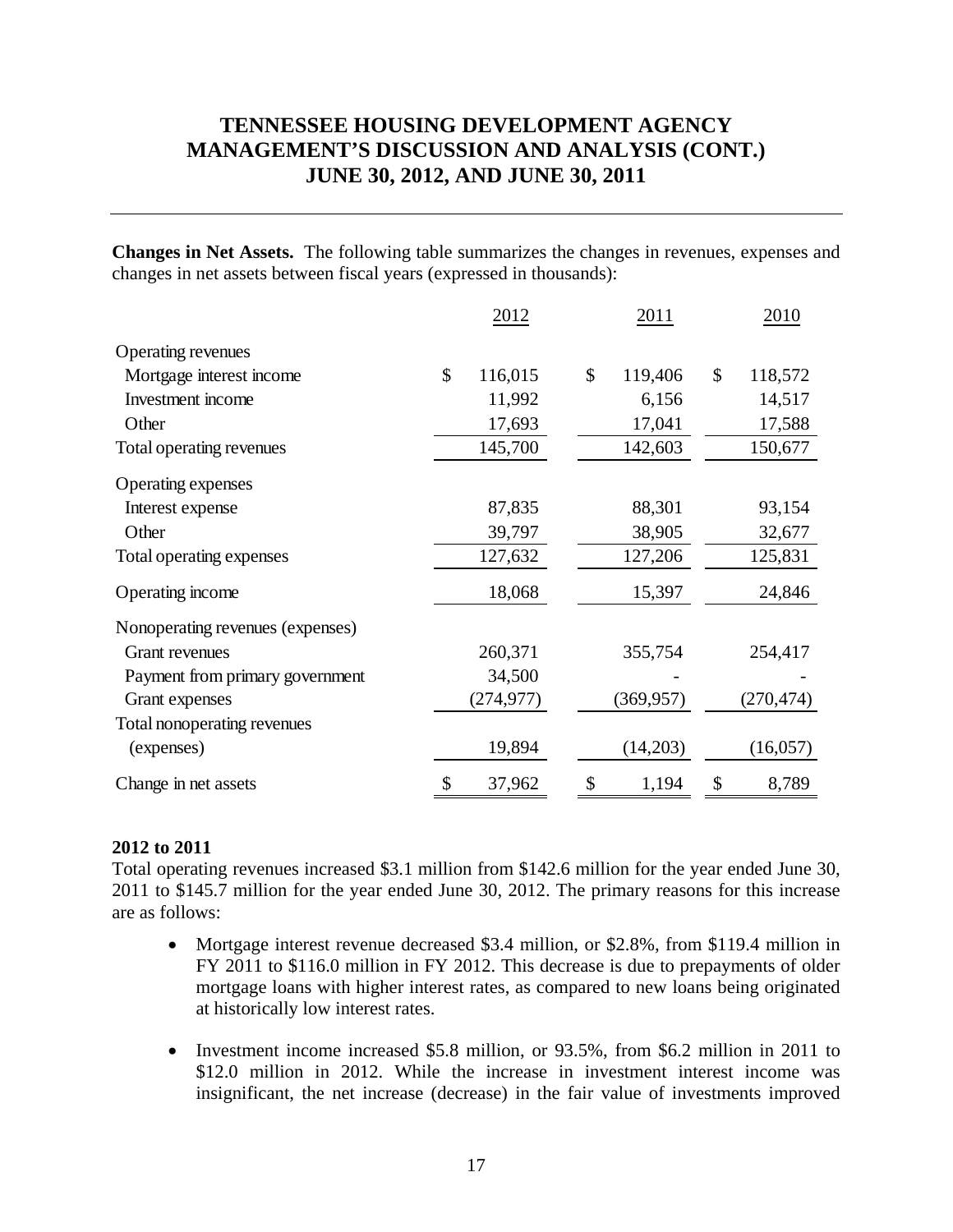\$5.2 million, or 106.5%, from a net decrease of \$4.9 million in FY 2011 to a net increase of \$0.3 million in FY 2012.

For the year ended June 30, 2012, total operating expenses increased \$0.4 million, or 0.3%, from \$127.2 million in 2011 to \$127.6 million in 2012. The increase is not significant.

### **2011 to 2010**

Total operating revenues decreased \$8.1 million from \$150.7 million for the year ended June 30, 2010 to \$142.6 million for the year ended June 30, 2011. The primary reasons for this decrease are as follows:

- Investment income decreased \$8.4 million, or 57.6%, from \$14.5 million in 2010 to \$6.2 million in 2011. This decrease is primarily due to a decrease in the fair value of investments of \$4.9 million in FY 2011 as compared to an increase in the fair value of investments of \$1.7 million in FY 2010.
- Federal grant administration fees decreased \$1.2 million, or 8.1%, from \$15.1 million in 2010 to \$13.9 million in 2011. This primarily resulted from a decrease in federal administrative fees earned on the Section 8 tenant-based HCV program.

For the year ended June 30, 2011, total operating expenses increased \$1.4 million, or 1.1%, from \$125.8 million in 2010 to \$127.2 million in 2011. The primary reasons for this increase are as follows:

- Interest expense decreased \$4.9 million, or  $5.2\%$ , from \$93.2 million in 2010 to \$88.3 million in 2011. This decrease is primarily due to a decrease in bonds payable during FY 2011.
- Other program expenses increased \$5.4 million, or 84.6%, from \$6.4 million in 2010 to \$11.9 million in 2011. There were several factors that contributed to this increase, among which were an increase in expenses related to mortgage loan foreclosures and incurring administrative expenses in administering ARRA grants as well as in implementing the Hardest Hit Fund (HHF).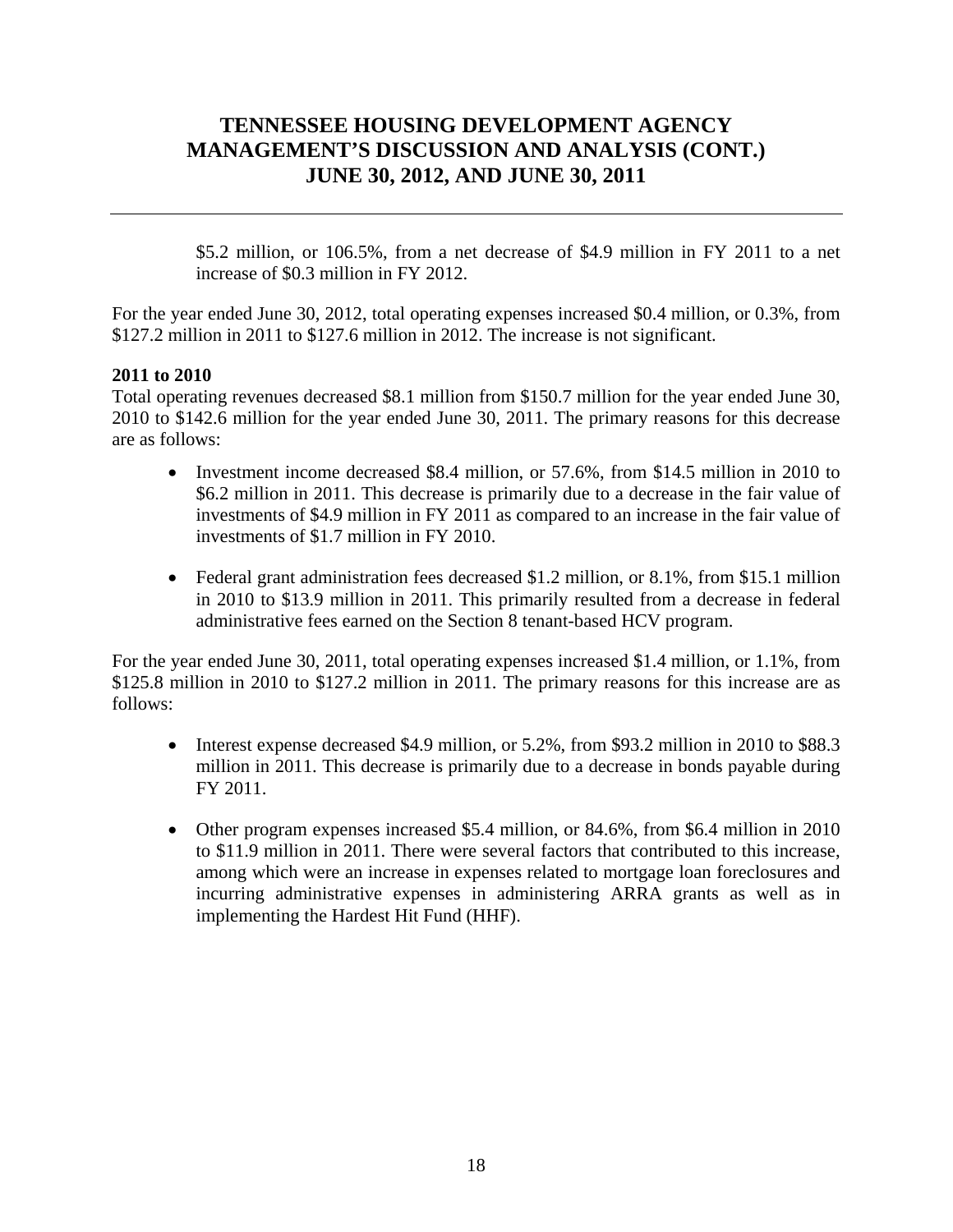### **DEBT ACTIVITY**

Bonds and notes outstanding at June 30 were as follows (expressed in thousands):

|                               |   | 2012      | 2011            |  | <u> 2010</u> |
|-------------------------------|---|-----------|-----------------|--|--------------|
| Bonds payable                 | S | 2,015,181 | \$<br>2,140,486 |  | 2,316,748    |
| Notes payable                 |   |           | 3,250           |  | 3,672        |
| Total bonds and notes payable |   | 2,015,181 | 2,143,736       |  | 2,320,420    |

#### **Year Ended June 30, 2012**

Total bonds and notes payable decreased \$128.6 million, or 6.0%, due primarily to a decrease in the amount of bonds issued as well as an increase in the redemption of bonds as compared to recent fiscal years. During the fiscal year, THDA issued debt totaling \$153.7 million, with activity arising from three bond issues. With investment interest rates at historically low levels, THDA has sought out opportunities to call bonds with proceeds from mortgage repayments and prepayments as practical. In addition to nominal advanced bond redemptions from mortgage loan prepayments, THDA refunded \$135.1 million of bonds into bonds with lower interest rates.

#### **Year Ended June 30, 2011**

Total bonds and notes payable decreased \$176.7 million, or 7.6%, due primarily to a decrease in the amount of bonds issued as well as an increase in the redemption of bonds as compared to recent fiscal years. During the fiscal year, THDA issued debt totaling \$201.9 million, with activity arising from three bond issues.

#### **New Issue Bond Program (NIBP)**

The New Issue Bond Program (NIBP) provides temporary financing for Housing Finance Agencies (HFAs) to issue new housing bonds to fund new mortgages. The United States Treasury Department will purchase securities of Fannie Mae and Freddie Mac backed by these new housing bonds. This will temporarily allow the HFAs to issue an amount of new housing bonds equal to what they would ordinarily be able to issue with the allocations provided them by Congress but are generally unable to issue given the current challenges in housing and related markets.

On December 23, 2009, THDA issued \$360 million of bonds under the NIBP, which were \$60 million (Bond Issue 2009-A2) and \$300 million (Bond Issue 2009-B1). The \$300 million 2009- B1 bonds are variable-rate taxable debt, and are to be held in escrow. Upon being placed in escrow, the proceeds from these bonds are re-invested into permissible investments as required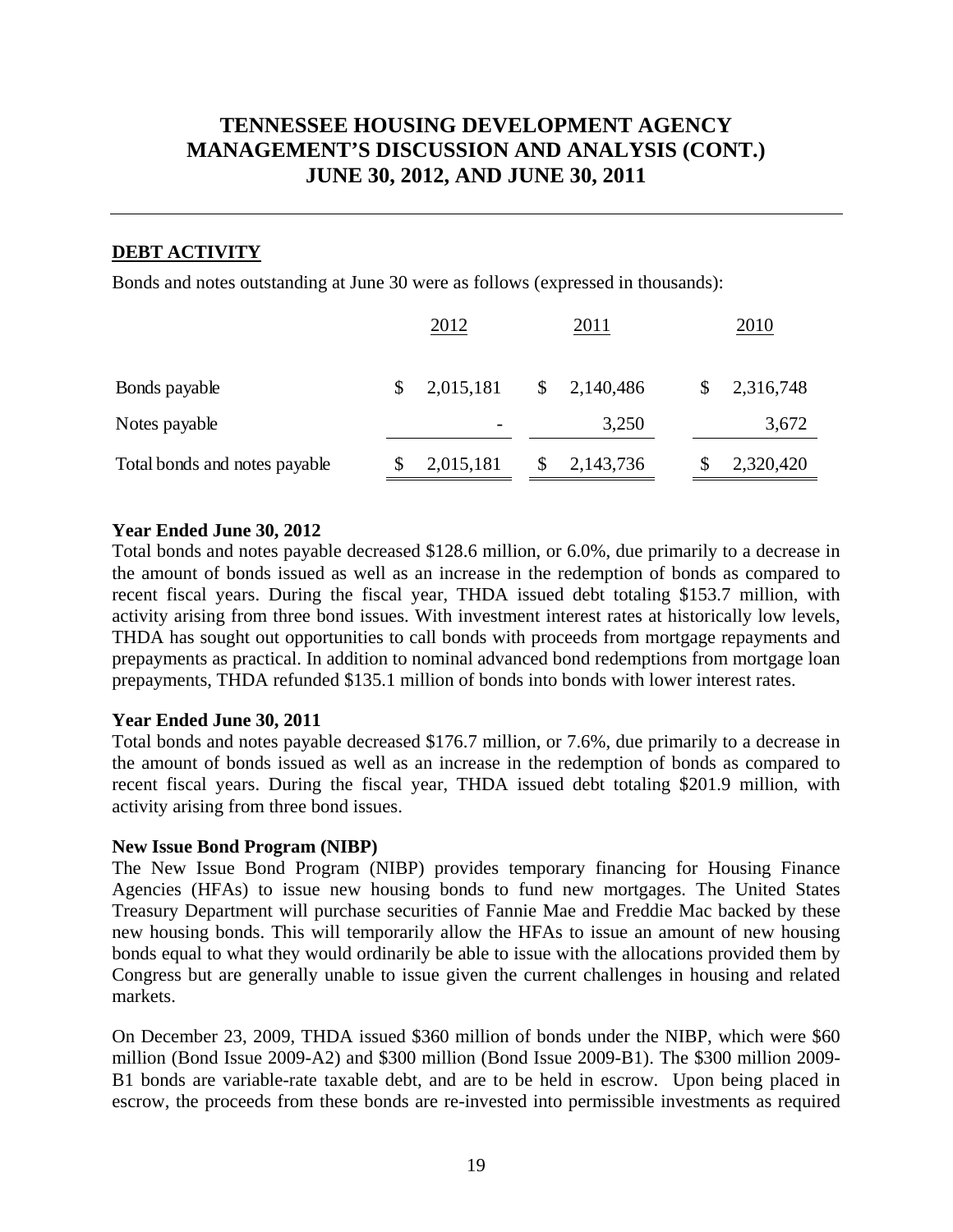by the United States Treasury Department (generally, 28-day Treasury Bills purchased at auction). These bonds are scheduled to be released from escrow, re-designated and be converted to fixed-rate, tax-exempt bonds upon the issuance of market bonds within the framework and guidelines of the NIBP.

Subsequently, THDA released, re-designated, and converted escrowed bonds (Bond Issue 2009- B) into fixed-rate, tax-exempt bonds as noted below:

| Date              | Amount       | New Bond Issue                   |
|-------------------|--------------|----------------------------------|
| June 17, 2010     | \$85,290,000 | Bond Issue 2009-B, Subseries B-1 |
| October 27, 2010  | 60,000,000   | Bond Issue 2009-B, Subseries B-2 |
| March 24, 2011    | 60,000,000   | Bond Issue 2009-B, Subseries B-3 |
| August 25, 2011   | 60,000,000   | Bond Issue 2009-B, Subseries B-4 |
| November 03, 2011 | 34,710,000   | Bond Issue 2009-B, Subseries B-5 |

As of June 30, 2012, all of the bonds issued under issue 2009-B1 had been released, redesignated, and converted into fixed-rate, tax-exempt bonds.

#### **Bond Ratings**

For bonds issued under the Mortgage Finance Program, Moody's Investors Service, Inc. ("Moody's") has assigned THDA's bonds a rating of Aa2 and Standard & Poor's Ratings Services, a division of The McGraw-Hill Companies, Inc. ("S&P") has assigned THDA's bonds a rating of AA.

For bonds issued under the Homeownership Program Bonds, Moody's has assigned THDA's bonds a rating of Aa1 and S&P has assigned THDA's bonds a rating of AA+.

For bonds issued under the Housing Finance Program Bonds, Moody's has assigned THDA's bonds a rating of Aa2. These bonds are not rated by S&P.

There were no revisions to THDA's bond ratings during FY 2012 or FY 2011.

#### **Debt Limits**

In accordance with *Tennessee Code Annotated,* 13-23-121, THDA operates under a "debt ceiling" of \$2,930,000,000.

#### **GRANT PROGRAMS**

During FY 2007 through FY 2009, the General Assembly has appropriated revenue to THDA for grant programs. Likewise, THDA's Board of Directors has allocated additional THDA funds for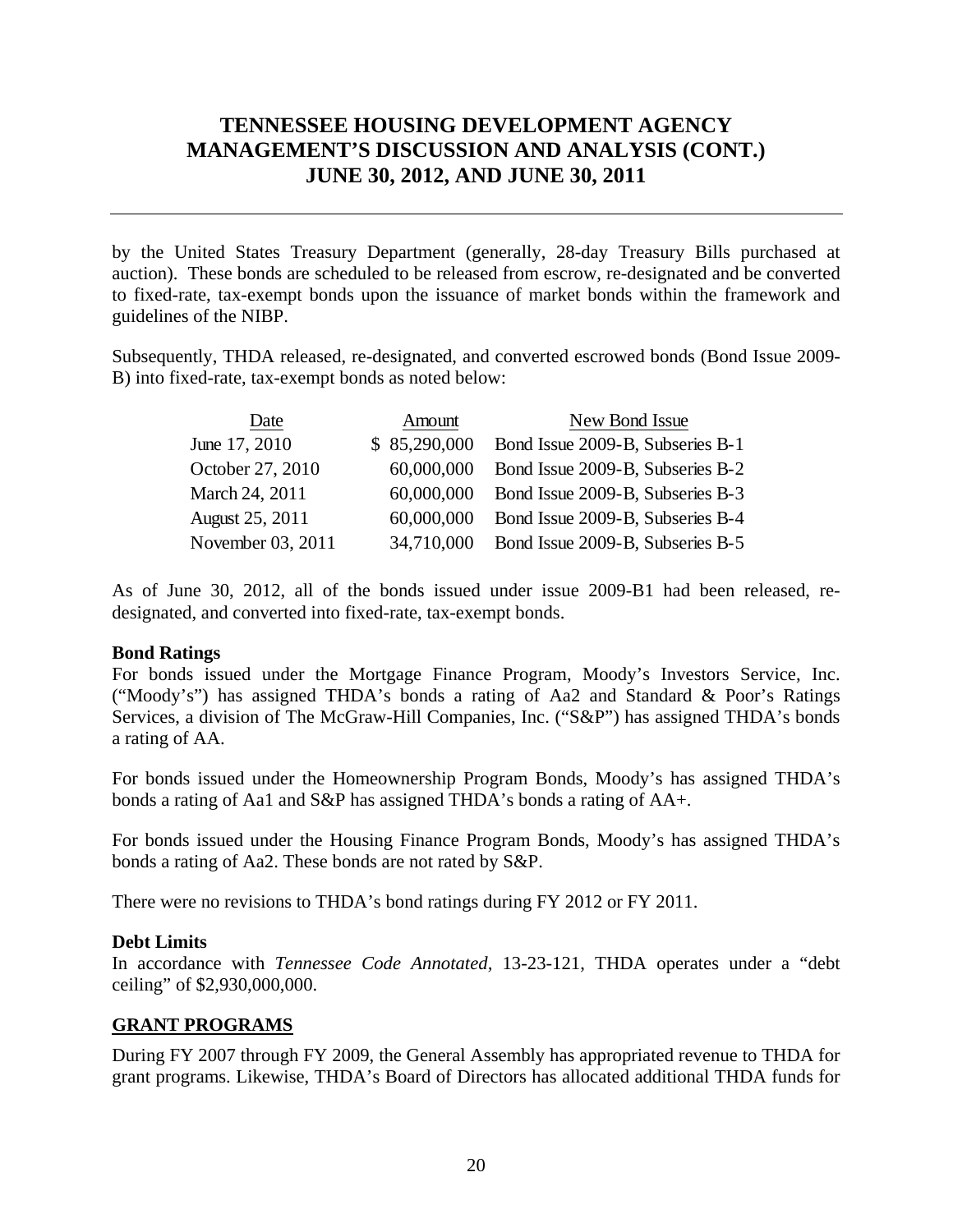grants. These funds established a grant program that has been titled by the THDA as the "Tennessee Housing Trust Fund."

The four-level model for funding this grant program includes state appropriations, THDA funds, private sector investment, and matching funds from local grantees. The purpose of this grant program is to serve the needs of low and/or very low income, elderly, and special needs Tennesseans. Funding and uses for the Housing Trust Fund are as follows:

|                                      | FY 2012 |           | FY 2011         |    | FY 2010 and  |    | Total      |  |
|--------------------------------------|---------|-----------|-----------------|----|--------------|----|------------|--|
|                                      |         |           |                 |    | Prior        |    |            |  |
| <b>Funding Sources:</b>              |         |           |                 |    |              |    |            |  |
| THDA                                 | \$      | 6,500,000 | \$<br>6,000,000 |    | \$24,000,000 | \$ | 36,500,000 |  |
| <b>State Appropriation</b>           |         |           |                 |    | 4,350,000    |    | 4,350,000  |  |
| <b>Totals</b>                        | \$      | 6,500,000 | \$<br>6,000,000 |    | \$28,350,000 | \$ | 40,850,000 |  |
| <b>Approved Uses:</b>                |         |           |                 |    |              |    |            |  |
| Rural repair program (USDA)          | \$      | 700,000   | \$<br>700,000   | \$ | 2,800,000    | \$ | 4,200,000  |  |
| Ramp Program (UCP)                   |         |           |                 |    | 50,000       |    | 50,000     |  |
| Ramp Program                         |         |           |                 |    | 400,000      |    | 400,000    |  |
| Hsg Modification & Ramp Prg          |         | 150,000   | 150,000         |    | 150,000      |    | 450,000    |  |
| Homebuyer Education Initiative       |         |           |                 |    | 300,000      |    | 300,000    |  |
| <b>Emergency Repairs for Elderly</b> |         | 2,000,000 | 2,000,000       |    | 8,000,000    |    | 12,000,000 |  |
| <b>Competitive Grants</b>            |         | 3,150,000 | 3,150,000       |    | 16,650,000   |    | 22,950,000 |  |
| Manuf. Hsg. Replacement              |         | 500,000   |                 |    |              |    | 500,000    |  |
| <b>Totals</b>                        | \$      | 6,500,000 | \$<br>6,000,000 |    | \$28,350,000 | \$ | 40,850,000 |  |

In addition to the above funding, local grants could produce an additional \$4 million or more funding each year. Also, the Emergency Repairs for the Elderly program and the Competitive Grants have a 50% grantee match requirement.

THDA is seeking additional private sector funding. In addition to the above approved uses, THDA received requests that merit funding. These requests totaled approximately \$6 million more than the funds available.

## **CURRENT MORTGAGE PRODUCTS AND ENVIRONMENT**

THDA offers three primary choices for single-family mortgages. The *Great Rate* mortgage product offers an attractive interest rate loan secured by a first mortgage. The *Great Start* program offers a loan with an interest rate that is, as of June 30, 2012, 60 basis points higher than the Great Rate product, but provides 4% of the loan amount as down payment and closing cost assistance. In addition, THDA introduced the *Great Advantage* product during fiscal year 2006,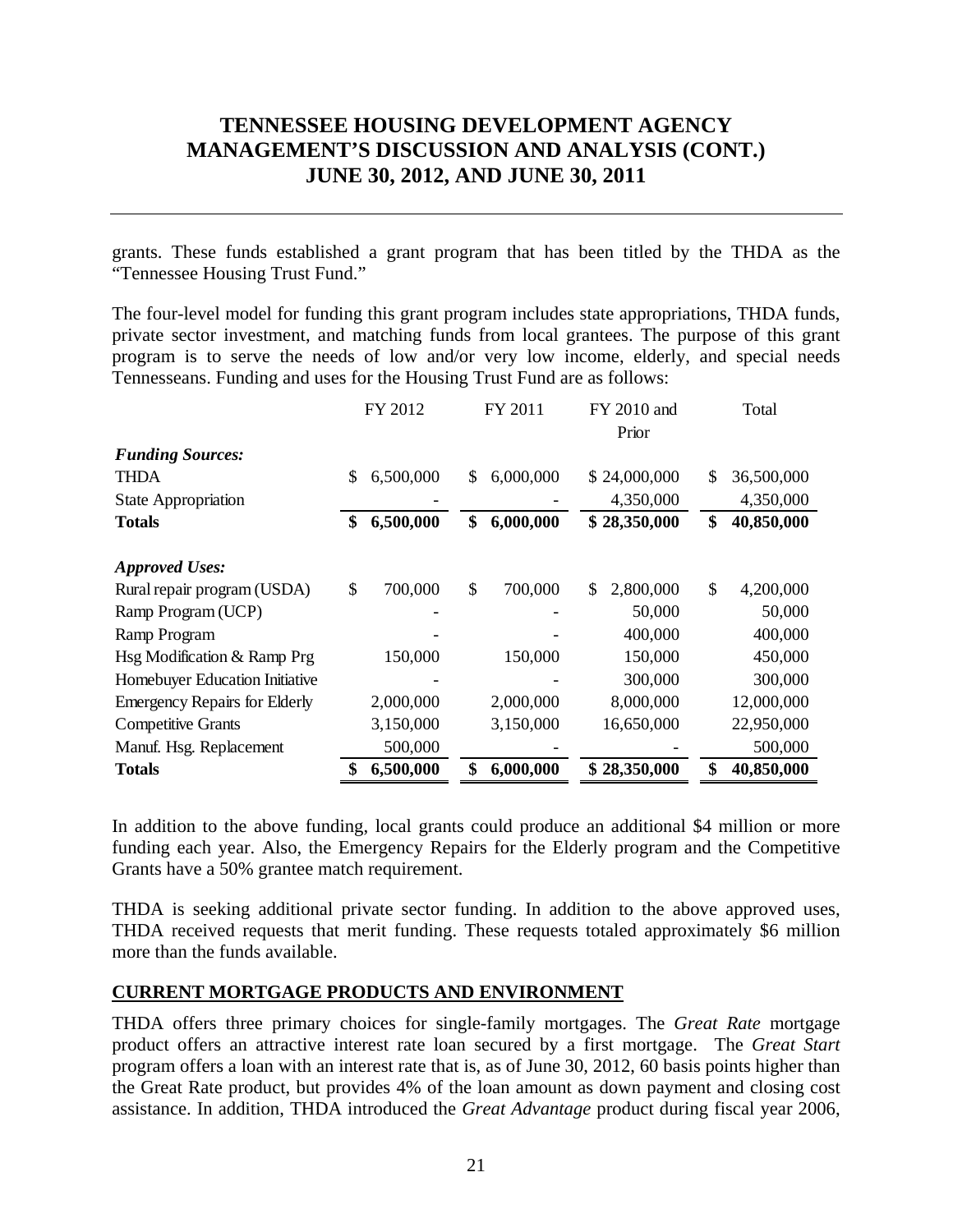which offers a loan with an interest rate that is, as of June 30, 2012, 30 basis points higher than the Great Rate product, and 2% of the loan amount as down payment and closing cost assistance.

All loans made or purchased by THDA are fixed-rate mortgages with a maximum loan term of 360 months (30 years), and must conform to insurer / guarantor underwriting guidelines. THDA does not make or purchase adjustable rate mortgages (ARMs), interest-only mortgages, "buydown" loans, mortgages with a future lump-sum payment due (balloon-type mortgage), or with other similar mortgage terms. THDA does not make or purchase "sub-prime" mortgage loans.

Single-family mortgage loans purchased by THDA with Loan-to-value (LTV) ratios between 78% and 97% must have an acceptable insurer/guarantor, which includes:

- FHA (United States Department of Housing and Urban Development)
- VA (Veterans Administration Guaranty Program)
- USDA/RD (the United States Department of Agriculture Rural Development, formerly Farmers Home Administration)
- Private mortgage insurance

THDA will accept private mortgage insurance provided from private mortgage insurers, who are licensed by the Tennessee Commissioner of Commerce and Insurance to do business in Tennessee; and are rated at least AA by Standard & Poor's Rating Group. THDA will allow privately insured loans underwritten using nationally accepted underwriting guidelines established by Fannie Mae or Freddie Mac. These loans must be approved through an automated underwriting system such as Desktop Underwriter or Loan Prospector with no expanded approvals. Such privately insured mortgage loans may have loan-to-value ratios up to and including 97% of the lesser of the purchase price or the appraised value.

Loans with a 78% LTV or lower do not require mortgage insurance.

A detailed chart of these mortgage loan products and primary mortgage loan terms may be obtained from THDA's internet site at http://www.thda.org/index.aspx?NID=282.

More recently, media attention has focused on mortgage loan delinquencies and foreclosures. For the past several years, THDA has closely monitored its loan portfolio for delinquency and foreclosures. This monitoring has included analysis based on loan type (Great Rate, Great Start, and Great Advantage), insurer/guarantor (FHA, VA, RECD, private mortgage insurer), mortgage loan servicer, down-payment assistance, and other factors as deemed necessary.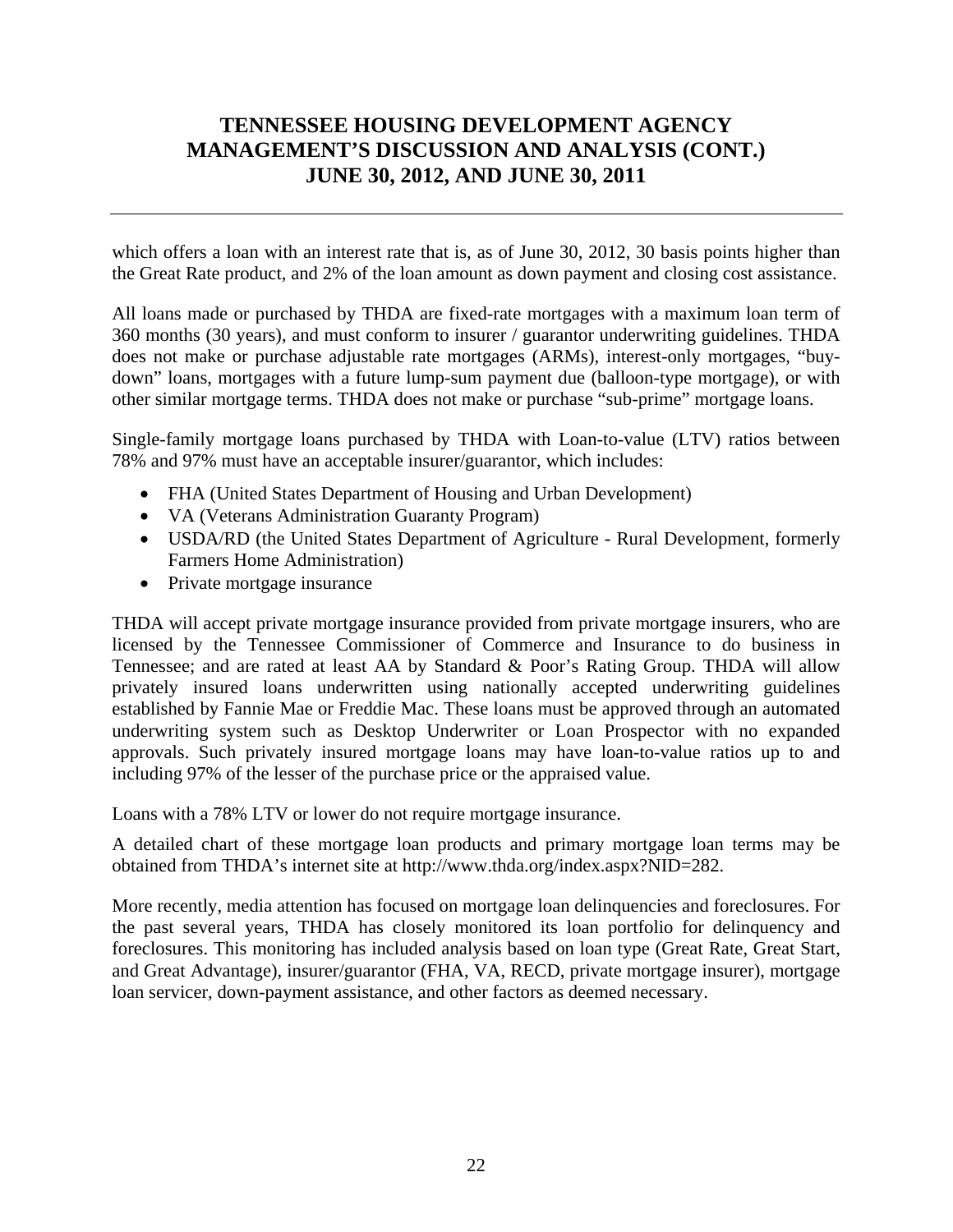As of June 30, 2012, the delinquency and foreclosure rates for its single-family loan portfolio are as follows:

|                     | <b>Total Number of</b> | Number of       | Principal  |            |
|---------------------|------------------------|-----------------|------------|------------|
| Loan Status         | Loans Serviced         | Loans in Status | Amount     | Percentage |
| 60-89 Days Past Due | 26,430                 | 561             | 42,078,643 | 2.12%      |
| 90+ Days Past Due   | 26,430                 | 1.247           | 93,521,824 | 4.72%      |
| In Foreclosure      | 26,430                 | 166             | 12,663,174 | 0.63%      |

As of June 30, 2011, the delinquency and foreclosure rates for its single-family loan portfolio are as follows:

|                     | Total Number of | Number of       | Principal    |            |
|---------------------|-----------------|-----------------|--------------|------------|
| Loan Status         | Loans Serviced  | Loans in Status | Amount       | Percentage |
| 60-89 Days Past Due | 26,725          | 521             | 39, 122, 105 | 1.95%      |
| 90+ Days Past Due   | 26,725          | 1,085           | 81,167,263   | 4.06%      |
| In Foreclosure      | 26,725          | 308             | 24, 127, 169 | 1.15%      |

Note: Percentage is calculated by dividing the "Number of Loans in Status" by the "Total Number of Loans Serviced."

## **ECONOMIC FACTORS**

In accordance with THDA's investment policy, THDA typically invests in short-term collateralized repurchase agreements, as well as short-term and long-term fixed-rate debt securities from federal agencies. As a bench-mark, THDA uses the one-, three-, and five year Constant Maturity Treasury (CMT) rates as established by the United States Treasury.

The continuation of relatively low interest rates from a historic perspective increased the likelihood of negative arbitrage, in which the interest rates on THDA's bond issues exceeds the current investment interest rates. THDA monitors prepayments and bond investment yields, and seeks to reduce negative arbitrage by calling bonds with the funds from prepayments.

## **CONTACTING THDA's FINANCIAL MANAGEMENT**

This financial report is designed to provide THDA's stakeholders with a general overview of THDA's finances and to show accountability for the funds that it receives, invests, and expends. If you have questions about this report, or need additional financial information, contact Trent Ridley, Chief Financial Officer at (615) 815-2012 or via e-mail at TRidley@thda.org.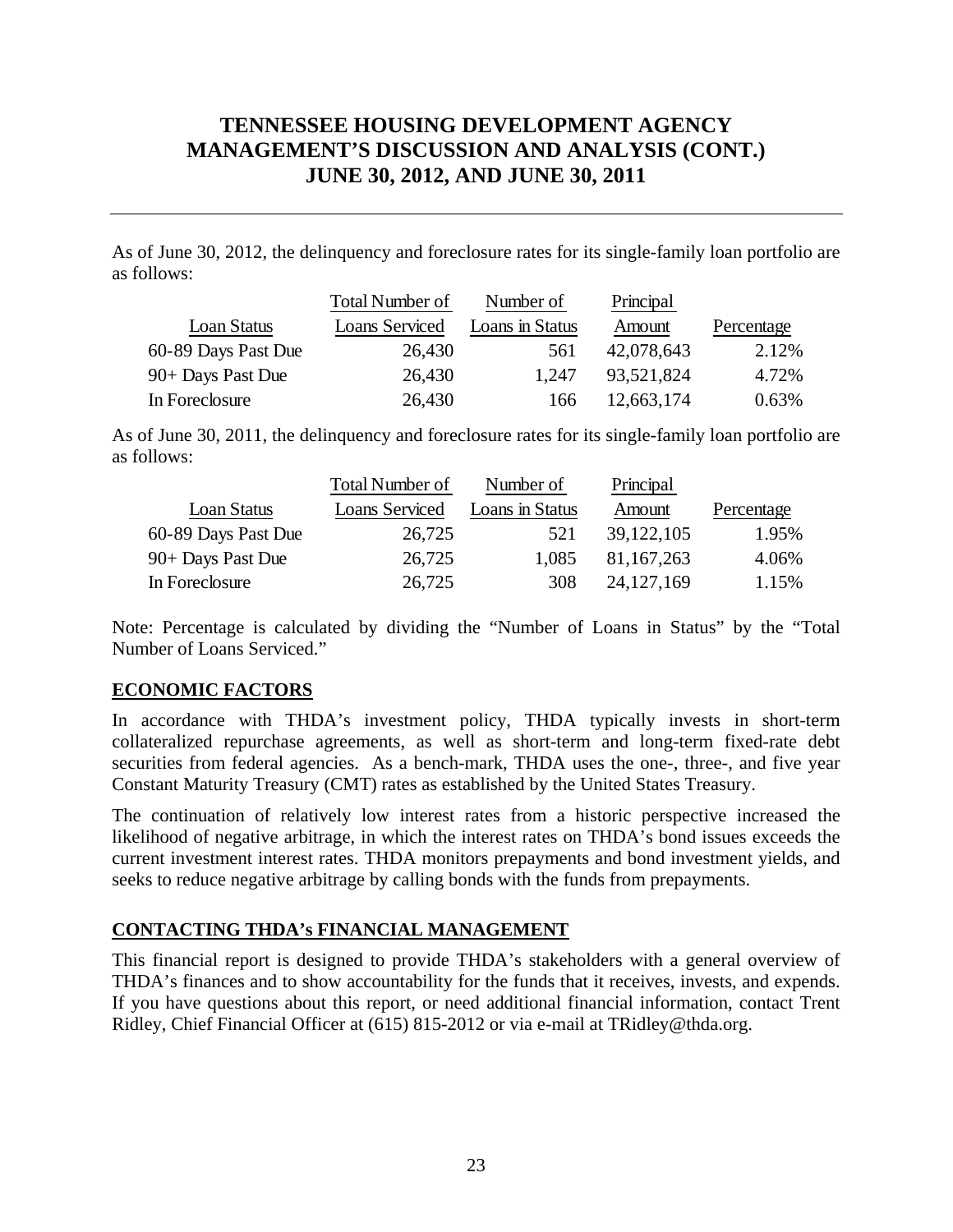#### **TENNESSEE HOUSING DEVELOPMENT AGENCY STATEMENTS OF NET ASSETS JUNE 30, 2012 AND JUNE 30, 2011 (Expressed in Thousands)**

|                                                                            | 2012                 | 2011            |
|----------------------------------------------------------------------------|----------------------|-----------------|
| <b>ASSETS</b>                                                              |                      |                 |
| Current assets:                                                            |                      |                 |
| Cash and cash equivalents (Note 2)<br>Investments (Note 2)<br>Receivables: | \$<br>219,397<br>578 | \$<br>203,071   |
| Accounts                                                                   | 18,989               | 23,750          |
| Interest                                                                   | 12,611               | 12,854          |
| First mortgage loans                                                       | 51,702               | 49,947          |
| Due from federal government                                                | 10,991               | 14,807          |
| Total current assets                                                       | 314,268              | 304,429         |
| Noncurrent assets:                                                         |                      |                 |
| Restricted assets:                                                         |                      |                 |
| Cash and cash equivalents (Note 2)                                         | 34,218               | 107,502         |
| Investments (Note 2)                                                       | 186,562              | 196,928         |
| Investment interest receivable                                             | 1,683                | 2,261           |
| Investments (Note 2)                                                       | 40,130               | 38,857          |
| First mortgage loans receivable                                            | 2,044,906            | 2,069,473       |
| Deferred charges                                                           | 11,741               | 12,327          |
| Advance to local government<br>Capital assets:                             | 3,007                | 2,983           |
| Furniture and equipment                                                    | 556                  | 517             |
| Less accumulated depreciation                                              | (443)                | (360)           |
| Total noncurrent assets                                                    | 2,322,360            | 2,430,488       |
| <b>Total assets</b>                                                        | 2,636,628            | 2,734,917       |
| <b>LIABILITIES</b>                                                         |                      |                 |
| Current liabilities:                                                       |                      |                 |
| Warrants / wires payable (Note 3)                                          |                      | 10,913          |
| Accounts payable                                                           | 1,451                | 5,121           |
| Accrued payroll and related liabilities                                    | 515                  | 472             |
| Compensated absences                                                       | 555                  | 477             |
| Due to primary government                                                  | 71                   |                 |
| Interest payable                                                           | 43,626               | 45,076          |
| Escrow deposits                                                            | 433                  | 528             |
| Prepayments on mortgage loans                                              | 1,414                | 1,662           |
| Deferred revenue - U.S. Treasury                                           | 10,408               |                 |
| Notes payable (Note 4)<br>Bonds payable (Note 4)                           | 149,235              | 3,250<br>83,035 |
| <b>Total current liabilities</b>                                           | 207,708              | 150,534         |
| Noncurrent liabilities:                                                    |                      |                 |
| Bonds payable (Note 4)                                                     | 1,865,946            | 2,057,451       |
| Compensated absences                                                       | 601                  | 517             |
| Net OPEB obligation (Note 9)                                               | 1,157                | 994             |
| Escrow deposits                                                            | 3,298                | 4,248           |
| Arbitrage rebate payable                                                   |                      | 1,217           |
| Total noncurrent liabilities                                               | 1,871,002            | 2,064,427       |
| <b>Total liabilities</b>                                                   | 2,078,710            | 2,214,961       |
| <b>NET ASSETS</b>                                                          |                      |                 |
| Invested in capital assets                                                 | 114                  | 157             |
| Restricted for single family bond programs (Note 5 and Note 7)             | 508,687              | 504,874         |
| Restricted for grant programs (Note 5)                                     | 6,140                | 9,560           |
| Restricted for Homebuyers Revolving Loan Program (Note 5)                  | 3,153                | 3,153           |
| Unrestricted (Note 7)                                                      | 39,824               | 2,212           |
| Total net assets                                                           | \$<br>557,918        | \$<br>519,956   |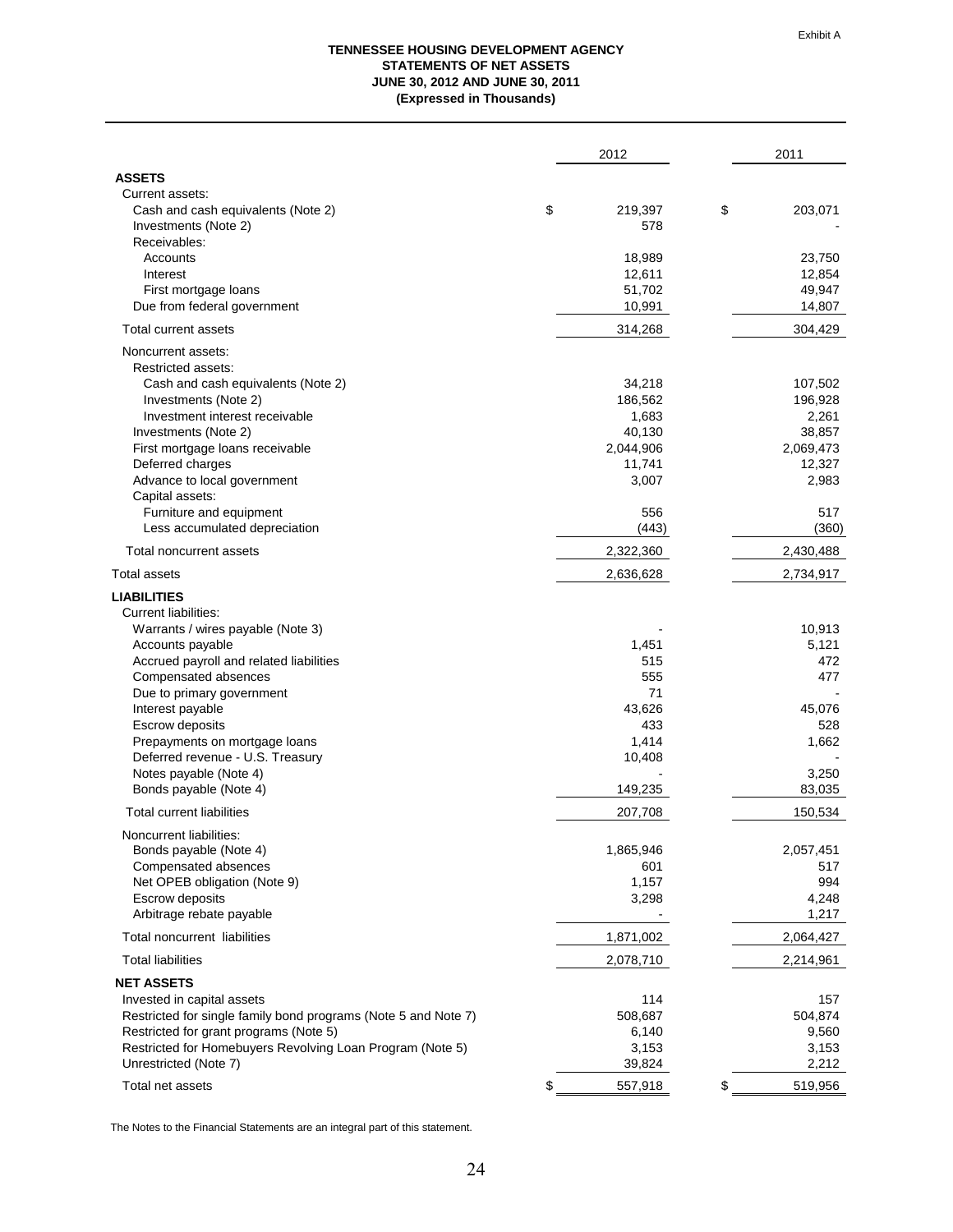#### **(Expressed in Thousands) TENNESSEE HOUSING DEVELOPMENT AGENCY STATEMENTS OF REVENUES, EXPENSES, AND CHANGES IN NET ASSETS FOR THE YEARS ENDED JUNE 30, 2012 AND JUNE 30, 2011**

|                                                                             | 2012          | 2011          |
|-----------------------------------------------------------------------------|---------------|---------------|
| <b>OPERATING REVENUES</b><br>Mortgage interest income<br>Investment income: | \$<br>116,015 | \$<br>119,406 |
| Interest<br>Net increase (decrease) in the fair value                       | 11,672        | 11,042        |
| of investments                                                              | 320           | (4,886)       |
| Federal grant administration fees                                           | 14,475        | 13,916        |
| Fees and other income                                                       | 3,218         | 3,125         |
| Total operating revenues                                                    | 145,700       | 142,603       |
| <b>OPERATING EXPENSES</b>                                                   |               |               |
| Salaries and benefits                                                       | 15,671        | 15,190        |
| Contractual services                                                        | 3,208         | 2,625         |
| Materials and supplies                                                      | 184           | 226           |
| Rentals and insurance                                                       | 100           | 97            |
| Other administrative expenses                                               | 482           | 465           |
| Other program expenses                                                      | 11,727        | 11,878        |
| Interest expense                                                            | 87,835        | 88,301        |
| Mortgage service fees                                                       | 7,539         | 7,601         |
| <b>Issuance costs</b>                                                       | 742           | 730           |
| Depreciation                                                                | 144           | 93            |
| Total operating expenses                                                    | 127,632       | 127,206       |
| Operating income                                                            | 18,068        | 15,397        |
| <b>NONOPERATING REVENUES (EXPENSES)</b>                                     |               |               |
| Federal grants revenue                                                      | 260,371       | 355,754       |
| Payment from primary government (Note 12)                                   | 34,500        |               |
| Federal grants expenses                                                     | (260, 587)    | (355, 862)    |
| Local grants expenses                                                       | (14, 390)     | (14,095)      |
| Total nonoperating revenues (expenses)                                      | 19,894        | (14,203)      |
| Change in net assets                                                        | 37,962        | 1,194         |
| Total net assets, July 1                                                    | 519,956       | 518,762       |
| Total net assets, June 30                                                   | \$<br>557,918 | \$<br>519,956 |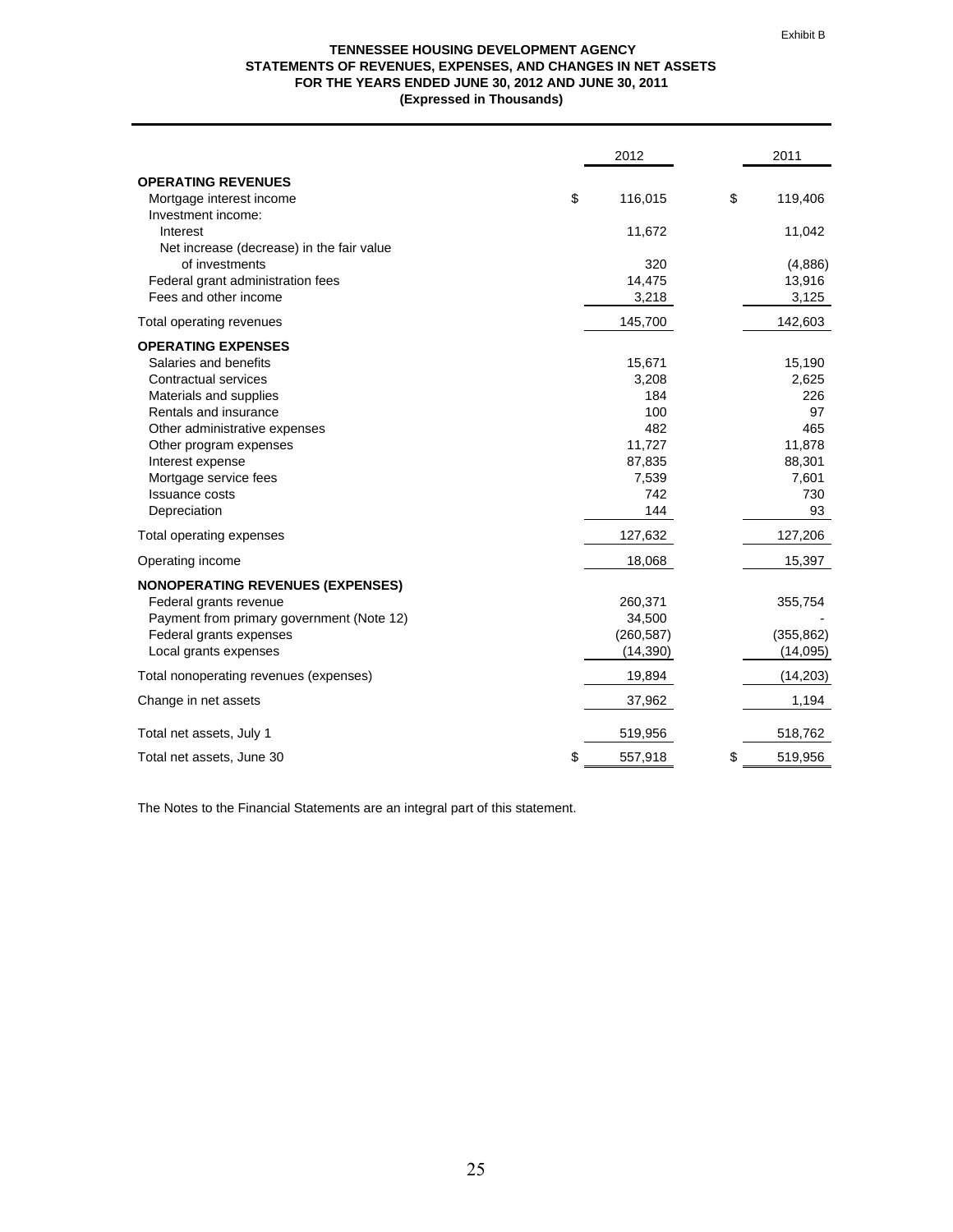#### **TENNESSEE HOUSING DEVELOPMENT AGENCY STATEMENTS OF CASH FLOWS FOR THE YEARS ENDED JUNE 30, 2012 AND JUNE 30, 2011 (Expressed in Thousands)**

|                                                             | 2012          |             | 2011       |
|-------------------------------------------------------------|---------------|-------------|------------|
| Cash flows from operating activities:                       |               |             |            |
| Receipts from customers                                     | \$<br>378,193 | \$          | 352,565    |
| Receipts from federal government                            | 15,243        |             | 14,241     |
| Other miscellaneous receipts                                | 3,218         |             | 3,125      |
| Acquisition of mortgage loans                               | (235, 740)    |             | (231,061)  |
| Payments to service mortgages                               | (7,539)       |             | (7,601)    |
| Payments to suppliers                                       | (17, 439)     |             | (21, 317)  |
| Payments to federal government                              | (1,216)       |             | (3,331)    |
| Payments to employees                                       | (15, 644)     |             | (15,266)   |
| Net cash provided by operating activities                   | 119,076       |             | 91,355     |
| Cash flows from non-capital financing activities:           |               |             |            |
| Operating grants received                                   | 308,398       |             | 363,397    |
| Negative cash balance implicitly financed (repaid)          | (10, 913)     |             | 2,616      |
| Proceeds from sale of bonds                                 | 248,382       |             | 201,856    |
| Operating grants paid                                       | (278, 480)    |             | (370, 436) |
| Cost of issuance paid                                       | (2, 243)      |             | (1,907)    |
| Principal payments                                          | (372, 940)    |             | (371, 942) |
| Interest paid                                               | (89, 283)     |             | (90, 953)  |
| Net cash used by non-capital financing activities           | (197,079)     |             | (267, 369) |
| Cash flows from capital and related financing activities:   |               |             |            |
| Purchases of capital assets                                 | (100)         |             | (172)      |
| Net cash used by capital and related financing activities   | (100)         |             | (172)      |
| Cash flows from investing activities:                       |               |             |            |
| Proceeds from sales and maturities of investments           | 409,752       |             | 282,923    |
| Purchases of investments                                    | (400, 926)    |             | (311,750)  |
| Investment interest received                                | 12,311        |             | 11,000     |
| Increase in fair value of investments subject to fair value |               |             |            |
| reporting and classified as cash equivalents                | 8             |             | 130        |
| Net cash provided (used) by investing activities            | 21,145        |             | (17, 697)  |
| Net decrease in cash and cash equivalents                   | (56, 958)     |             | (193, 883) |
| Cash and cash equivalents, July 1                           | 310,573       |             | 504,456    |
| Cash and cash equivalents, June 30                          | \$<br>253,615 | \$          | 310,573    |
|                                                             |               | (continued) |            |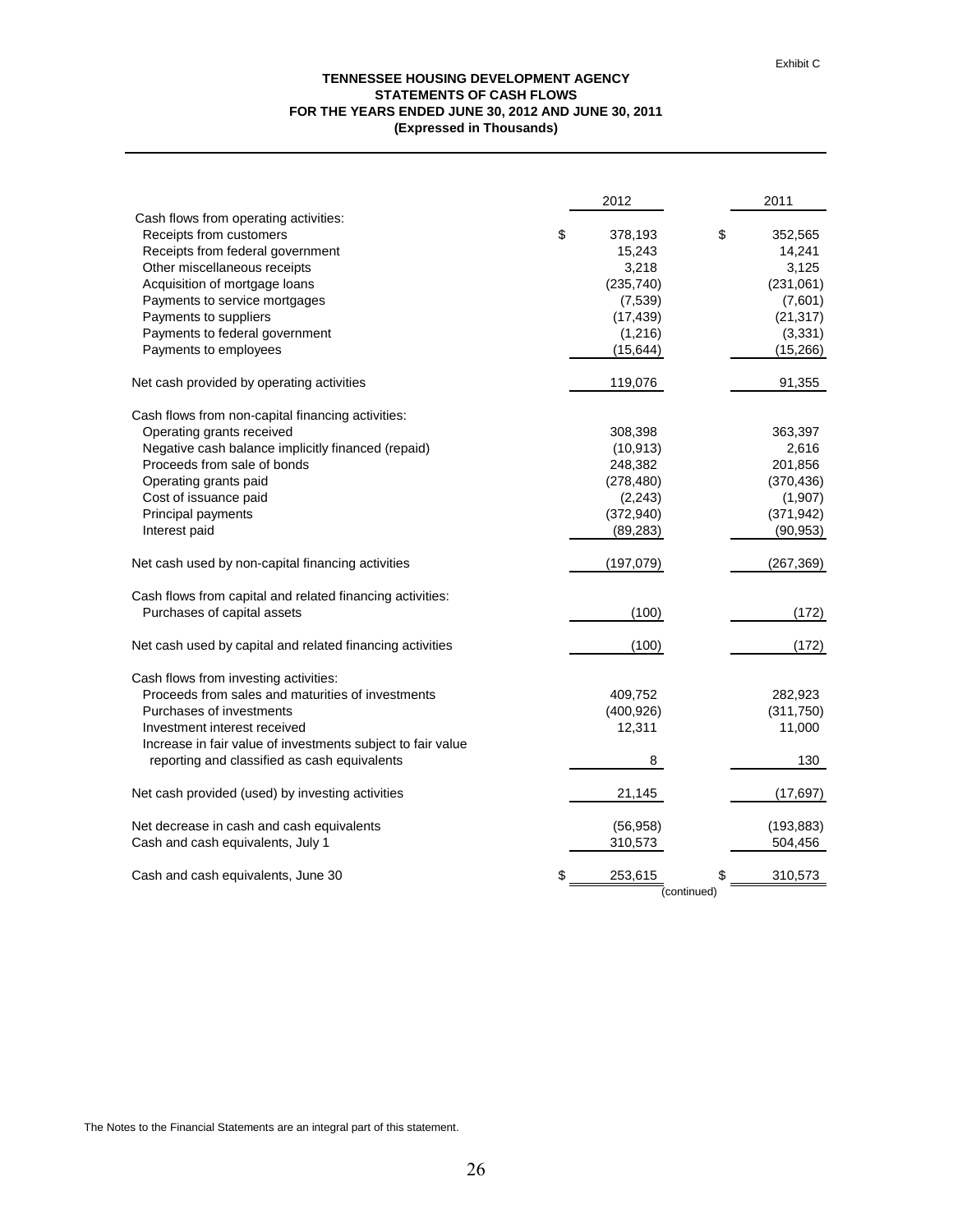#### **FOR THE YEARS ENDED JUNE 30, 2012, AND JUNE 30, 2011 (Expressed in Thousands) TENNESSEE HOUSING DEVELOPMENT AGENCY STATEMENTS OF CASH FLOWS (cont.)**

|                                                            | 2012          | 2011          |
|------------------------------------------------------------|---------------|---------------|
| Reconciliation of operating income to                      |               |               |
| net cash provided by operating activities:                 |               |               |
| Operating income                                           | \$<br>18,068  | \$<br>15,397  |
| Adjustments to reconcile operating income to               |               |               |
| net cash provided by operating activities:                 |               |               |
| Depreciation and amortization                              | 886           | 823           |
| Changes in assets and liabilities:                         |               |               |
| Decrease in accounts receivable                            | 4,758         | 4,716         |
| Decrease in mortgage interest receivable                   | 183           | 352           |
| (Increase) decrease in first mortgage loans receivable     | 22,790        | (3, 854)      |
| Decrease in due from federal government                    | 768           | 325           |
| (Increase) in deferred charges                             | (1, 912)      | (4,076)       |
| (Decrease) in accounts payable                             | (1,460)       | (1,420)       |
| Increase in accrued payroll /                              |               |               |
| compensated absences                                       | 368           | 278           |
| (Decrease) in arbitrage rebate liability                   | (1,216)       | (3,331)       |
| Investment income included as                              |               |               |
| operating revenue                                          | (11, 992)     | (6, 156)      |
| Interest expense included as operating expense             | 87,835        | 88,301        |
| Total adjustments                                          | 101,008       | 75,958        |
| Net cash provided by operating activities                  | \$<br>119,076 | \$<br>91,355  |
|                                                            |               |               |
| Noncash investing, capital, and financing activities:      |               |               |
| Increase (decrease) in fair value of investments           | \$<br>12,603  | \$<br>(3,643) |
| Total noncash investing, capital, and financing activities | \$<br>12,603  | \$<br>(3,643) |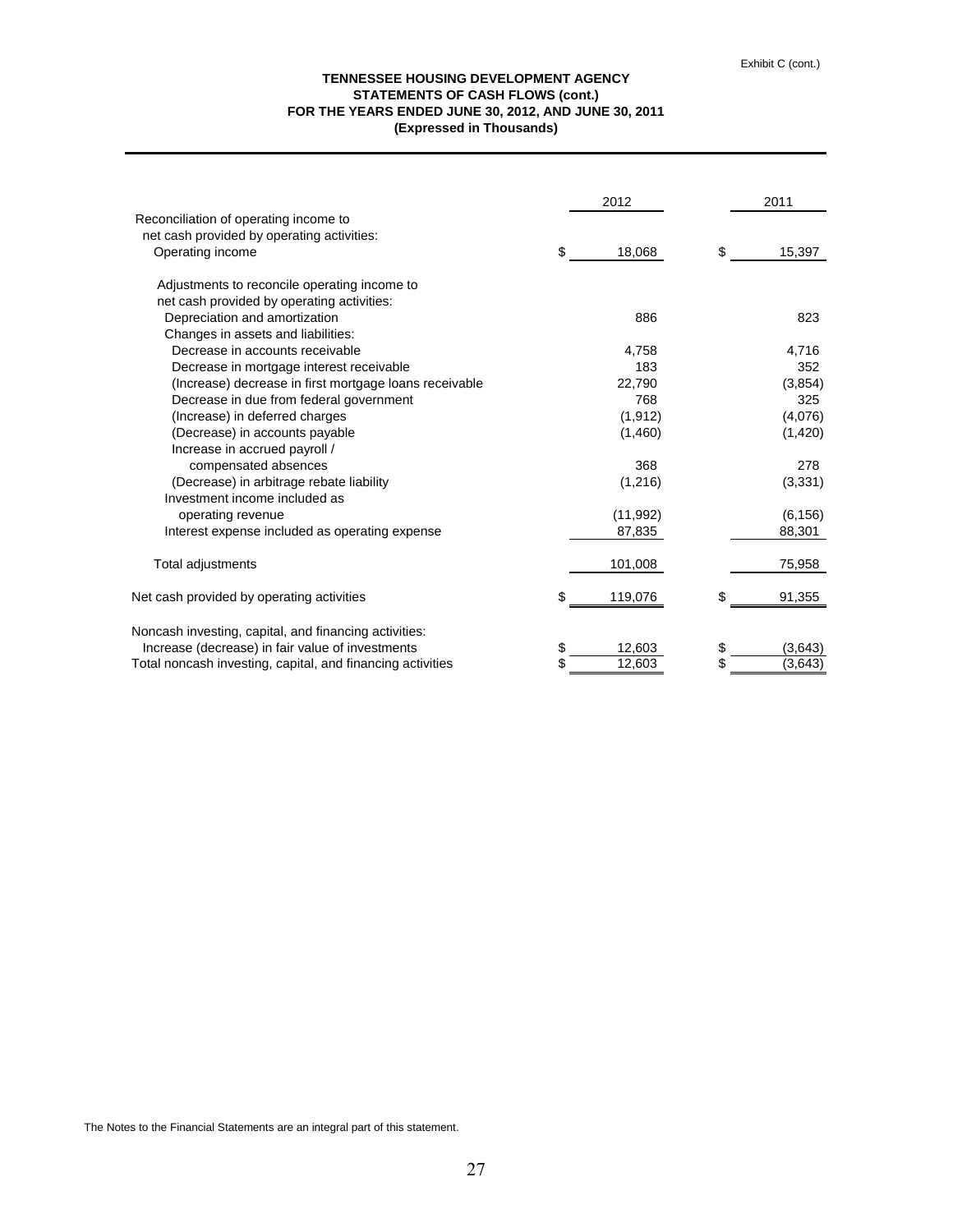## **NOTE 1. SUMMARY OF SIGNIFICANT ACCOUNTING POLICIES**

#### **a. Reporting Entity**

The Tennessee Housing Development Agency was created by an act of the legislature (Chapter 241, Public Acts, 1973). The act was approved by the Governor on May 14, 1973. The enabling legislation can be found in *Tennessee Code Annotated*, Section 13- 23-101 *et seq.* The purpose of the agency is to improve housing and living conditions for lower- and moderate-income persons and families in Tennessee by making loans and mortgages to qualified sponsors, builders, developers, and purchasers of low- and moderate-income family dwellings.

The agency is governed by a board of directors. The Comptroller of the Treasury, the Secretary of State, the State Treasurer, the Commissioner of the Department of Finance and Administration, and a Staff Assistant to the Governor serve as *ex officio* board members of the Agency. The remaining members are appointed by the Governor, the Speaker of the State Senate and the Speaker of the State House of Representatives. Board members are to be representatives of the housing, real estate, and home building industries, the mortgage profession, local governments, and the three grand divisions of the state and be knowledgeable about the problems of inadequate housing conditions in Tennessee. One member of the board is a resident board member as required by Section 505 of the Quality Housing and Work Responsibility Act of 1998 and 24 CFR Part 964, Subpart E.

In order to accomplish its objectives, the agency is authorized to raise funds through the issuance of bonds and notes. Bonds and notes issued by the agency are not general obligations of the State of Tennessee or any of its political subdivisions, and neither the faith and credit nor the taxing power of the state or any political subdivision is pledged for payment of the principal or interest on such bonds or notes.

The Tennessee Housing Development Agency is a component unit of the State of Tennessee. Although the agency is a separate legal entity, the state appoints a majority of its governing body, and approves its operating budget. The agency is discretely presented in the *Tennessee Comprehensive Annual Financial Report*.

#### **b. Basis of Presentation**

The accompanying financial statements have been prepared in conformity with generally accepted accounting principles as prescribed by the Governmental Accounting Standards Board (GASB). The agency generally follows private-sector standards of accounting and financial reporting issued prior to December 1, 1989, to the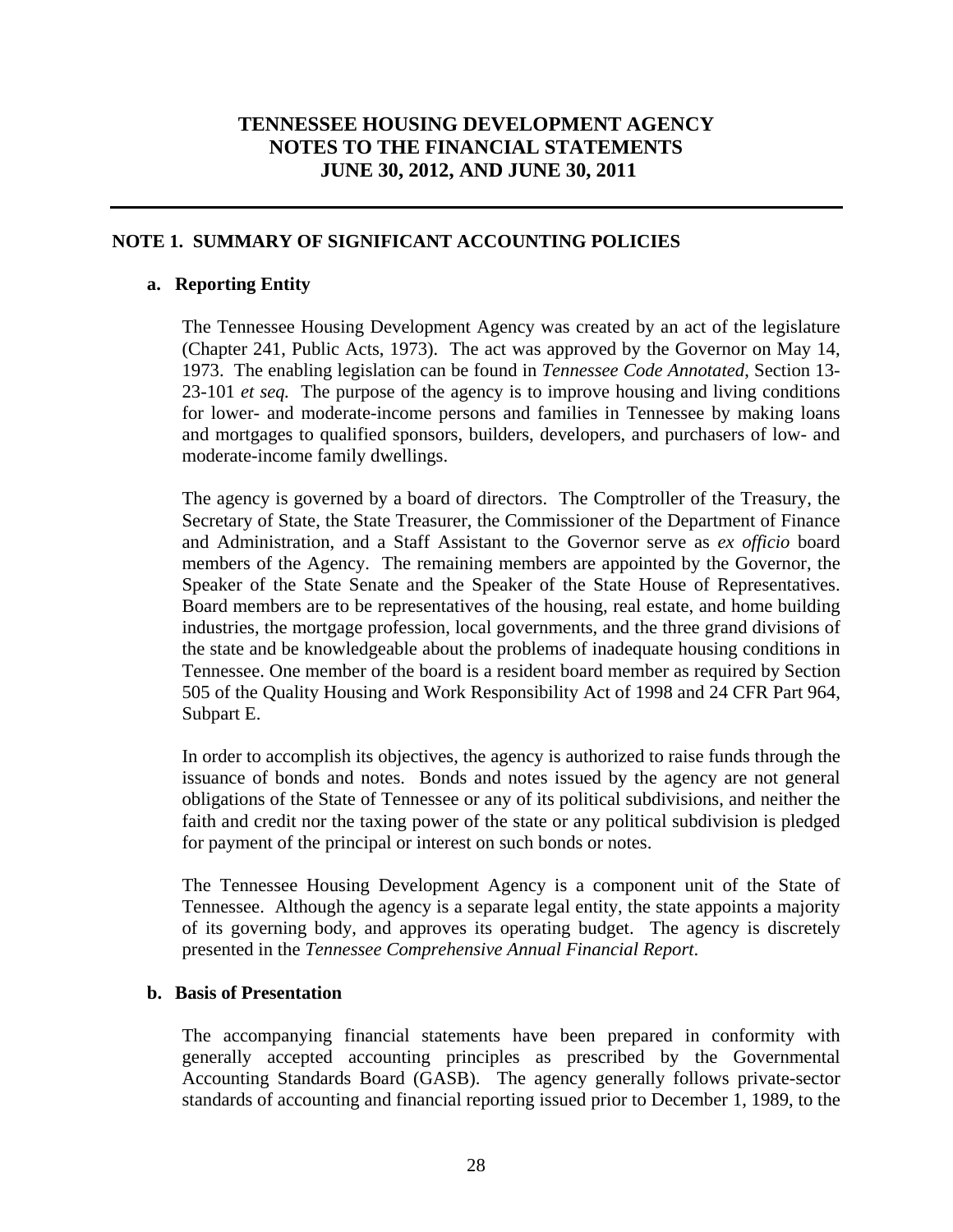extent that these standards do not conflict with or contradict guidance of the Governmental Accounting Standards Board. The agency also has the option of following subsequent private-sector guidance subject to this same limitation. The agency has elected not to follow subsequent private-sector guidance. Certain accounting policies and procedures are stipulated in the agency's Mortgage Finance Program, Single Family Program, Homeownership Program, and Housing Finance Program bond resolutions and the Single Family Mortgage Notes trust indenture. The agency follows these procedures in establishing and maintaining the various funds and accounts for its programs. Revenues and expenses applicable to each fund and account are recorded therein.

#### **c. Basis of Accounting and Measurement Focus**

 The accompanying financial statements have been prepared using the accrual basis of accounting and the flow of economic resources measurement focus. Under this basis, revenues are recorded when earned and expenses are recorded when liabilities are incurred. When both restricted and unrestricted resources are available for use, generally it is the agency's policy to use the restricted resources first. All significant interfund transactions have been eliminated.

#### **d. Capital Assets**

Capital assets, which include furniture and office equipment, are defined by the agency as assets with an initial, individual cost of \$5,000 or more.

Capital assets are depreciated on a straight-line basis over the following estimated useful lives of the assets.

| Description        | <b>Estimated Life</b> |
|--------------------|-----------------------|
| Furniture          | 10 years              |
| Computer equipment | 3 years               |

#### **e. Restricted Assets**

 Restricted assets are comprised of the Debt Service Reserve Funds and the New Issue Bond Program (NIBP) 2009-B escrowed bond investments.

The bond resolutions require the agency to establish a Debt Service Reserve Fund for each bond issue. The bond resolutions require that if the Debt Service and Expense Funds or the Revenue Funds of a bond issue are not sufficient to provide for interest or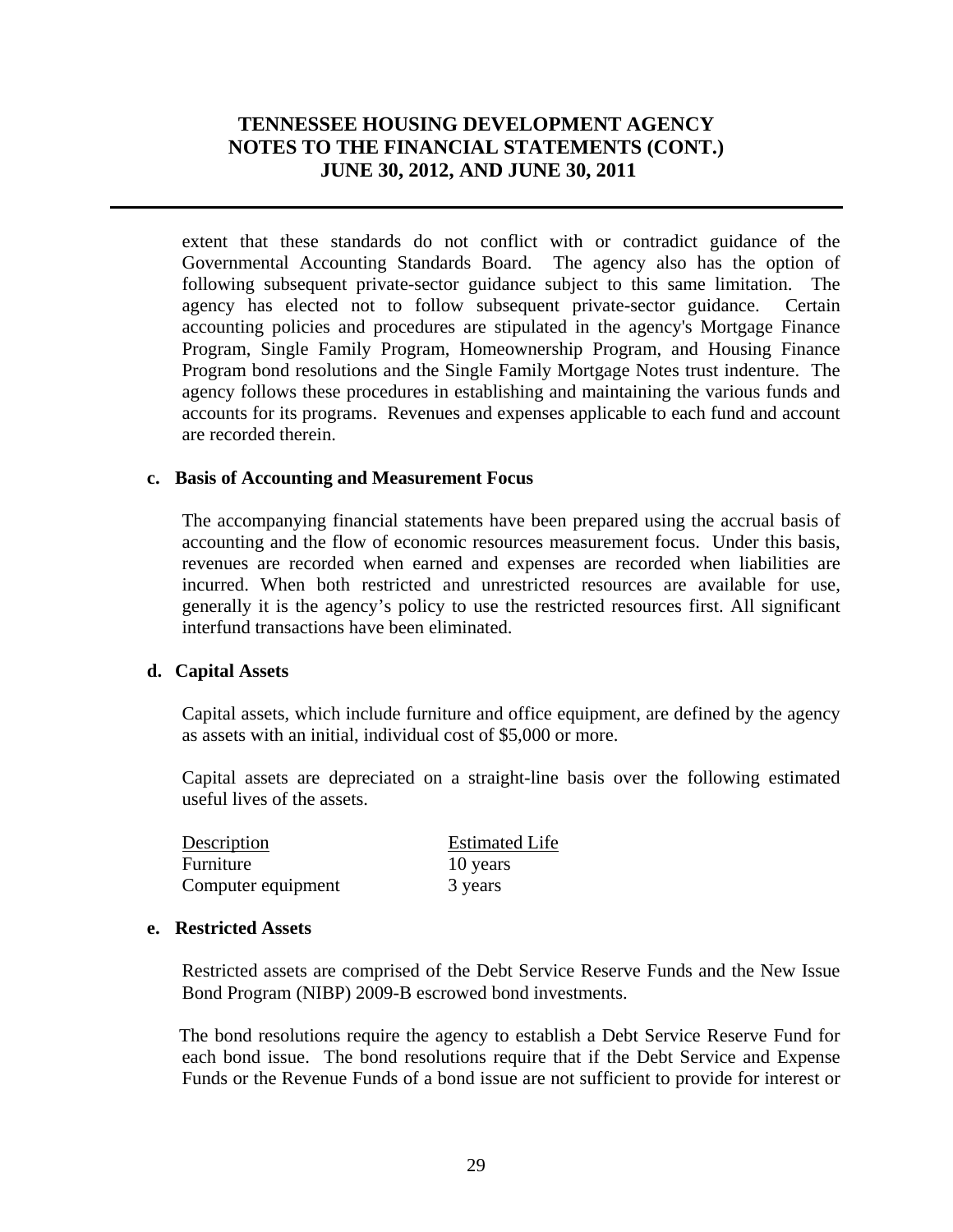principal and sinking fund requirements of that issue that funds be transferred from the Debt Service Reserve Fund to cover any deficiency.

 The NIBP 2009-B escrowed bond investments are restricted for use in the 2009 resolution. These invested funds are restricted to be released, converted and blended with market rate bonds.

#### **f. Bond Issuance Costs and Refunding Costs**

- 1. Bond Issuance Costs: The agency amortizes bond issuance costs using the interest method over the life of the related bond issue. Unamortized bond issuance costs are reported as deferred charges.
- 2. Bond Refunding Costs: The agency amortizes bond refunding costs using the straight-line method. Bonds payable is reported net of the deferred amount on refundings.
- 3. Bond Premiums and Discounts: Bond premiums and discounts are deferred and amortized over the life of the bonds using the interest method. Bonds payable are reported net of the applicable unamortized bond premium or discount.

## **g. Cash and Cash Equivalents**

 In addition to demand deposits, petty cash, and deposits in the pooled investment fund administered by the State Treasurer, this classification includes short-term investments with original maturities of three months or less from the date of acquisition.

#### **h. Investments**

The agency has established guidelines for its funds to meet the requirements of the bond resolutions and to comply with the statutes of the State of Tennessee. Permitted investments include the following: direct obligations of the U.S. Treasury and U.S. Agencies; obligations guaranteed by the U.S.; public housing bonds secured by contracts with the U.S.; direct and general obligations of the State of Tennessee or obligations guaranteed by the State of Tennessee; obligations of other states or instrumentalities thereof which are rated in either of the two highest rating categories by Moody's Investor Service or Standard & Poor's Corporation; interest bearing time or demand deposits; collateralized certificates of deposit in authorized state depositories; and repurchase agreements collateralized by authorized securities.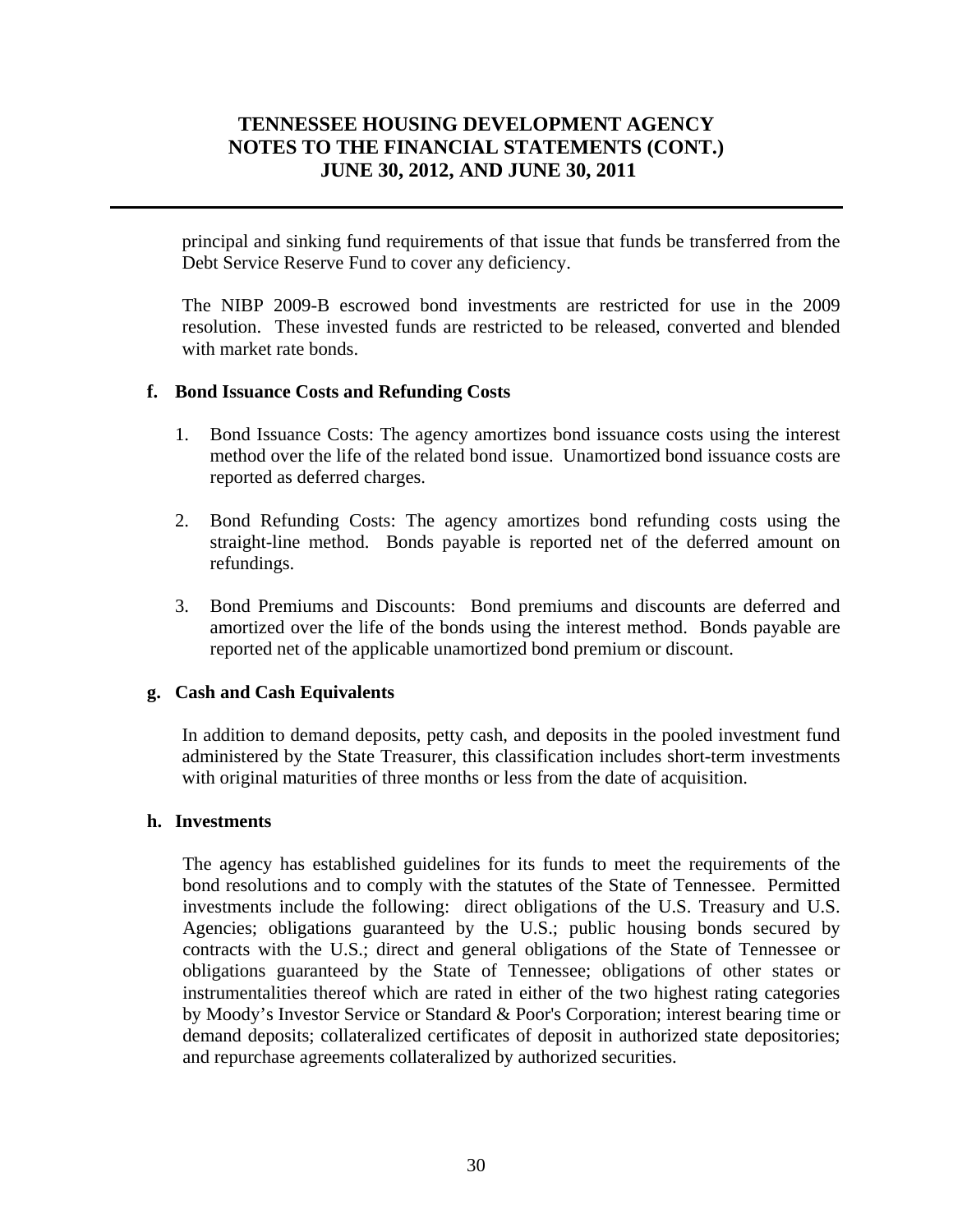Investments are stated at fair value, except for repurchase agreements which are reported at cost.

#### **i. Accrual of Interest Income**

 Interest on first mortgage loans receivable and investment securities is credited to income as earned and classified as interest receivable.

#### **j. Mortgages**

Mortgages are carried at their original amount less principal collected.

#### **k. Operating Revenues and Expenses**

 The agency was created with the authority to issue bonds to the investing public in order to create a flow of private capital through the agency into mortgage loans to certain qualified individuals and qualified housing sponsors. The agency's primary operation is to borrow funds in the bond market and issue those funds to make singlefamily and multi-family loans. The primary operating revenue is the interest income on outstanding mortgages and the investment income from proceeds of bonds. The primary operating expense of the agency is the interest expense on bonds outstanding.

#### **NOTE 2. DEPOSITS AND INVESTMENTS**

#### **a. Deposits**

Custodial Credit Risk. Custodial credit risk for deposits is the risk that in the event of a bank failure, the agency's deposits may not be returned to it.

The laws of the State of Tennessee require that collateral be pledged to secure all uninsured deposits. The agency's bond resolutions require deposits to be fully secured.

The agency's deposits are in financial institutions which participate in the bank collateral pool administered by the State Treasurer, except as noted below. The securities pledged to protect these accounts are pledged in the aggregate rather than against each individual account. The members of the pool may be required by agreement to pay an assessment to cover any deficiency. Under this additional assessment agreement, public fund accounts covered by the pool are considered to be insured for purposes of credit risk disclosure.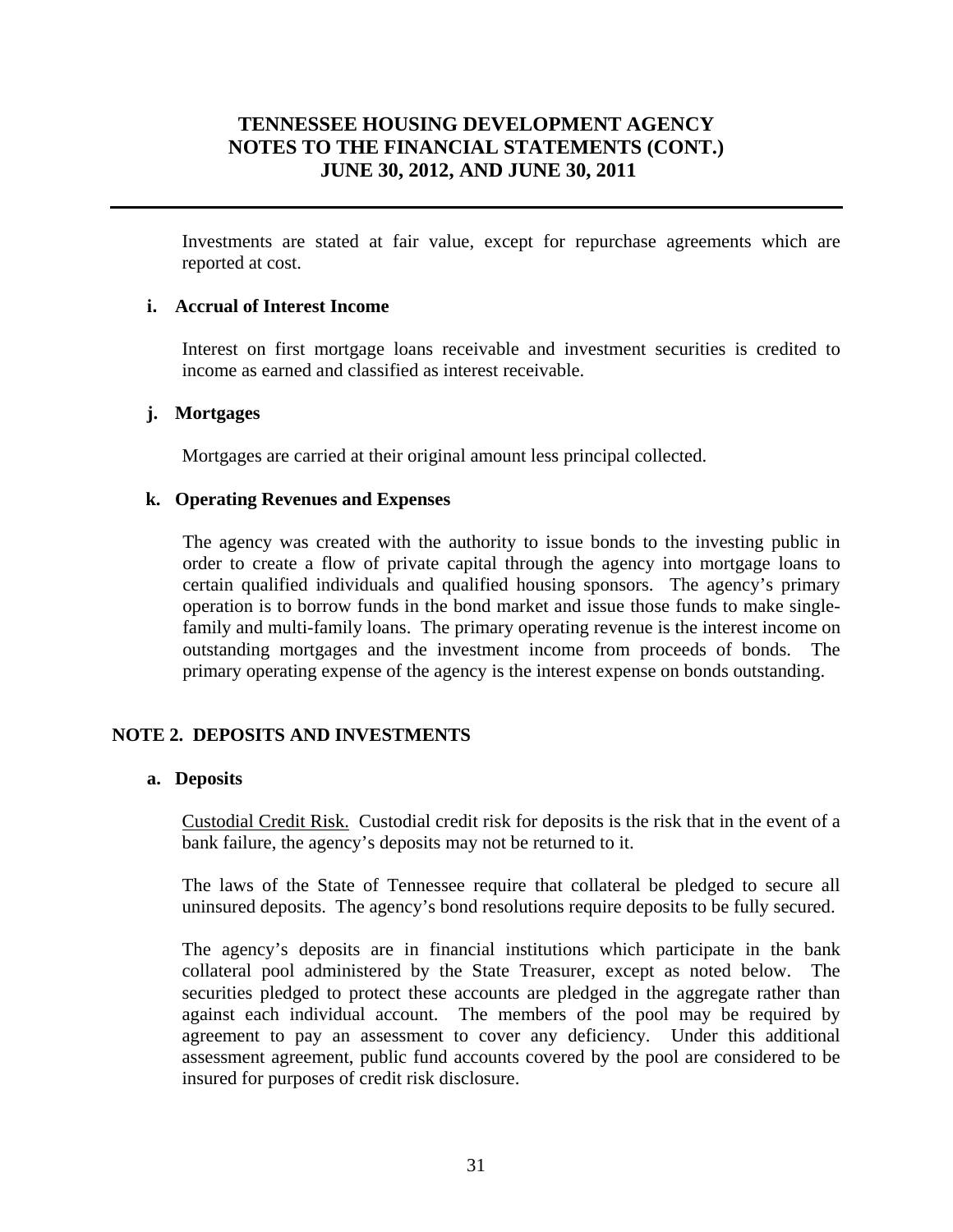At June 30, 2012, the bank balance was \$12,042,605. At June 30, 2011, the bank balance was \$6,806,625. All bank balances at June 30, 2012 and June 30, 2011 were insured, except the Bank of New York Mellon (BNYM) accounts. U.S. Department of the Treasury required the funds for the Hardest Hit Fund program to be deposited in the BNYM accounts. THDA has no obligation to ensure that the funds in the accounts are collateralized should the amount of money in the account be in excess of the FDIC insurance coverage of \$250,000. THDA will not be responsible for a loss of the funds due to the bank's failure and the lack of adequate collateral. Of the bank balance at June 30, 2012, \$11,588,423 was in the BNYM. Of this amount, \$11,338,423 was above the FDIC insurance coverage. Of the bank balance at June 30, 2011, \$4,304,256 was in the BNYM. Of this amount, \$4,054,256 was above the FDIC insurance coverage. The agency has deposits in the State Pooled Investment Fund administered by the State Treasurer. The fund is not rated by a nationally recognized statistical rating organization. The fund's investment policy and required risk disclosures are presented in the *State of Tennessee Treasurer's Report.* That report is available on the state's website at www.treasury.tn.gov.

#### **b. Investments**

As stated in the agency's investment policy, the "prudent man rule" shall be the standard of prudence used by all officials responsible for the investment of assets. Investments are made as a prudent person would be expected to act in the management of their own affairs. That would be to consider the safety of capital and the probability of income, while avoiding speculative investments.

The agency's investment policy states that the agency portfolios will be diversified in order to reduce the risk of loss resulting from over concentration of assets in a specific maturity, a specific issuer, or a specific class of securities. The agency may invest one hundred percent (100%) of its portfolio in U.S. government securities. A minimum of five percent (5%) of the par value of total investments must mature within five years. No more than fifty percent (50%) of the par value of the combined portfolios can be invested in maturities greater than fifteen (15) years without approval of the Bond Finance Committee.

Portfolio maturities shall be staggered in a way that avoids undue concentrations of assets in a specific maturity sector. Maturities shall be selected which provide for stability of income and reasonable liquidity. It is the intent of this policy that sufficient investments be scheduled to mature to provide for the required liquidity for debt service and other expenditures per resolution requirements.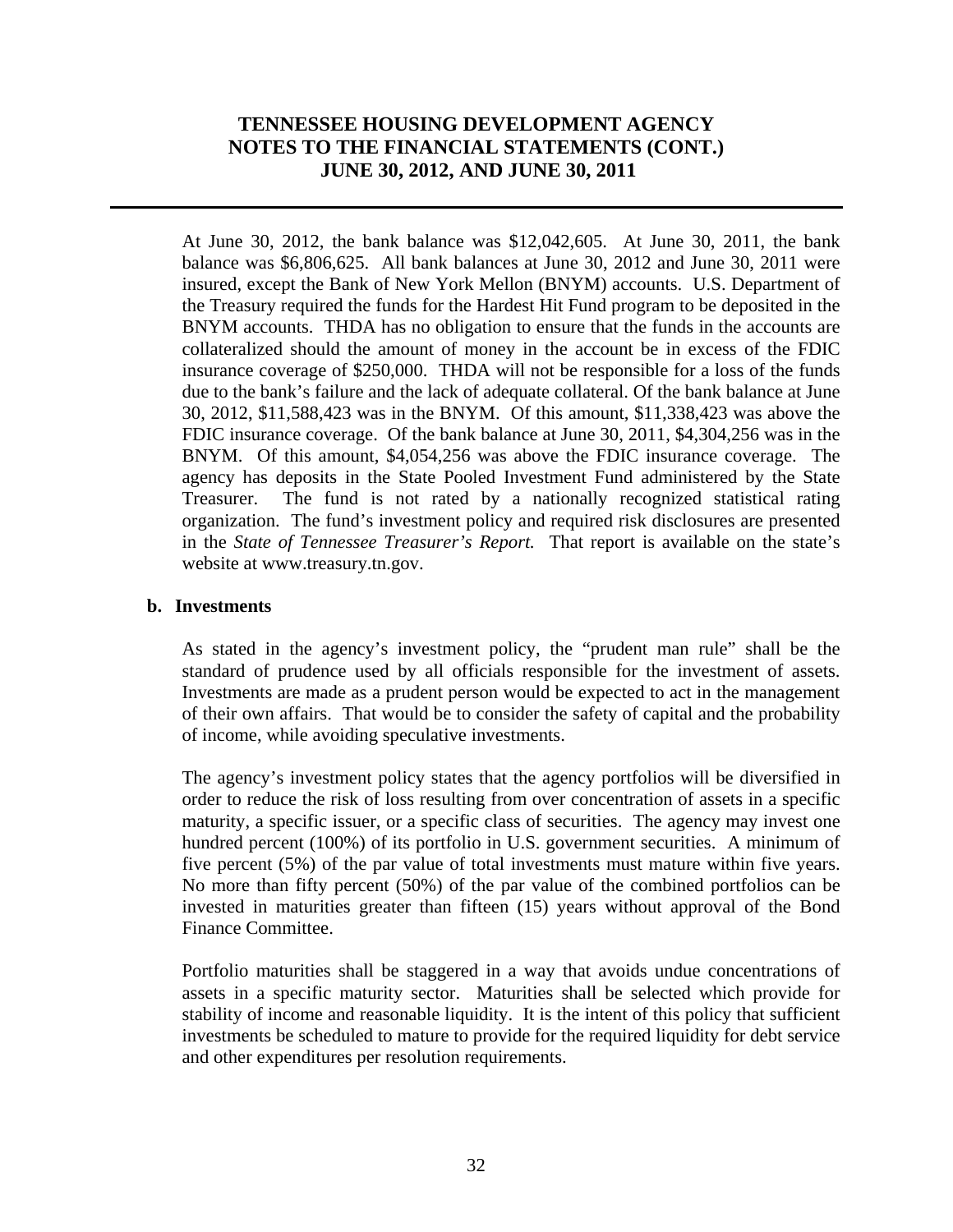Interest Rate Risk. Interest Rate Risk is the risk that changes in interest rates of debt investments will adversely affect the fair value of an investment.

 Duration is a measure of a debt investment's exposure to fair value changes arising from changing interest rates. It uses the present value of cash flows, weighted for those cash flows as a percentage of the investment's full price.

|                             | June 30, 2012     |                                                | June 30, 2011     |                                                |
|-----------------------------|-------------------|------------------------------------------------|-------------------|------------------------------------------------|
| <b>Investment Type</b>      | <b>Fair Value</b> | <b>Effective</b><br><b>Duration</b><br>(Years) | <b>Fair Value</b> | <b>Effective</b><br><b>Duration</b><br>(Years) |
| U.S. Agency Coupon          | \$135,888,316     | 2.153                                          | \$146,532,606     | 2.052                                          |
| <b>U.S. Treasury Coupon</b> | 91,381,418        | 4.673                                          | 89,252,190        | 5.248                                          |
| U.S. Treasury Discount      | 0                 | N/A                                            | 94,789,957        | 0.073                                          |
|                             |                   |                                                |                   |                                                |
| Total                       | \$227,269,734     | 1.851                                          | \$330,574,753     | 1.803                                          |

The portfolios include the following investments (stated at par or face value) that have fair values highly sensitive to interest rate changes. These investments are recorded at fair value in the statement of net assets.

#### *Variable Rate Bonds.*

The agency purchased \$2,000,000 in step-up rate bonds issued by Federal National Mortgage Association. They were purchased at 99.55 of par on August 4, 2010. Although these securities were scheduled to mature on August 4, 2025, these bonds were called on February 4, 2012. The fair value of these securities on June 30, 2011, was \$1,971,350, which is included in U.S. Agency Coupon in the table above.

The agency purchased \$1,500,000 in step-up rate bonds issued by Federal Home Loan Mortgage Corporation. They were purchased at 99.75 of par on August 26, 2010. Although these securities were scheduled to mature on August 26, 2022, these bonds were called on August 26, 2011. The fair value of these securities on June 30, 2011, was \$1,490,622 which is included in U.S. Agency Coupon in the table above.

The agency purchased \$2,000,000 in step-up rate bonds issued by Federal Home Loan Mortgage Corporation. They were purchased at par on September 29, 2010. Although these securities were scheduled to mature on September 29, 2025, these bonds were called on September 29, 2011. The fair value of these securities on June 30, 2011, was \$1,998,572 which is included in U.S. Agency Coupon in the table above.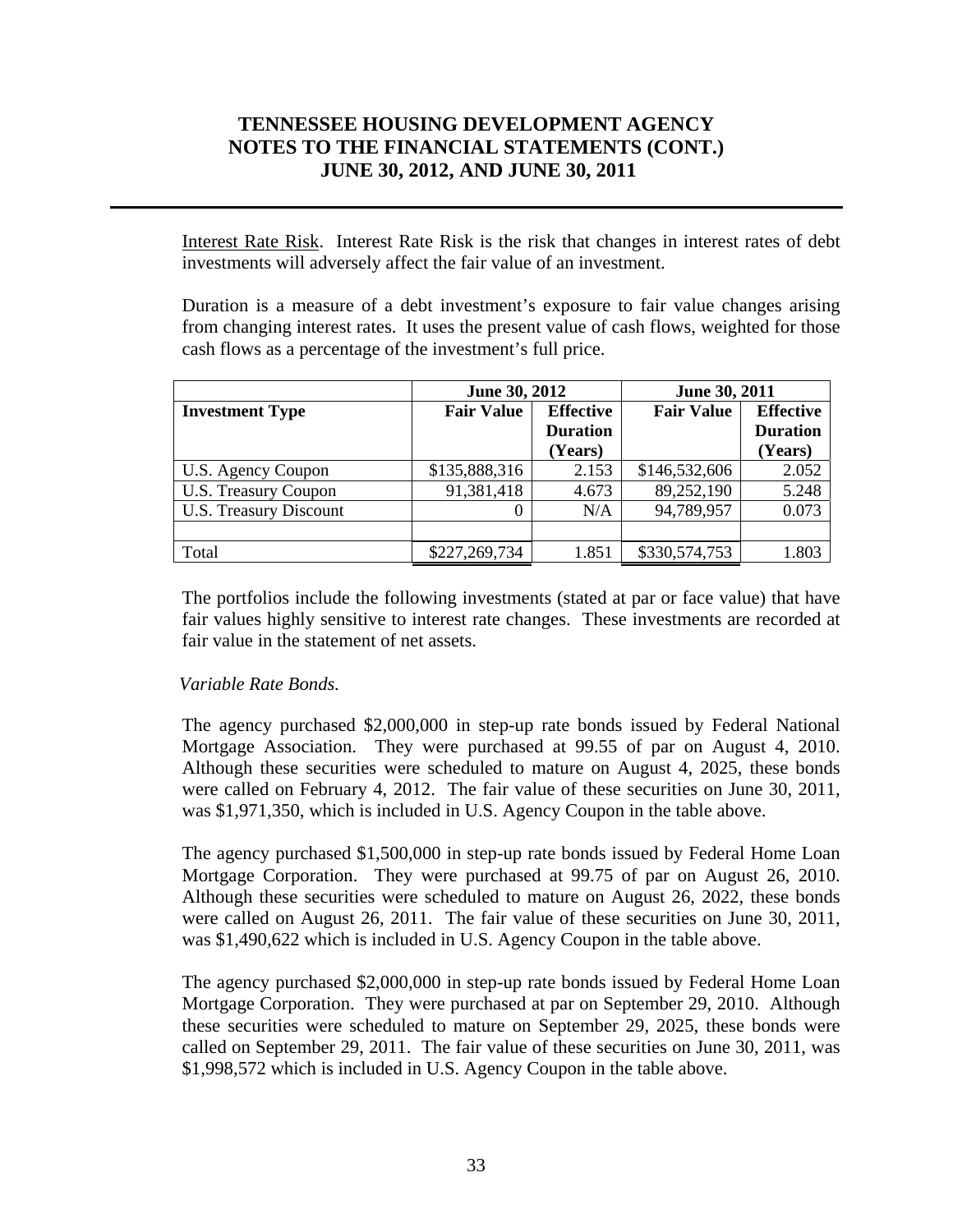The agency purchased \$2,000,000 in step-up rate bonds issued by Federal Home Loan Mortgage Corporation. They were purchased at 99.73 of par on September 30, 2010. Although these securities were scheduled to mature on September 30, 2015, these bonds were called on September 30, 2011. The fair value of these securities on June 30, 2011, was \$2,004,608 which is included in U.S. Agency Coupon in the table above.

The agency purchased \$2,000,000 in step-up rate bonds issued by Federal National Mortgage Association. They were purchased at par on September 30, 2010. Although these securities were scheduled to mature on September 30, 2020, these bonds were called on September 30, 2011. The fair value of these securities on June 30, 2011, was \$2,007,976 which is included in U.S. Agency Coupon in the table above.

The agency purchased \$2,000,000 in step-up rate bonds issued by Federal National Mortgage Association. They were purchased at par on October 15, 2010. Although these securities were scheduled to mature on October 15, 2025, these bonds were called on October 15, 2011. The fair value of these securities on June 30, 2011, was \$2,000,916 which is included in U.S. Agency Coupon in the table above.

The agency purchased \$3,000,000 in step-up rate bonds issued by Federal National Mortgage Association. They were purchased at par on January 28, 2011. Although these securities were scheduled to mature on January 28, 2026, these bonds were called on October 28, 2011. The fair value of these securities on June 30, 2011, was \$2,996,115 which is included in U.S. Agency Coupon in the table above.

The agency purchased \$1,000,000 in step-up rate bonds issued by Federal National Mortgage Association. They were purchased at par on January 28, 2011. Although these securities were scheduled to mature on July 28, 2016, these bonds were called on July 28, 2011. The fair value of these securities on June 30, 2011, was \$1,001,257 which is included in U.S. Agency Coupon in the table above.

The agency purchased \$3,000,000 in step-up rate bonds issued by Federal National Mortgage Association. They were purchased at par on February 9, 2011. Although these securities were scheduled to mature on February 9, 2021, these bonds were called on August 9, 2011. The fair value of these securities on June 30, 2011, was \$3,003,411 which is included in U.S. Agency Coupon in the table above.

The agency purchased \$4,000,000 in step-up rate bonds issued by Federal National Mortgage Association. They were purchased at par on February 16, 2011. Although these securities were scheduled to mature on February 16, 2021, these bonds were called on August 16, 2011. The fair value of these securities on June 30, 2011, was \$4,004,460 which is included in U.S. Agency Coupon in the table above.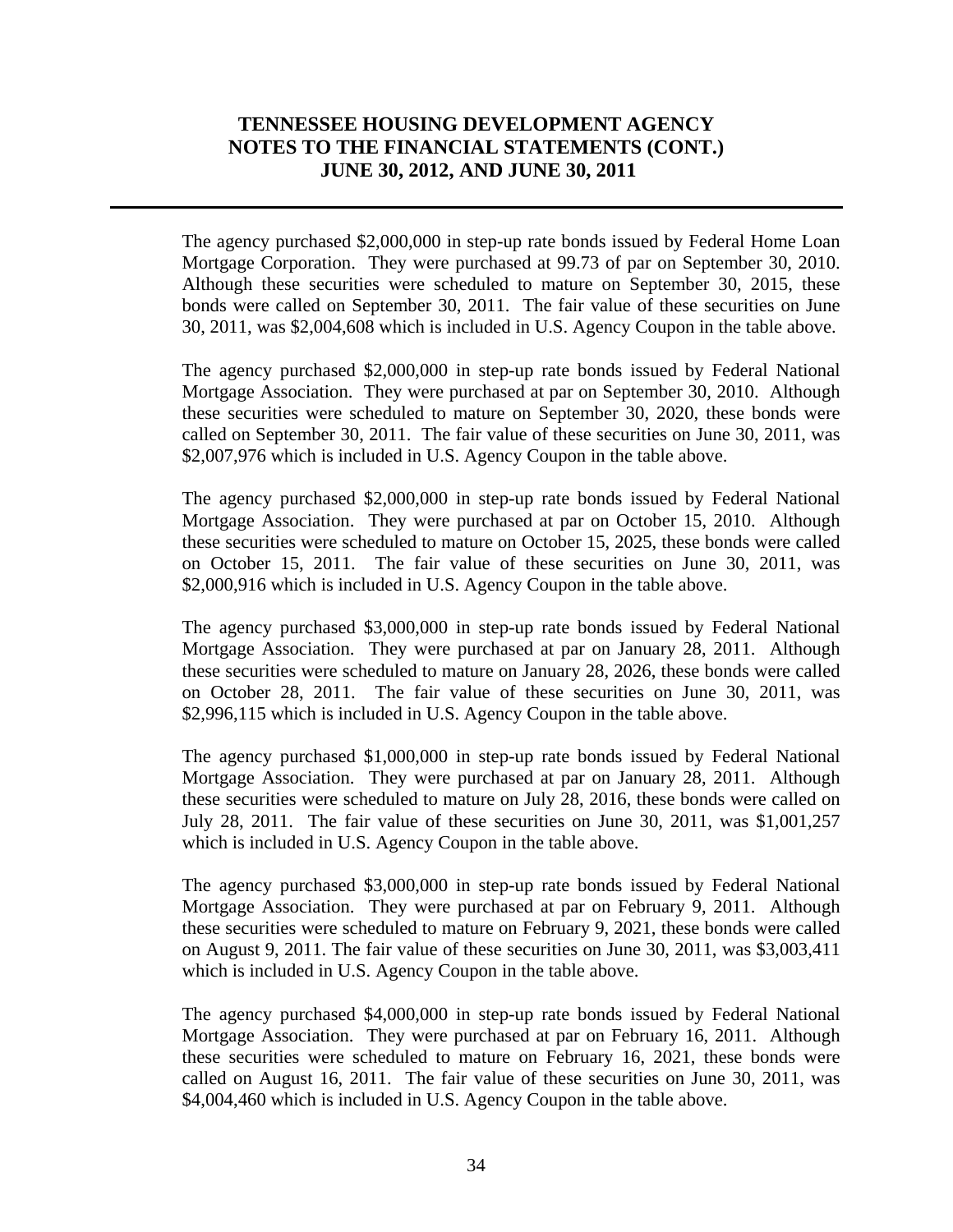The agency purchased \$2,150,000 in step-up rate bonds issued by Federal National Mortgage Association. They were purchased at 99.95 of par on April 27, 2011. Although these securities were scheduled to mature on April 27, 2026, these bonds were called on April 27, 2012. The fair value of these securities on June 30, 2011, was \$2,166,542 which is included in U.S. Agency Coupon in the table above.

The agency purchased \$3,500,000 in step-up rate bonds issued by Federal National Mortgage Association. They were purchased at 100.92 of par on May 6, 2011. Although these securities were scheduled to mature on July 14, 2015, these bonds were called on July 14, 2011. The fair value of these securities on June 30, 2011, was \$3,500,522 which is included in U.S. Agency Coupon in the table above.

The agency purchased \$2,000,000 in step-up rate bonds issued by Federal National Mortgage Association. They were purchased at 99.75 of par on May 18, 2011. Although these securities were scheduled to mature on May 18, 2026, these bonds were called on May 18, 2012. The fair value of these securities on June 30, 2011, was \$2,005,234 which is included in U.S. Agency Coupon in the table above.

The agency purchased \$1,000,000 in step-up rate bonds issued by Federal Home Loan Bank. They were purchased at 99.60 of par on June 17, 2011. Although these securities were scheduled to mature on December 17, 2025, these bonds were called on September 17, 2011. The fair value of these securities on June 30, 2011, was \$977,172 which is included in U.S. Agency Coupon in the table above.

The agency purchased \$4,000,000 in step-up rate bonds issued by Federal Home Loan Bank. They were purchased at par on June 30, 2011. Although these securities were scheduled to mature on June 30, 2016, these bonds were called on September 30, 2011. The fair value of these securities on June 30, 2011, was \$3,965,880 which is included in U.S. Agency Coupon in the table above.

The agency purchased \$3,000,000 in step-up rate bonds issued by Federal National Mortgage Association. They were purchased at par on January 30, 2012 and mature on January 30, 2017. The fair value of these securities on June 30, 2012, is \$3,007,326 which is included in U.S. Agency Coupon in the table above. This investment has a stated coupon rate of 0.625% with a step-up option to 1.5% on January 30, 2013. This investment is callable on January 30, 2013.

The agency purchased \$4,280,000 in step-up rate bonds issued by Federal National Mortgage Association. They were purchased at 100.93 of par on February 24, 2012 and mature on December 28, 2026. The fair value of these securities on June 30, 2012, is \$4,297,377 which is included in U.S. Agency Coupon in the table above. This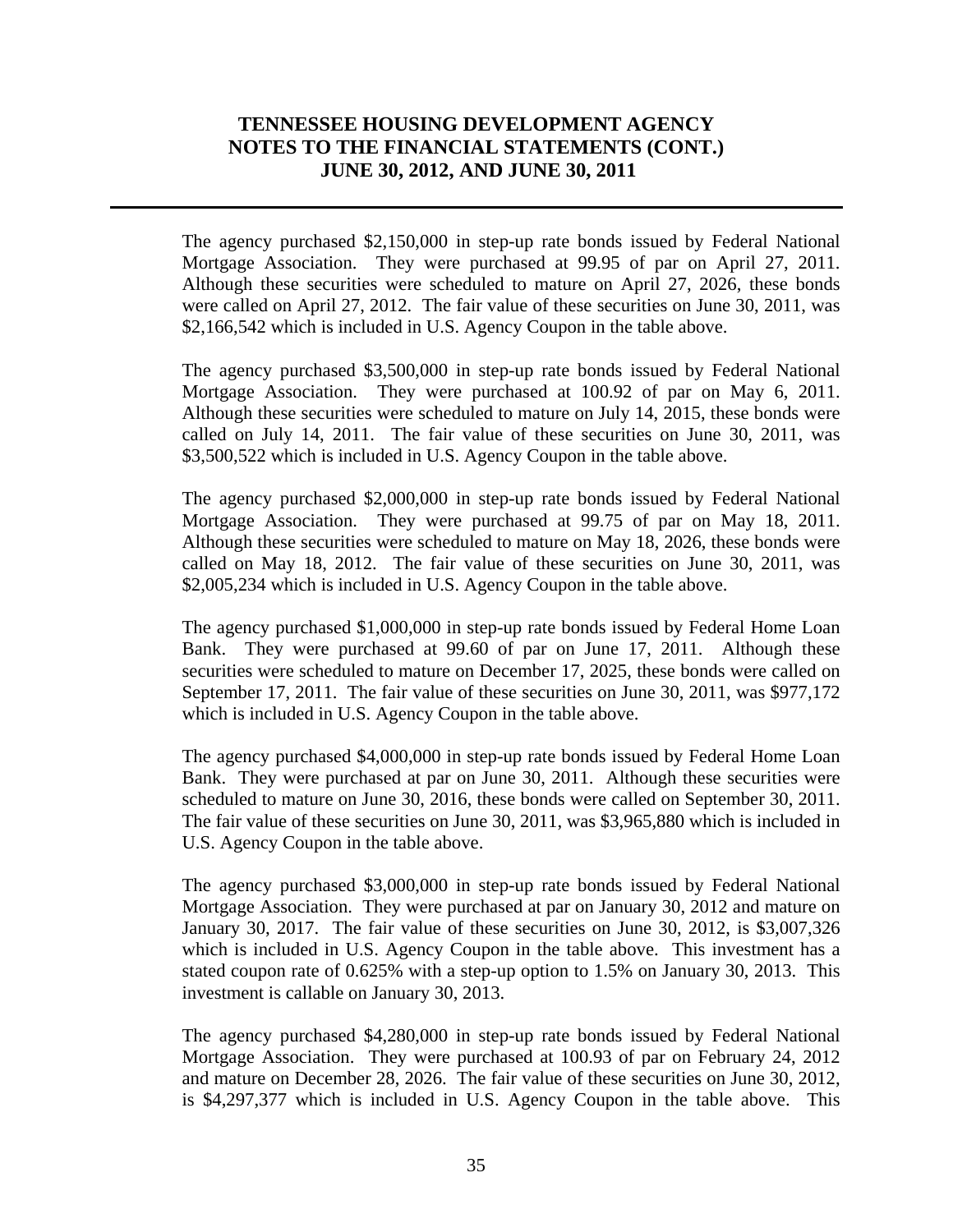investment has a stated coupon rate of 1.5% with a step-up option to 4.0% on December 28, 2012, to 5.0% on December 28, 2017, and to 6.0% on December 28, 2022. This investment is callable quarterly beginning on December 28, 2012 and ending on September 28, 2013.

The agency purchased \$2,140,000 in step-up rate bonds issued by Federal Home Loan Bank. They were purchased at 99.875 of par on April 30, 2012 and mature on October 30, 2019. The fair value of these securities on June 30, 2012, is \$2,135,998 which is included in U.S. Agency Coupon in the table above. This investment has a stated coupon rate of 1.25% with a step-up option to 1.5% on October 30, 2015, to 1.75% on October 30, 2016, to 2.0% on October 30, 2017, to 3.0% on April 30, 2018, to 4.0% on October 30, 2018, and to 6.0% on April 30, 2019. This investment is callable on July 30, 2012.

The agency purchased \$1,000,000 in step-up rate bonds issued by Federal Home Loan Bank. They were purchased at par on May 24, 2012 and mature on November 24, 2017. The fair value of these securities on June 30, 2012, is \$1,000,179 which is included in U.S. Agency Coupon in the table above. This investment has a stated coupon rate of 0.75% with a step-up option to 1.0% on May 24, 2014, to 1.25% on May 24, 2015, to 1.5% on May 24, 2016, to 1.75% on November 24, 2016, and to 2.0% on May 24, 2017. This investment is callable on August 24, 2012.

The agency purchased \$2,350,000 in step-up rate bonds issued by Federal Home Loan Bank. They were purchased at 99.75 of par on June 11, 2012 and mature on June 11, 2027. The fair value of these securities on June 30, 2012, is \$2,335,775 which is included in U.S. Agency Coupon in the table above. This investment has a stated coupon rate of 2.0% with a step-up option to 2.5% on June 11, 2016, to 3.0% on June 11, 2020, to 4.0% on June 11, 2022, to 6.0% on June 11, 2023, to 7.0% on June 11, 2024, to 8.0% on December 11, 2024, to 10.0% on June 11, 2025, to 12.0% on December 11, 2025, to 14.0% on June 11, 2026, and to 16.0% on December 11, 2026. This investment is callable on July 11, 2012.

The agency purchased \$5,000,000 in step-up rate bonds issued by Federal National Mortgage Association. They were purchased at par on June 14, 2012 and mature on June 14, 2027. The fair value of these securities on June 30, 2012, is \$5,001,205 which is included in U.S. Agency Coupon in the table above. This investment has a stated coupon rate of 1.0% with a step-up option to 3.0% on December 14, 2012, to 4.0% on December 14, 2017, to 5.0% on June 14, 2022, and to 6.0% on June 14, 2024. This investment is callable on December 14, 2012.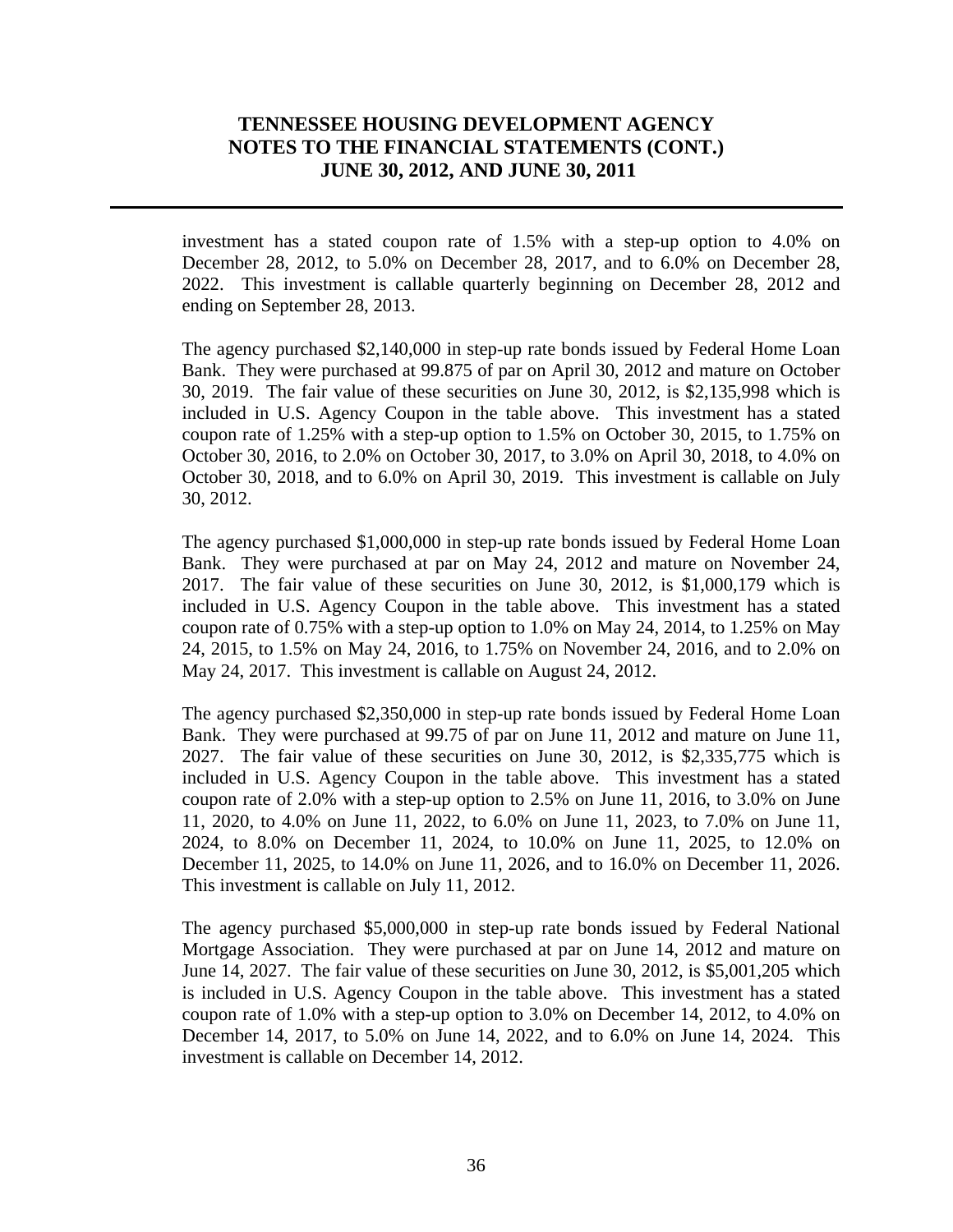The agency purchased \$3,210,000 in step-up rate bonds issued by Federal National Mortgage Association. They were purchased at 99.70 of par on June 28, 2012 and mature on June 27, 2027. The fair value of these securities on June 30, 2012, is \$3,190,002 which is included in U.S. Agency Coupon in the table above. This investment has a stated coupon rate of 2.0% with a step-up option to 2.5% on June 28, 2015, to 3.0% on June 28, 2018, to 4.0% on June 28, 2021, to 5.0% on June 28, 2023, and to 6.5% on June 28, 2025. This investment is callable on June 28, 2013.

The agency purchased \$6,000,000 in step-up rate bonds issued by Federal National Mortgage Association. They were purchased at par on June 28, 2012 and mature on June 28, 2027. The fair value of these securities on June 30, 2012, is \$5,995,374 which is included in U.S. Agency Coupon in the table above. This investment has a stated coupon rate of 1.0% with a step-up option to 3.0% on December 28, 2012, to 4.0% on June 28, 2018, to 5.0% on June 28, 2022, and to 6.0% on December 28, 2025. This investment is callable quarterly beginning on December 28, 2012 and ending on December 28, 2015.

Credit Risk. Credit Risk is the risk that an issuer or other counterparty to an investment will not fulfill its obligations. Refer to Note 1.h for further explanation of the agency's permitted investments. Credit quality ratings for the agency's investments as of June 30, 2012 and June 30, 2011 are included in the schedules below. Securities are rated using Standard and Poor's and/or Moody's and are presented below using the Standard and Poor's rating scale.

| June 30, 2012          |                   |                       |               |                              |                        |  |  |
|------------------------|-------------------|-----------------------|---------------|------------------------------|------------------------|--|--|
|                        |                   |                       |               |                              |                        |  |  |
|                        |                   |                       |               | <b>Credit Quality Rating</b> |                        |  |  |
| <b>Investment Type</b> | <b>Fair Value</b> | U.S.                  | $AA+$         | $AA-2$                       | Not Rated <sup>2</sup> |  |  |
|                        |                   | Treasury <sup>1</sup> |               |                              |                        |  |  |
| U.S. Agency Coupon     | \$135,888,316     |                       | \$118,089,513 | \$5,237,564                  | \$12,561,239           |  |  |
| U.S. Treasury Coupon   | 91,381,418        | \$91,381,418          |               |                              |                        |  |  |
| Repurchase             | 110,000,000       |                       |               |                              | 110,000,000            |  |  |
| Agreements             |                   |                       |               |                              |                        |  |  |
|                        |                   |                       |               |                              |                        |  |  |
| Total                  | \$337,269,734     | \$91,381,418          | \$118,089,513 | \$5,237,564                  | \$122,561,239          |  |  |

<sup>&</sup>lt;sup>1</sup>This column includes obligations of the U.S. government or obligations explicitly guaranteed by the U.S. government.

 $\overline{a}$ 

<sup>&</sup>lt;sup>2</sup>Includes securities that are implicitly guaranteed by the U.S. government, but are not rated by Standard & Poor's or Moody's.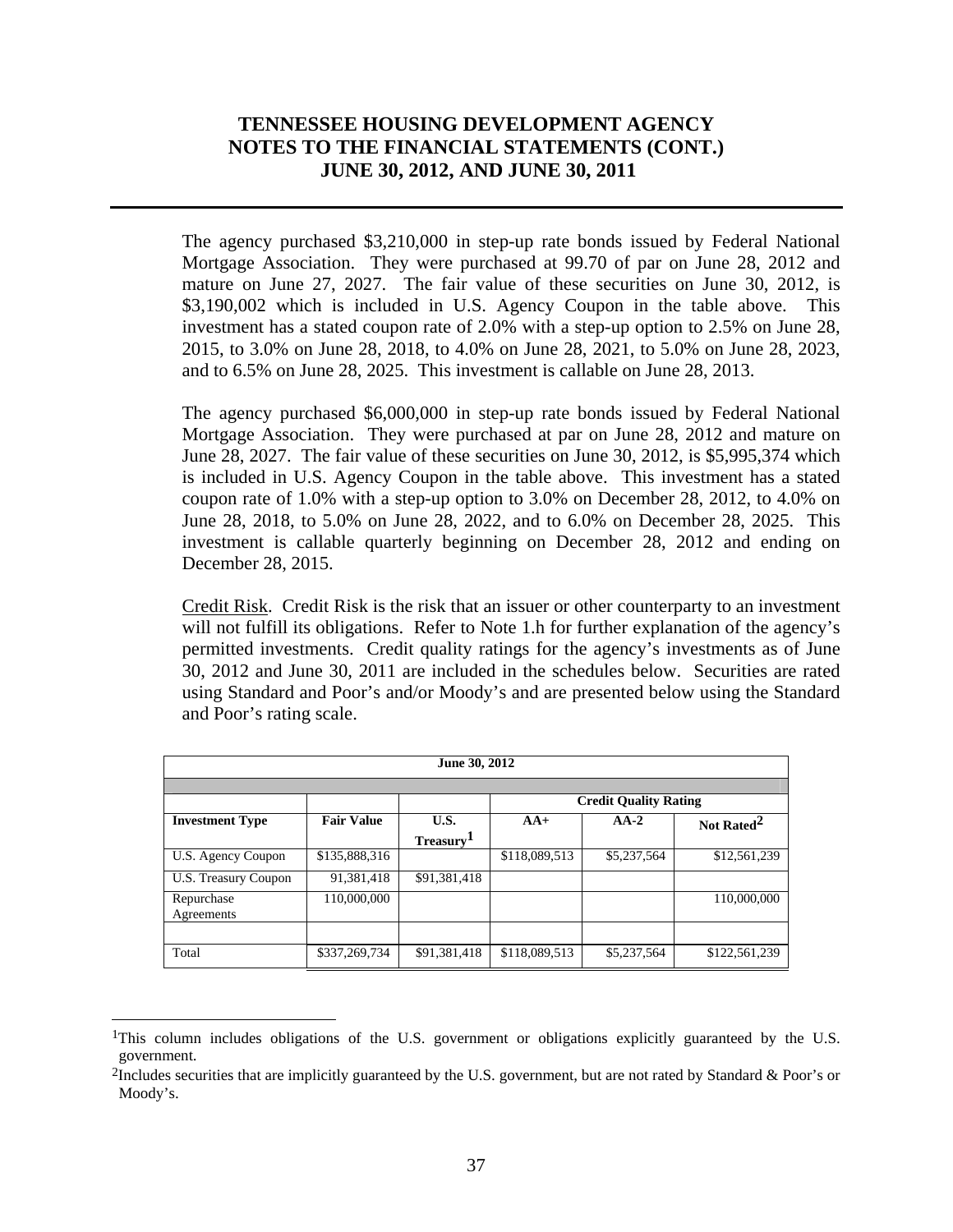| June 30, 2011            |                   |                       |               |                              |                        |
|--------------------------|-------------------|-----------------------|---------------|------------------------------|------------------------|
|                          |                   |                       |               |                              |                        |
|                          |                   |                       |               |                              |                        |
|                          |                   |                       |               | <b>Credit Quality Rating</b> |                        |
| <b>Investment Type</b>   | <b>Fair Value</b> | U.S.                  | AAA           | $AA-2$                       | Not Rated <sup>2</sup> |
|                          |                   | Treasury <sup>1</sup> |               |                              |                        |
| U.S. Agency Coupon       | \$146,532,606     |                       | \$140,738,006 | \$5,176,721                  | \$617,879              |
| U.S. Treasury Coupon     | 89,252,190        | \$89,252,190          |               |                              |                        |
| U.S. Treasury Discount   | 94.789.957        | 94,789,957            |               |                              |                        |
| Repurchase<br>Agreements | 100,000,000       |                       |               |                              | 100,000,000            |
|                          |                   |                       |               |                              |                        |
|                          |                   |                       |               |                              |                        |
| Total                    | \$430,574,753     | \$184,042,147         | \$140,738,006 | \$5,176,721                  | \$100,617,879          |

Concentration of Credit Risk. Concentration of credit risk is the risk of loss attributed to the magnitude of the agency's investment in a single issuer.

More than five percent of the agency's investments are invested in the following single issuers:

|                                 | June 30, 2012     |           | June 30, 2011     |                  |
|---------------------------------|-------------------|-----------|-------------------|------------------|
| <b>Issuer</b>                   | <b>Fair Value</b> | $%$ of    | <b>Fair Value</b> | $\frac{9}{6}$ of |
|                                 |                   | Portfolio |                   | <b>Portfolio</b> |
| Federal Home Loan Bank          | \$20,608,842      | 6.11      | \$24,769,777      | 5.75             |
| Federal Home Loan Mortgage Corp | \$22,155,470      | 6.57      | \$32,375,496      | 7.52             |
| Federal National Mortgage Assoc | \$73,997,504      | 21.94     | \$75,255,894      | 17.48            |
| Repurchase Agreements - Morgan  |                   |           |                   |                  |
| <b>Stanley Dean Witter</b>      | \$0               | N/A       | \$60,000,000      | 13.93            |
| Repurchase Agreements – UBS     | \$110,000,000     | 32.61     | \$40,000,000      | 9.29             |

#### **NOTE 3. WARRANTS / WIRES PAYABLE**

 $\overline{a}$ 

This amount includes the sum of warrants and wires initiated by the agency at year-end in excess of the agency's balance in the State Pooled Investment Fund that have not completely processed through the banking system. These warrants and wires are primarily for grant

<sup>&</sup>lt;sup>1</sup>This column includes obligations of the U.S. government or obligations explicitly guaranteed by the U.S. government.

<sup>&</sup>lt;sup>2</sup>Includes securities that are implicitly guaranteed by the U.S. government, but are not rated by Standard & Poor's or Moody's.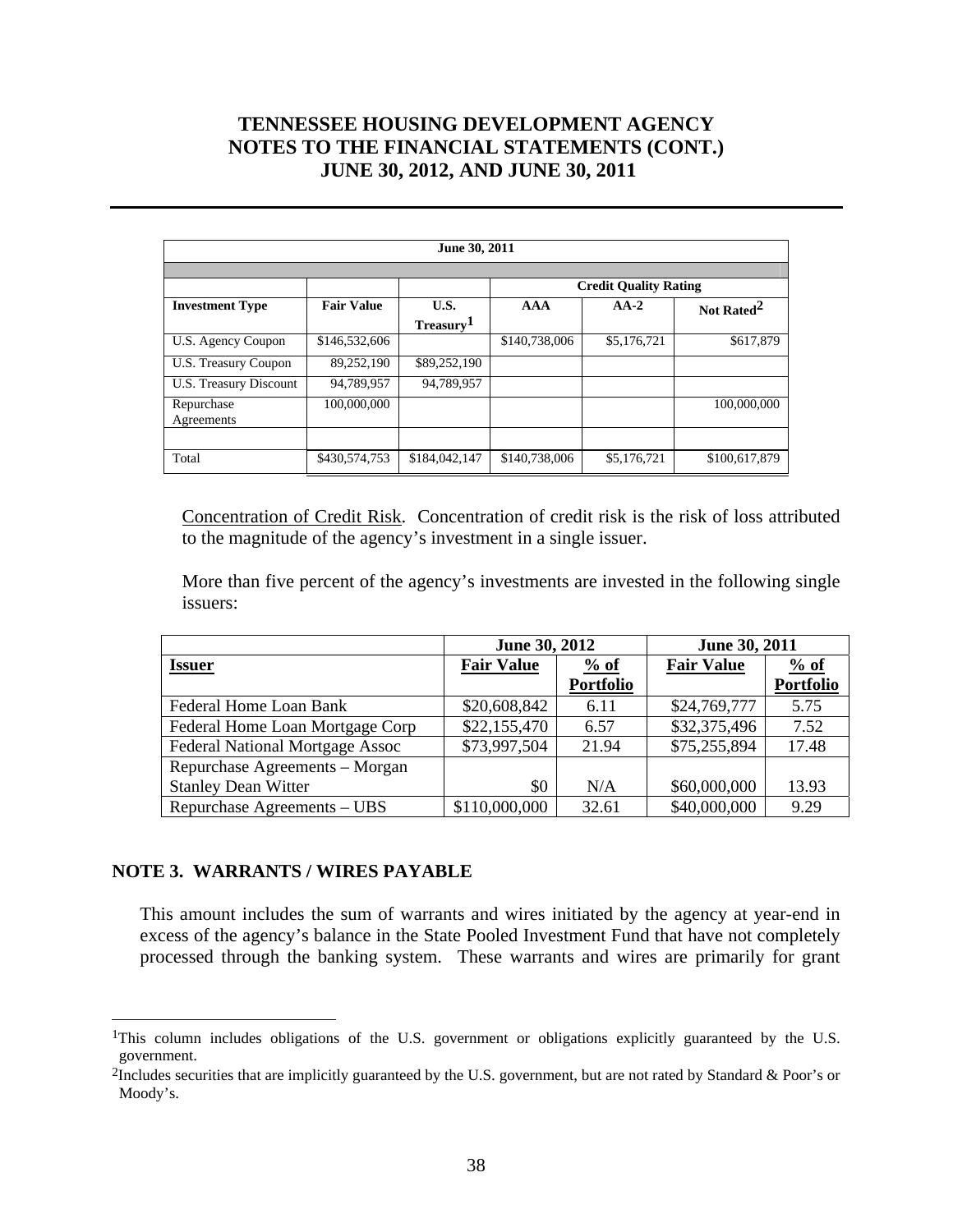payments for the Section 8 grant programs and will be reimbursed by the U. S. Department of Housing and Urban Development.

#### **NOTE 4. LIABILITIES**

## **a. Bonds Issued and Outstanding**

| <b>BONDS ISSUED AND OUTSTANDING</b><br>(Thousands) |                       |                         |                               |                                       |                                |  |
|----------------------------------------------------|-----------------------|-------------------------|-------------------------------|---------------------------------------|--------------------------------|--|
| Series<br><b>MORTGAGE FINANCE PROGRAM BONDS</b>    | <b>Maturity Range</b> | <b>Issued</b><br>Amount | Interest<br>Rate<br>(Percent) | Ending<br><b>Balance</b><br>6/30/2012 | Ending<br>Balance<br>6/30/2011 |  |
| 2003A                                              | 7/1/2004-7/1/2034     | \$191,885               | 1.70 to 5.35                  | \$61,400                              | \$75,280                       |  |
| Less: Deferred Amount on Refundings                |                       |                         |                               | (2,427)                               | (2,579)                        |  |
| Net Mortgage Finance Program Bonds                 | \$58,973              | \$72,701                |                               |                                       |                                |  |

| <b>BONDS ISSUED AND OUTSTANDING</b> |                       |               |                           |                |                |  |  |  |
|-------------------------------------|-----------------------|---------------|---------------------------|----------------|----------------|--|--|--|
|                                     | (Thousands)           |               |                           |                |                |  |  |  |
|                                     |                       |               |                           |                |                |  |  |  |
|                                     |                       |               | Interest                  | Ending         | Ending         |  |  |  |
|                                     |                       | <b>Issued</b> | Rate                      | <b>Balance</b> | <b>Balance</b> |  |  |  |
| Series                              | <b>Maturity Range</b> | Amount        | (Percent)                 | 6/30/2012      | 6/30/2011      |  |  |  |
| <b>HOMEOWNERSHIP PROGRAM BONDS</b>  |                       |               |                           |                |                |  |  |  |
| $2001 - 1$                          | 7/1/2001-7/1/2032     | 135,390       | 3.41 to 5.65              | \$<br>$-0-$    | \$56,585       |  |  |  |
| 2001-2                              | 1/1/2003-7/1/2032     | 60,000        | 3.10 to 5.375             | $-()$ -        | 17,840         |  |  |  |
| 2001-3                              | 1/1/2003-7/1/2032     | 64,580        | 2.85 to 5.45              | $-0-$          | 16,145         |  |  |  |
| 2002-1                              | 7/1/2003-7/1/2033     | 85,000        | 1.85 to 5.45              | $-0-$          | 24,950         |  |  |  |
| 2002-2                              | 1/1/2004-7/1/2033     | 85,000        | 2.25 to 5.40              | $-0-$          | 28,420         |  |  |  |
| $2003 - 1$                          | 7/1/2004-7/1/2033     | 50,000        | 1.20 to 5.10              | 17,550         | 19,965         |  |  |  |
| 2003-2                              | 7/1/2004-1/1/2034     | 60,000        | 1.10 to 4.40              | 25,210         | 28,265         |  |  |  |
| 2003-3                              | 7/1/2004-7/1/2034     | 75,000        | 1.20 to 5.00              | 28,115         | 32,995         |  |  |  |
| $2004 - 1$                          | 1/1/2005-1/1/2035     | 80,000        | 1.30 to 5.00              | 34,125         | 39,750         |  |  |  |
| 2004-2                              | 7/1/2005-1/1/2035     | 100,000       | 1.85 to 5.25              | 44,830         | 51,950         |  |  |  |
| 2004-3                              | 1/1/2006-7/1/2035     | 100,000       | 2.55 to 5.125             | 47,545         | 55,070         |  |  |  |
| $2005 - 1$                          | 7/1/2006-1/1/2036     | 100,000       | 2.75 to 5.00              | 55,550         | 63,655         |  |  |  |
| 2005-2                              | 1/1/2007-7/1/2036     | 100,000       | 3.00 to 5.00              | 54,970         | 62,830         |  |  |  |
| 2006-1                              | 7/1/2007-1/1/2037     | 100,000       | 3.55 to 5.75              | 55,975         | 66,840         |  |  |  |
| 2006-2                              | 7/1/2007-1/1/2037     | 100,000       | 3.90 to 5.75              | 53,450         | 62,950         |  |  |  |
| 2006-3                              | 1/1/2008-7/1/2037     | 100,000       | 3.65 to 5.75              | 62,075         | 70,720         |  |  |  |
| $2007 - 1$                          | 7/1/2008-1/1/2038     | 100,000       | 3.65 to 5.50              | 64,530         | 75,135         |  |  |  |
| 2007-2                              | 7/1/2008-7/1/2038     | 120,000       | 3.75 to 5.25              | 83,880         | 94,160         |  |  |  |
| 2007-3                              | 1/1/2009-7/1/2038     | 150,000       | 3.85 to 5.50              | 97,925         | 114,055        |  |  |  |
| 2007-4                              | 1/1/2009-7/1/2038     | 150,000       | $\overline{3.75}$ to 5.50 | 102,995        | 118,230        |  |  |  |
| 2008-1                              | 7/1/2009-1/1/2039     | 60,000        | 2.45 to 5.70              | 41,610         | 47,050         |  |  |  |
| 2008-2                              | 7/1/2009-1/1/2027     | 50,000        | 3.25 to 5.75              | 28.175         | 37,405         |  |  |  |
| 2008-3                              | 7/1/2009-7/1/2038     | 90,000        | 2.00 to 5.45              | 58,695         | 68,525         |  |  |  |
| 2008-4                              | 1/1/2010-7/1/2028     | 30,000        | 3.125 to 6.125            | 8,105          | 21,185         |  |  |  |
| 2009-1                              | 1/1/2010-7/1/2029     | 50,000        | $0.75$ to $5.00$          | 43,490         | 46,795         |  |  |  |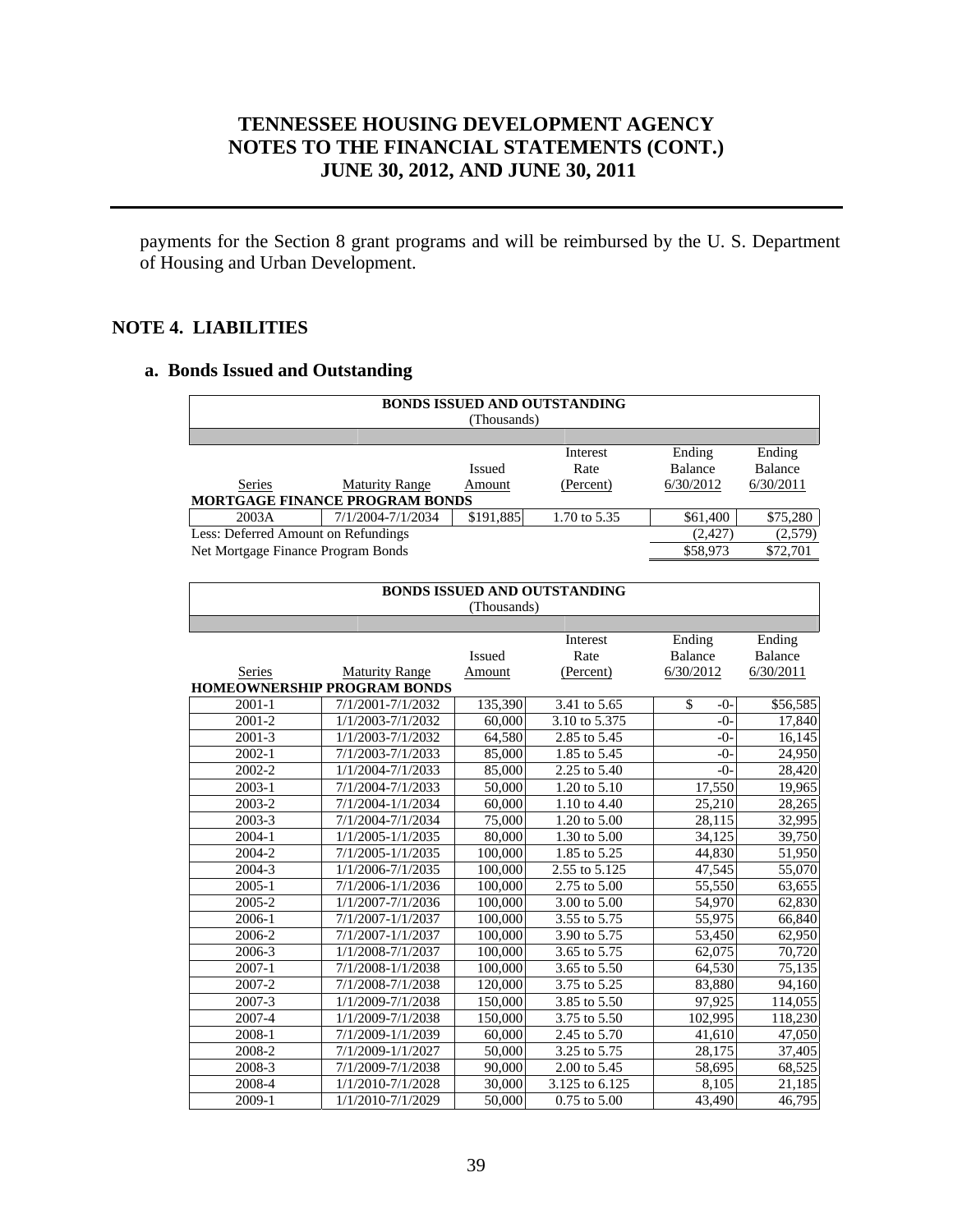| <b>BONDS ISSUED AND OUTSTANDING</b>        |                       |               |                                     |                |                |
|--------------------------------------------|-----------------------|---------------|-------------------------------------|----------------|----------------|
|                                            |                       | (Thousands)   |                                     |                |                |
|                                            |                       |               | Interest                            | Ending         | Ending         |
|                                            |                       | <b>Issued</b> | Rate                                | <b>Balance</b> | <b>Balance</b> |
| Series                                     | <b>Maturity Range</b> | Amount        | (Percent)                           | 6/30/2012      | 6/30/2011      |
| HOMEOWNERSHIP PROGRAM BONDS (CONT.)        |                       |               |                                     |                |                |
| 2009-2                                     | 7/1/2010-7/1/2030     | 75,000        | 0.90 to 5.00                        | 65,220         | 70,085         |
| 2010-1                                     | 1/1/2011-7/1/2025     | 120,700       | 0.35 to 4.50                        | 100,050        | 115,295        |
| $2011 - 1$                                 | 7/1/2012-7/1/2042     | 141,255       | $0.60$ to $4.65$                    | 138,915        | $-0-$          |
| Total Homeownership Program Bonds          |                       | \$2,531,925   |                                     | \$1,312,985    | \$1,506,850    |
| Plus: Unamortized Bond Premiums            |                       |               |                                     | 12,119         | 15,315         |
| Less: Deferred Amount on Refundings        |                       |               |                                     | (2,867)        | (3,387)        |
| Net Homeownership Program Bonds            |                       |               |                                     | \$1,322,237    | \$1,518,778    |
|                                            |                       |               |                                     |                |                |
|                                            |                       |               | <b>BONDS ISSUED AND OUTSTANDING</b> |                |                |
|                                            |                       | (Thousands)   |                                     |                |                |
|                                            |                       |               |                                     |                |                |
|                                            |                       |               | Interest                            | Ending         | Ending         |
|                                            |                       | <b>Issued</b> | Rate                                | <b>Balance</b> | <b>Balance</b> |
| Series                                     | <b>Maturity Range</b> | Amount        | (Percent)                           | 6/30/2012      | 6/30/2011      |
| <b>HOUSING FINANCE PROGRAM BONDS</b>       |                       |               |                                     |                |                |
| $2009 - A$                                 | 1/1/2011-1/1/2040     | \$100,000     | 0.900 to 4.625                      | \$91,845       | \$97,540       |
| 2009-B                                     | 7/1/2041              | 300,000       | Variable                            | $-()$          | 94,710         |
| $2010-A$                                   | 1/1/2011-7/1/2041     | 74,710        | $0.600$ to $5.0$                    | 146,225        | 155,435        |
| 2010-B                                     | 7/1/2011-7/1/2041     | 40,000        | 0.45 to 4.50                        | 96,795         | 99,625         |
| $2011-A$                                   | 7/1/2011-7/1/2041     | 40,000        | 0.45 to 4.50                        | 97,475         | 100,000        |
| $2011-B$                                   | 7/1/2012-7/1/2041     | 40,000        | 0.25 to 4.50                        | 99,575         | $-0-$          |
| 2011-C                                     | 7/1/2012-7/1/2041     | 65,290        | 0.40 to 4.30                        | 99,995         | $-0-$          |
| <b>Total Housing Finance Program Bonds</b> |                       | \$660,000     |                                     | \$631,910      | \$547,310      |
| <b>Plus:</b> Unamortized Bond Premiums     |                       |               |                                     | 2,161          | 1,805          |
| Less: Deferred Amount on Refundings        |                       |               |                                     | (100)          | (108)          |
| Net Housing Finance Program Bonds          |                       |               |                                     | \$633,971      | \$549,007      |
| Net Total All Issues                       |                       |               |                                     | \$2,015,181    | \$2,140,486    |

The Housing Finance Program Bonds were established on December 23, 2009, to allow the agency to participate in the U.S. Department of Treasury New Issue Bond Program (NIBP), which was created to assist state and local housing finance agencies in acquiring cost-effective mortgage loan capital. THDA could release funds from issue 2009-B up to six times before December 31, 2011.

The first release and conversion from 2009-B was on June 17, 2010, in the amount of \$85,290,000. The \$85,290,000 was blended with the market rate 2010-A bonds in the amount of \$74,710,000 for a total of \$160,000,000.

The second release and conversion from 2009-B was on November 10, 2010, in the amount of \$60,000,000. The \$60,000,000 was blended with the market rate 2010-B bonds in the amount of \$40,000,000 for a total of \$100,000,000.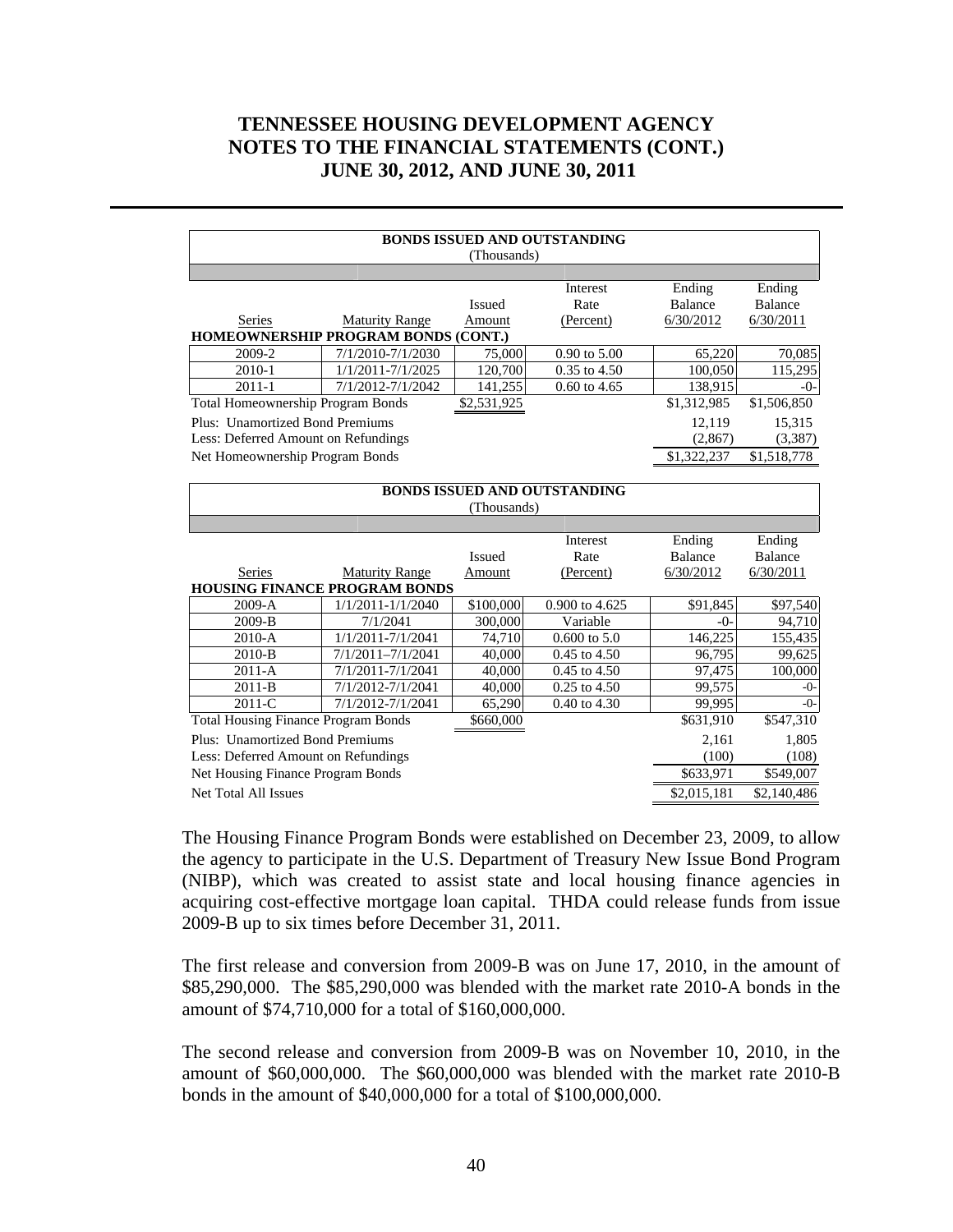The third release and conversion from 2009-B was on April 14, 2011, in the amount of \$60,000,000. The \$60,000,000 was blended with the market rate 2011-A bonds in the amount of \$40,000,000 for a total of \$100,000,000.

The fourth release and conversion from 2009-B was on August 25, 2011, in the amount of \$60,000,000. The \$60,000,000 was blended with the market rate 2011-B bonds in the amount of \$40,000,000 for a total of \$100,000,000.

The fifth and final release and conversion from 2009-B was on November 3, 2011, in the amount of \$34,710,000. The \$34,710,000 was blended with the market rate 2011-C bonds in the amount of \$65,290,000 for a total of \$100,000,000.

The interest rate on the 2009-B bonds is tied to the investment rate on proceeds of the bonds. Proceeds are required to be invested in U.S. Treasury securities maturing in 28 days or less.

#### **b. Debt Service Requirements**

Debt service requirements to maturity at June 30, 2012, are as follows (expressed in thousands):

| For the          |             |             |              |
|------------------|-------------|-------------|--------------|
| $Year(s)$ Ending |             |             | Total        |
| June 30          | Principal   | Interest    | Requirements |
| 2013             | \$202,479   | \$83,456    | \$285,935    |
| 2014             | 53,213      | 76,706      | 129,919      |
| 2015             | 53,718      | 75,200      | 128,918      |
| 2016             | 52,728      | 73,590      | 126,318      |
| 2017             | 54,358      | 71,869      | 126,227      |
| $2018 - 2022$    | 220,266     | 332,017     | 552,283      |
| $2023 - 2027$    | 309,448     | 279,007     | 588,455      |
| $2028 - 2032$    | 236,731     | 213,838     | 450,569      |
| $2033 - 2037$    | 264,630     | 160,831     | 425,461      |
| $2038 - 2042$    | 570,449     | 65,557      | 636,006      |
| 2043             | 2,555       | 59          | 2,614        |
| Total            | \$2,020,575 | \$1,432,130 | \$3,452,705  |

The debt principal in the preceding table is \$5,394,000 greater than that presented in the accompanying financial statements. This amount, which is a deduction from bonds payable for the deferred amount on refundings, is not reflected in the above presentation.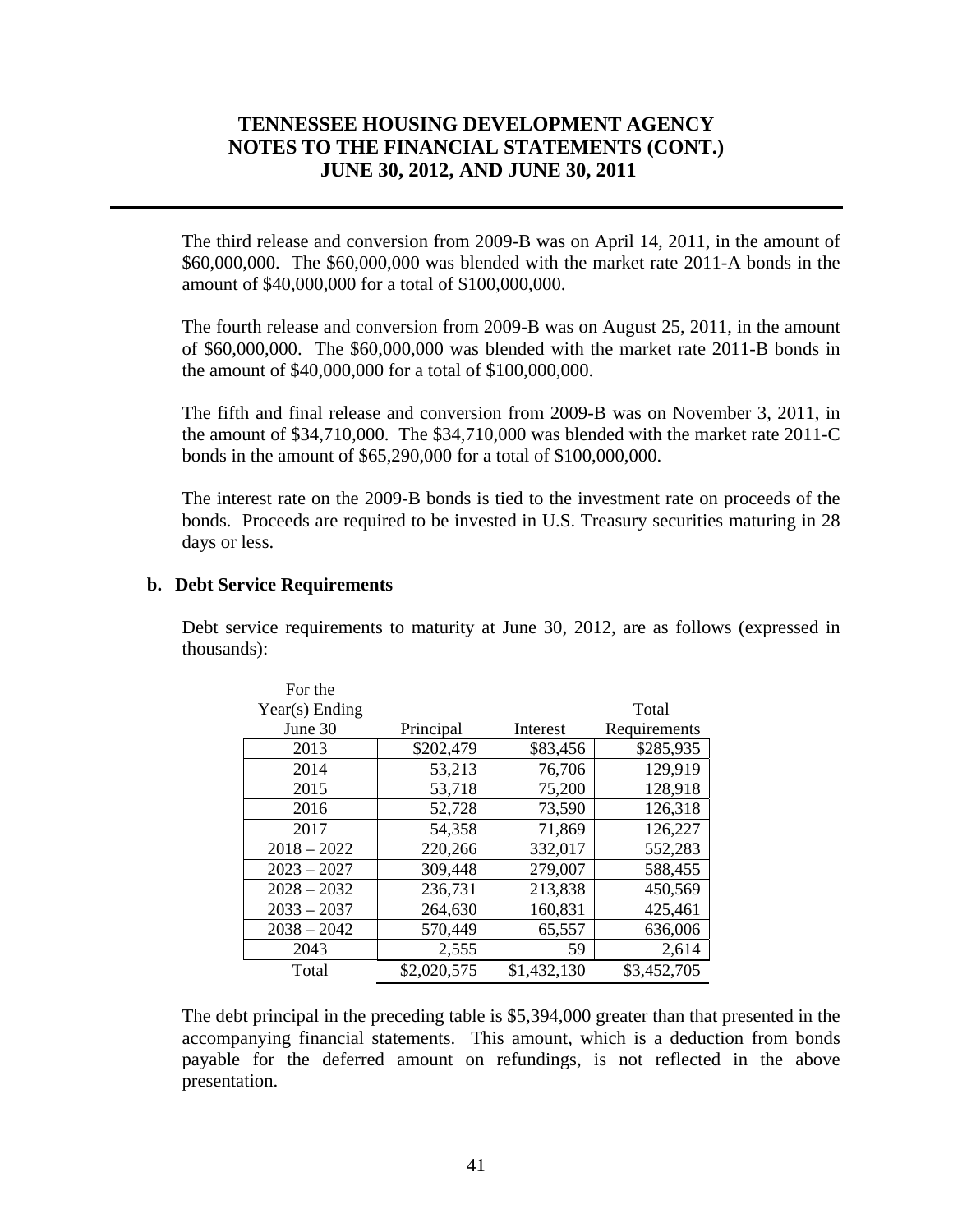#### **c. Redemption of Bonds and Notes**

During the year ended June 30, 2012, bonds were retired at par before maturity in the Mortgage Finance Program in the amount of \$11,200,000, in the Homeownership Program in the amount of \$316,065,000 and in the Housing Finance Program in the amount of \$17,055,000. The respective carrying values of the bonds were \$11,157,769, \$317,935,960 and \$17,099,460. This resulted in an expense to the Mortgage Finance Program of \$42,231 and in income to the Homeownership Program of \$1,870,960 and to the Housing Finance Program of \$44,460.

On December 1, 2011, the agency issued \$141,255,000 in Homeownership Program Bonds, Issue 2011-1. On January 1, 2012, the agency used \$135,095,000 of these bonds to refund bonds previously issued in the Homeownership Program (this amount consists of \$135,095,000 early redemption). The carrying amount of these bonds was \$134,393,628. The refunding resulted in a difference of \$701,372 between the reacquisition price and the net carrying amount of the old debt. The refunding reduced the agency's debt service by \$37,847,406 over the next 18 years, and the agency realized an economic gain (the difference between the present values of the old and new debt service payments) of \$17,103,985.

During the year ended June 30, 2011, bonds were retired at par before maturity in the Mortgage Finance Program in the amount of \$12,260,000, in the Homeownership Program in the amount of \$317,390,000 and in the Housing Finance Program in the amount of \$5,780,000. The respective carrying values of the bonds were \$12,214,245, \$321,059,321 and \$5,768,558. This resulted in an expense to the Mortgage Finance Program of \$45,755 and to the Housing Finance Program of \$11,442 and in income to the Homeownership Program of \$3,669,321.

On October 13, 2010, the agency issued \$120,700,000 in Homeownership Program Bonds, Issue 2010-1. On November 1, 2010, the agency used \$99,835,000 of these bonds to refund bonds previously issued in the Homeownership Program (this amount consists of \$99,835,000 early redemption). The carrying amount of these bonds was \$99,371,651. The refunding resulted in a difference of \$463,349 between the reacquisition price and the net carrying amount of the old debt. The refunding reduced the agency's debt service by \$22,227,781 over the next 15 years, and the agency realized an economic gain (the difference between the present values of the old and new debt service payments) of \$10,476,679.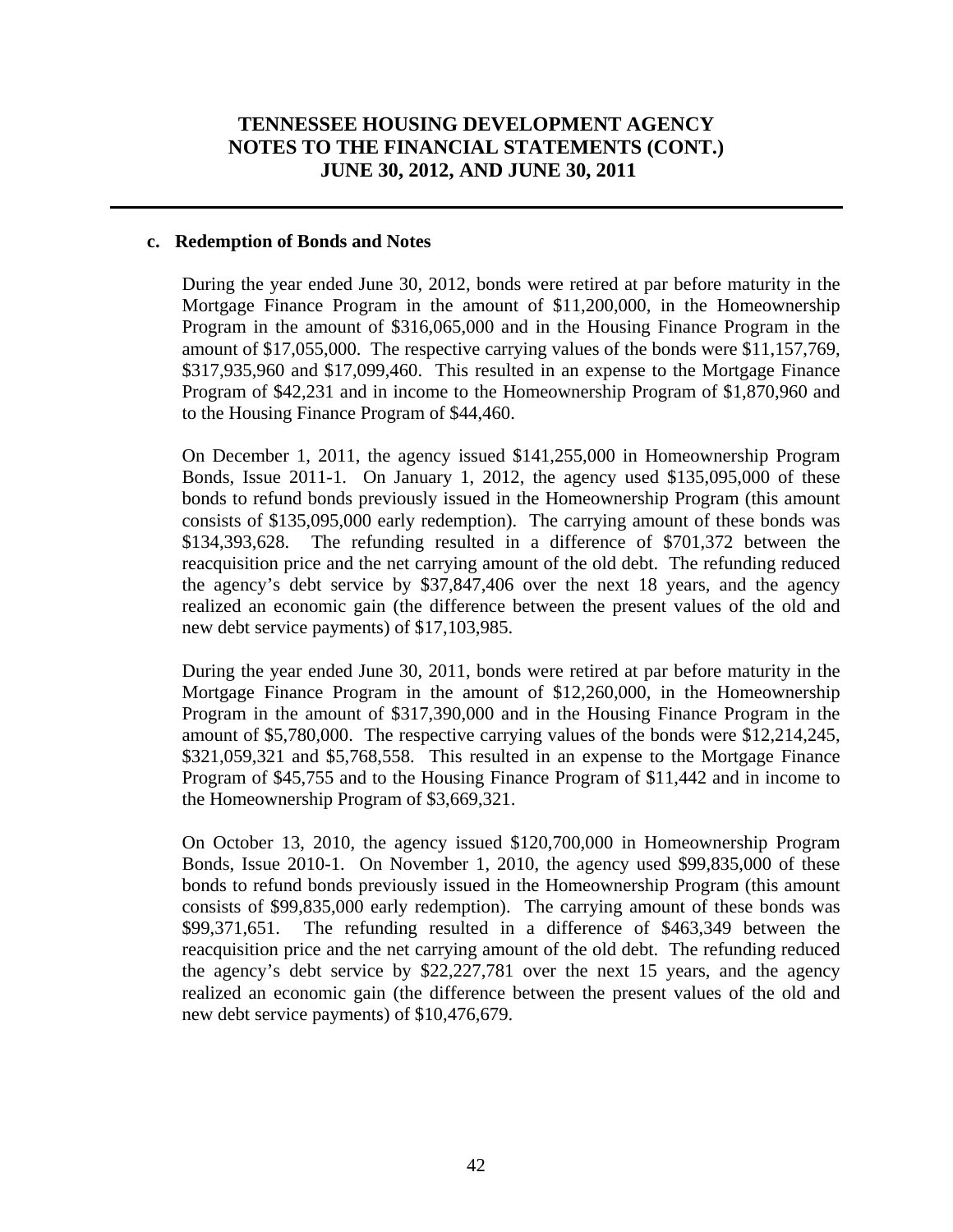#### **d. Long-term Liability Activity**

The following table is a summary of the long-term liability activity for the year ended June 30, 2012.

| <b>Long-term Liabilities</b><br>(Thousands)                                                                                                                                                               |             |           |                |             |           |  |  |
|-----------------------------------------------------------------------------------------------------------------------------------------------------------------------------------------------------------|-------------|-----------|----------------|-------------|-----------|--|--|
| <b>Beginning</b><br><b>Ending</b><br><b>Amounts</b><br>Due Within<br><b>Balance</b><br><b>Balance</b><br><b>July 1, 2011</b><br><b>Additions</b><br>June 30, 2012<br><b>Reductions</b><br><b>One Year</b> |             |           |                |             |           |  |  |
| Notes Payable                                                                                                                                                                                             | \$3,250     | $S - 0 -$ | $(\$3,250)$    | $S - 0 -$   | $$ -0-$   |  |  |
| <b>Bonds Payable</b>                                                                                                                                                                                      | 2,129,440   | 246.545   | (369, 690)     | 2,006,295   | 149,235   |  |  |
| <b>Plus:</b> Unamortized Bond Premiums                                                                                                                                                                    | 17,120      | 1,837     | (4,677)        | 14,280      | $-0-$     |  |  |
| Less: Deferred Amount on Refundings                                                                                                                                                                       | (6.074)     | (710)     | 1,390          | (5, 394)    | $-0-$     |  |  |
| <b>Compensated Absences</b>                                                                                                                                                                               | 994         | 162       | $(-0-)$        | 1,156       | 555       |  |  |
| <b>Escrow Deposits</b>                                                                                                                                                                                    | 4,776       | 1,484     | (2,529)        | 3,731       | 433       |  |  |
| Arbitrage Rebate Payable                                                                                                                                                                                  | 1.217       | 418       | (1,635)        | $-()$ -     | $-0-$     |  |  |
| Total                                                                                                                                                                                                     | \$2,150,723 | \$249.736 | $($ \$380.391) | \$2,020,068 | \$150.223 |  |  |

The following table is a summary of the long-term liability activity for the year ended June 30, 2011.

| <b>Long-term Liabilities</b><br>(Thousands)                                                                                                                                                        |             |           |                |             |          |  |  |
|----------------------------------------------------------------------------------------------------------------------------------------------------------------------------------------------------|-------------|-----------|----------------|-------------|----------|--|--|
| <b>Beginning</b><br><b>Ending</b><br>Amounts<br>Due Within<br><b>Balance</b><br><b>Balance</b><br><b>July 1, 2010</b><br><b>Additions</b><br>June 30, 2011<br><b>Reductions</b><br><b>One Year</b> |             |           |                |             |          |  |  |
| Notes Payable                                                                                                                                                                                      | \$3,672     | $S - 0 -$ | ( \$422)       | \$3,250     | \$3,250  |  |  |
| <b>Bonds Payable</b>                                                                                                                                                                               | 2,300,260   | 200,700   | (371, 520)     | 2,129,440   | 83,035   |  |  |
| <b>Plus:</b> Unamortized Bond Premiums                                                                                                                                                             | 22.419      | 1,156     | (6, 455)       | 17,120      | $-0-$    |  |  |
| Less: Deferred Amount on Refundings                                                                                                                                                                | (5,931)     | (1,099)   | 956            | (6,074)     | $-0-$    |  |  |
| <b>Compensated Absences</b>                                                                                                                                                                        | 945         | 66        | (17)           | 994         | 477      |  |  |
| <b>Escrow Deposits</b>                                                                                                                                                                             | 4,978       | 903       | (1,105)        | 4,776       | 528      |  |  |
| Arbitrage Rebate Payable                                                                                                                                                                           | 4,547       | 2,552     | (5,882)        | 1.217       | $-0-$    |  |  |
| Total                                                                                                                                                                                              | \$2,330,890 | \$204,278 | $($ \$384,445) | \$2,150,723 | \$87,290 |  |  |

#### **e. Notes Issued and Outstanding**

The Single Family Mortgage Notes Trust Indenture, dated December 1, 1997 (the "Trust Indenture"), provided for the issuance of agency drawdown notes with a maximum aggregate principal amount of \$65,000,000. On April 1, 1999, the Trust Indenture was supplemented providing for the maximum aggregate principal amount to be \$200,000,000. On December 1, 2002, the Trust Indenture was supplemented providing for the maximum aggregate principal amount to be \$450,000,000.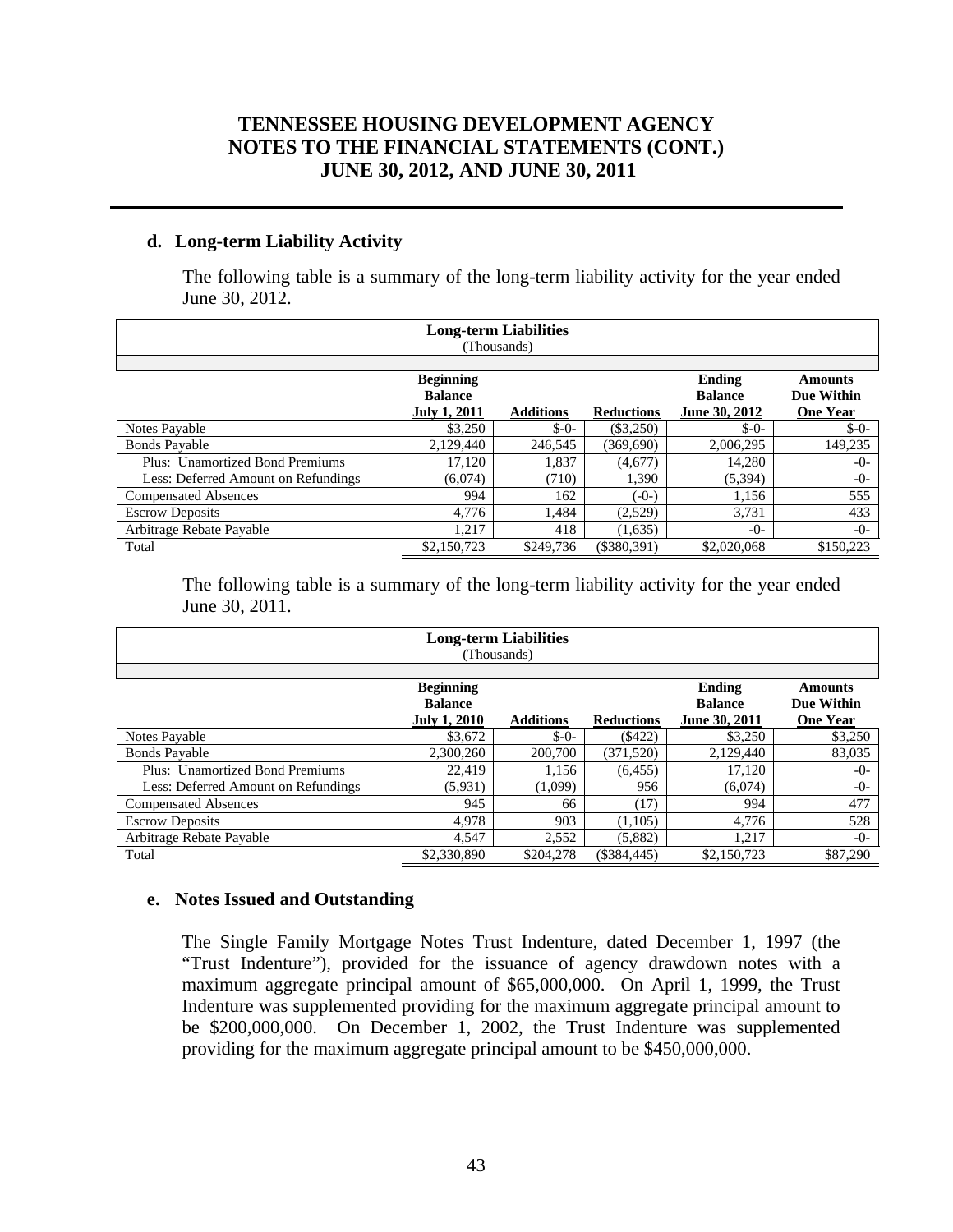The notes bear interest, payable on the second Thursday of each succeeding month with respect to the principal amount drawn down by the agency. The interest rate is equal to ninety-nine percent (99%) of the bond equivalent yield as determined on the related rate date.

In October 2008, the Internal Revenue Service issued Notice 2008-88, amending Notice 2008-41. With an effective date of March 28, 2008, this notice provided temporary relief to issuers by allowing them to purchase their own bonds and commercial paper without causing an extinguishment of the debt for tax purposes. Therefore, on October 9, 2008, due to unstable credit markets, the Tennessee Housing Development Agency purchased at par \$83,050,000 of its Single Family Mortgage Notes Trust Indenture from Morgan Keegan. The agency was allowed to hold the outstanding notes through December 31, 2009, after which the notes were to be available to reissue. Due to continuing unstable credit markets, on December 31, 2009, the Internal Revenue Service extended the amount of time the agency was allowed to hold its outstanding notes purchased from Morgan Keegan. The agency was allowed to hold the outstanding notes through December 31, 2010; however, the notes matured on August 12, 2010. In accordance with the Financial Accounting Standards Board Statement 76 (as amended), Paragraph 3, the outstanding notes were not recorded for financial reporting purposes.

Promissory Note. On December 22, 2008, the agency borrowed \$3,250,000 for the Preserve Loan Program, which is part of the Housing Trust Fund. Interest was charged quarterly at 3%. The principal matured and was paid off on December 22, 2011. On August 3, 2009, the agency borrowed \$500,000 at 3% for the Preserve Loan Program, which is part of the Housing Trust Fund. Principal and interest were paid monthly with the principal maturing on August 4, 2012; however, the note was paid off on June 17, 2011.

The activity of the promissory note is also included in the summary of long-term liability activity in part d. of this note.

#### **NOTE 5. RESTRICTED NET ASSETS**

The amount shown on the Statement of Net Assets as Restricted for Single Family Bond Programs is contractually pledged, under the bond resolutions of the agency, to the owners of the bonds issued under such bond resolutions. As pledged assets, the contractual provisions of the bond resolutions restrict the use of such assets. However, the assets may be removed from the lien of the bond resolutions if certain parity tests, as established by the respective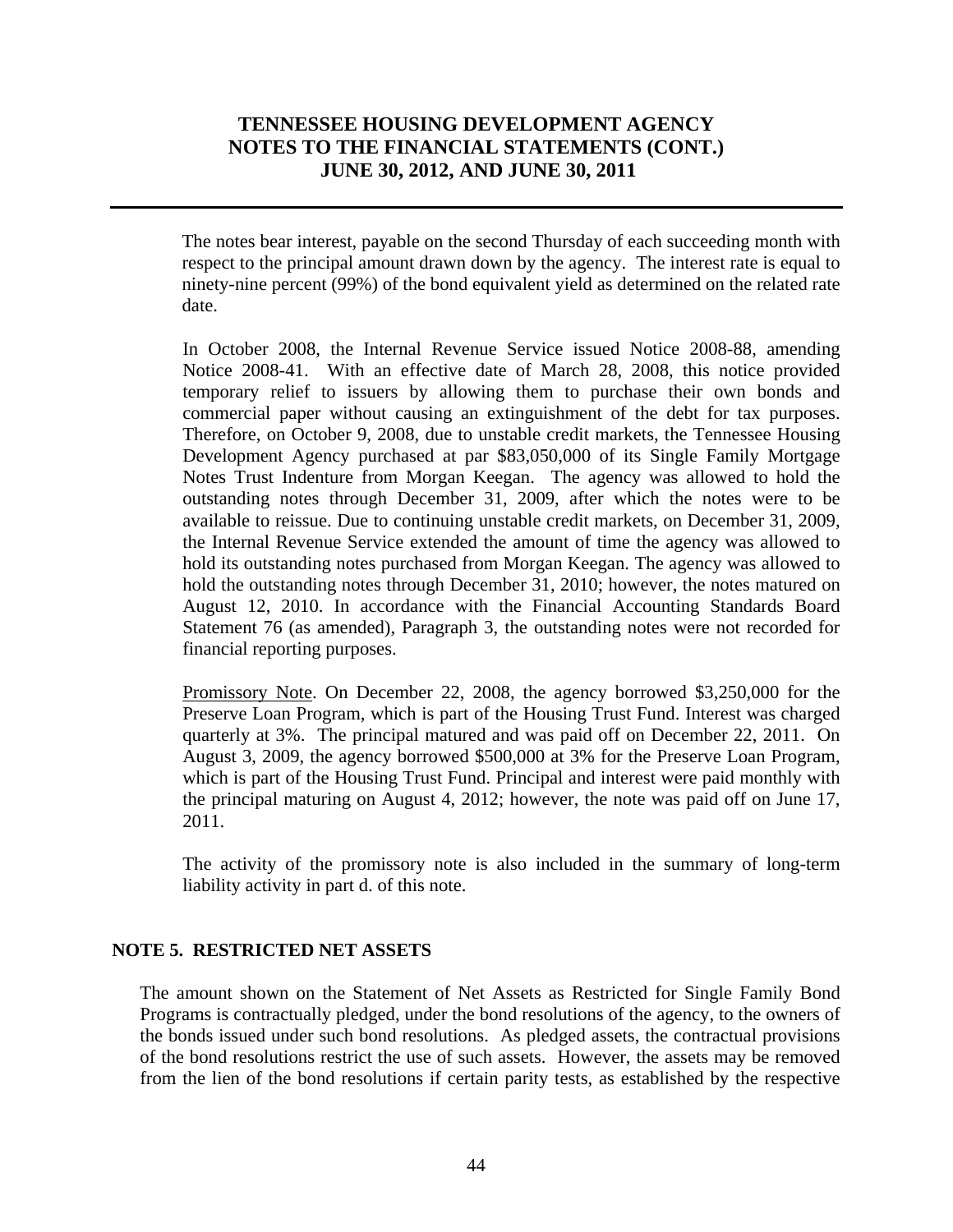bond resolutions, are satisfied. Assets removed from the lien of the respective bond resolutions may be used for other purposes.

The amount shown as Restricted for Grant Programs represents unexpended grant money that has been awarded to grantees through various grant programs administered by the agency.

The amount shown as Restricted for Homebuyers Revolving Loan Program represents the amount of net assets that are restricted for a pilot program that funds zero interest loans for down payment and closing costs. The use of these net assets is restricted under legislation enacted in fiscal year 1986.

#### **NOTE 6. DEFINED BENEFIT PENSION PLAN**

The agency contributes to the State Employees, Teachers, and Higher Education Employees Pension Plan (SETHEEPP), a cost-sharing, multiple-employer defined benefit pension plan administered by the Tennessee Consolidated Retirement System (TCRS). TCRS provides retirement, death, and disability benefits as well as annual cost-of-living adjustments to plan members and their beneficiaries. Title 8, Chapters 34-37*, Tennessee Code Annotated,* establishes benefit provisions. State statutes are amended by the Tennessee General Assembly.

The TCRS issues a publicly available financial report that includes financial statements and required supplementary information for SETHEEPP. That report is available on the state's website at www.treasury.tn.gov/tcrs.

Plan members are noncontributory. The agency is required to contribute at an actuarially determined rate. The current rate is 14.91% of annual covered payroll. Contribution requirements for the agency are established and may be amended by the TCRS' Board of Trustees. The agency's contributions to TCRS for the years ended June 30, 2012, 2011, and 2010, were \$1,632,095, \$1,585,654, and \$1,295,272. Those contributions met the required contributions for each year.

## **NOTE 7. PROVISIONS FOR MORTGAGE LOAN LOSSES**

Most mortgage loans are insured by the Federal Housing Administration (FHA) or an approved private mortgage insurance company, or are guaranteed by the Department of Veterans Affairs. The agency's Board of Directors has established a loan loss reserve of \$750,000 as a provision for potential loan losses arising from participation in the Rural Economic and Community Development (RECD) Loan Guarantee Program. An additional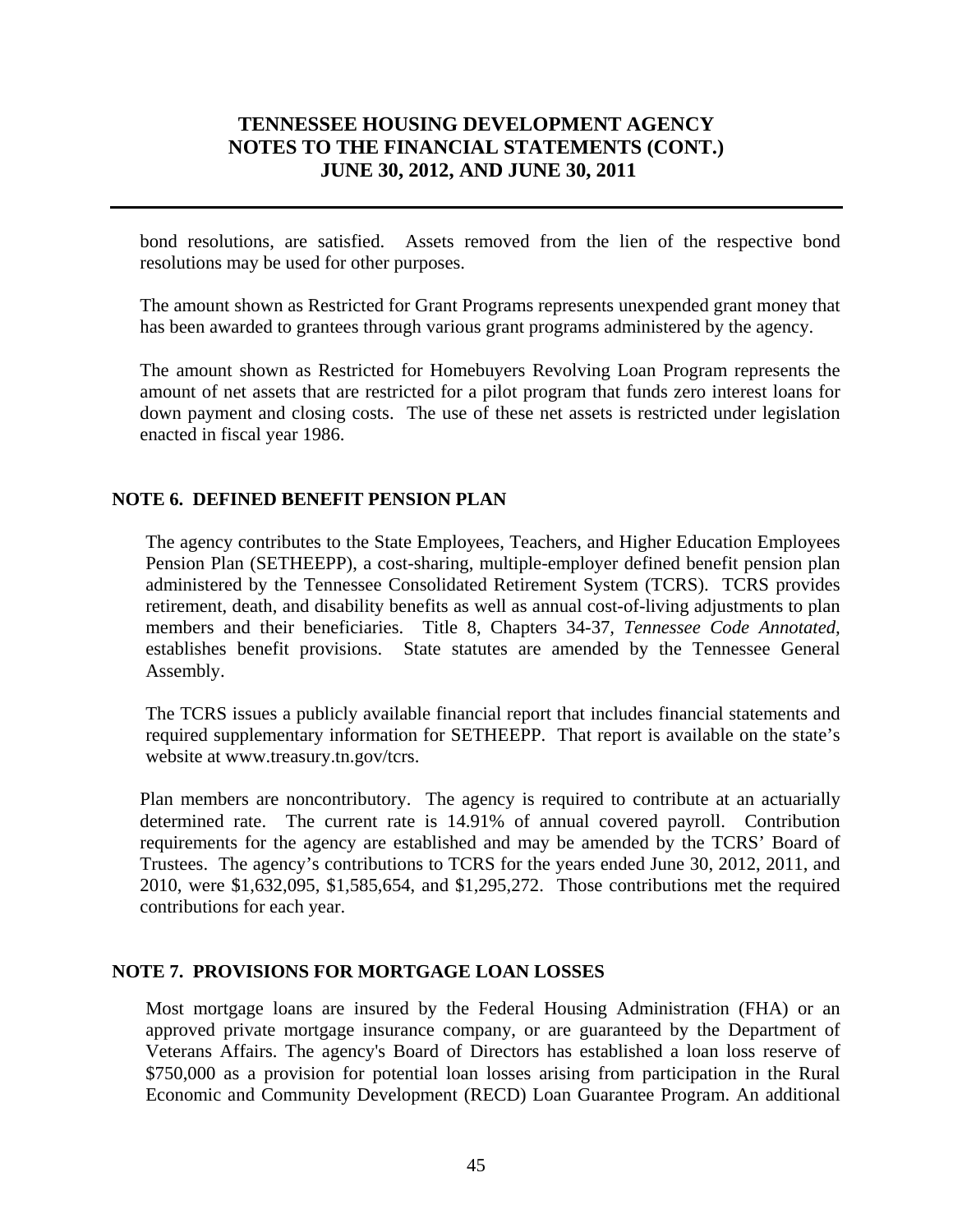\$232,000 was established as a loan loss reserve against potential losses on loans not specifically covered under one of the above programs, and \$500,000 was established as a loan loss reserve for self-insurance of second mortgages.

Since the amount of net assets restricted for single family bond programs exceeds the amounts necessary for these loan loss reserves, it is not necessary to designate unrestricted net assets for this purpose.

#### **NOTE 8. RISK MANAGEMENT**

#### **a**. **Commercial Insurance**

 The agency carries commercial insurance for risks of loss related to employee dishonesty; general liability protection; and theft of, damage to, or destruction of real and personal property. Settled claims resulting from these risks have not exceeded commercial insurance coverage in any of the past three fiscal years.

#### **b. Risk Management Fund**

 The state has set aside assets for claim settlement in an internal service fund, the Risk Management Fund. This fund services all claims for risk of loss to which the state is exposed, including general liability, automobile liability, professional malpractice, and workers' compensation. The agency participates in the Risk Management Fund. The fund allocates the cost of providing claims servicing and claims payment by charging a premium to the agency based on a percentage of the agency's expected loss costs which include both experience and exposures. This charge considers recent trends in actual claims experience of the state as a whole. An actuarial valuation is performed as of each fiscal year-end to determine the fund liability and premium allocation. Information regarding the determination of the claims liabilities and the changes in the balances of the claims liabilities for the years ended June 30, 2012, and June 30, 2011, are presented in the *Tennessee Comprehensive Annual Financial Report*. Since the agency participates in the Risk Management Fund, it is subject to the liability limitations under the provisions of the Tennessee Claims Commission Act, *Tennessee Code Annotated*, Section 9-8-101 et seq. Liability for negligence of the agency for bodily injury and property damage is limited to \$300,000 per person and \$1,000,000 per occurrence. The limits of liability under workers' compensation are set forth in *Tennessee Code Annotated*, Section 50-6-101 et seq. Claims are paid through the state's Risk Management Fund.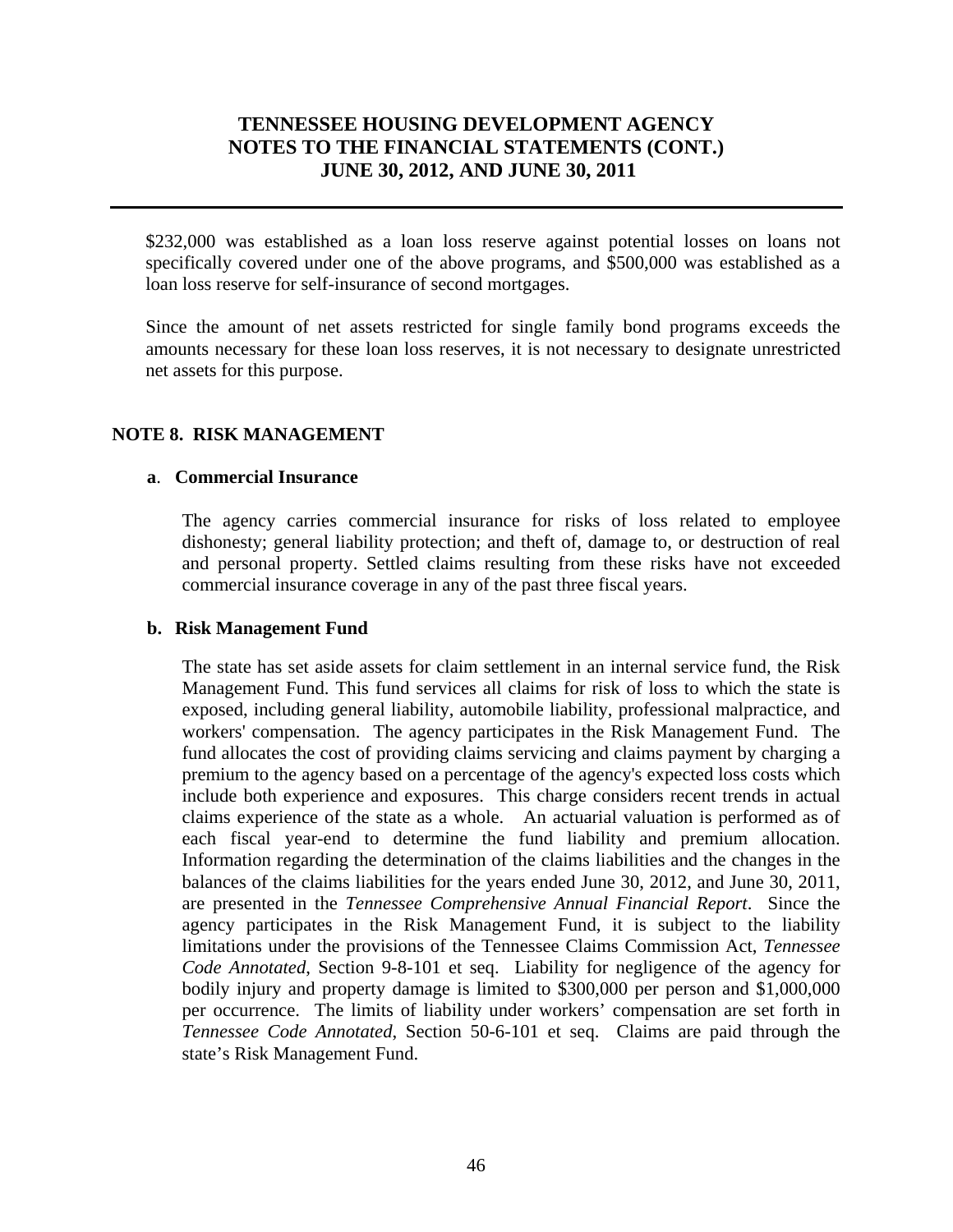#### **c. Employee Group Insurance Fund**

 The state has also set aside assets in the Employee Group Insurance Fund, an internal service fund, to provide a program of health insurance coverage for the employees of the state with the risk retained by the state. The agency participates in the Employee Group Insurance Fund. The fund allocates the cost of providing claims servicing and claims payment by charging a premium to the agency based on estimates of the ultimate cost of claims, including the cost of claims that have been reported but not settled and of claims that have been incurred but not reported. Employees and providers have 13 months to file medical claims.

#### **NOTE 9. OTHER POSTEMPLOYMENT BENEFITS (OPEB)**

Healthcare is the only "other postemployment benefit" (OPEB) provided to employees. The State of Tennessee administers a group health insurance program which provides postemployment health insurance benefits to eligible THDA retirees. This program includes two plans – the State Employee Group Plan and the Medicare Supplement Plan. For accounting purposes, the plans are agent multiple-employer defined benefit OPEB plans. Benefits are established and amended by an insurance committee created by *Tennessee Code Annotated* (*TCA*) Section 8-27-101. In previous fiscal years, prior to reaching the age of 65, all members had the option of choosing a preferred provider organization (PPO), point of service (POS), or health maintenance organization (HMO) plan for healthcare benefits. However, as of January 1, 2011, the insurance plan structure was changed, and as a result, all members now have the option of choosing between the standard or partnership preferred provider organization (PPO) plan for healthcare benefits. Subsequent to age 65, retirees who are also in the state's retirement system may participate in the Medicare Supplement Plan that does not include pharmacy. The plans are reported in the *Tennessee Comprehensive Annual Financial Report*. That report is available on the state's website at www.tn.gov/finance/act/cafr.shtml.

Special Funding Situation. The State of Tennessee is legally responsible for contributions to the Medicare Supplement Plan that covers the retirees of other governmental entities, including the Tennessee Housing Development Agency. The state is the sole contributor for the THDA retirees that participate in the Medicare Supplement Plan and, therefore, is acting as the employer.

Funding Policy. The premium requirements of members of the State Employee Group Plan are established and may be amended by the insurance committee. The plan is self-insured and financed on a pay-as-you-go basis with the risk shared equally among the participants. Claims liabilities of the plan are periodically computed using actuarial and statistical techniques to establish premium rates. Administrative costs of the plan are allocated to plan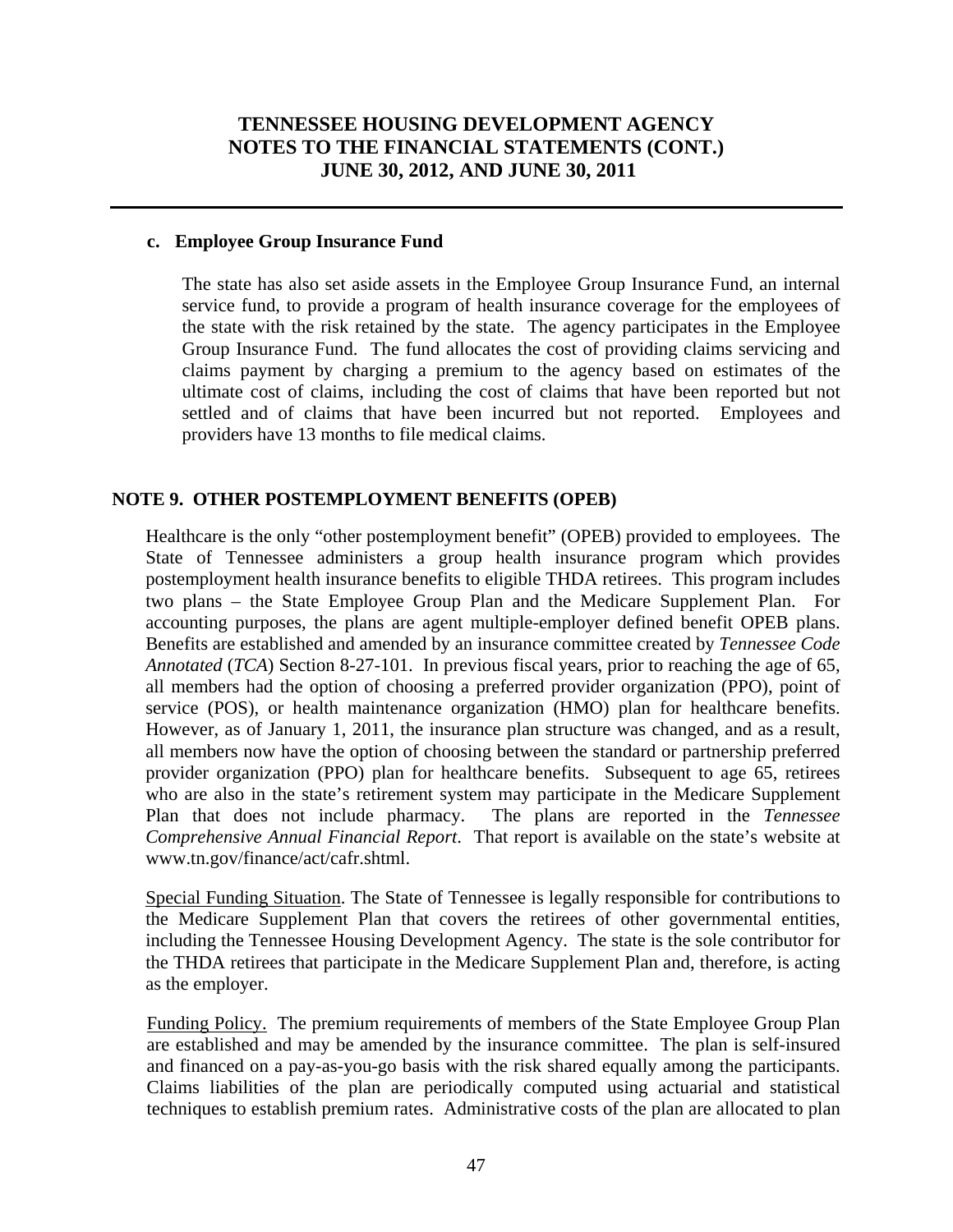participants. In accordance with Section 8-27-205(b), *Tennessee Code Annotated*, retirees in the State Employee Group Plan who have not reached the age of 65 pay the same base premium as active employees in the plan adjusted for years of service. Retirees with 30 years of service pay 20% of the total premium. Retirees with 20 but less than 30 years of service pay 30% of the total premium. Retirees with less than 20 years of service pay 40% of the total premium. Retirees who are 65 years of age or older have flat-rate premium subsidies based on years of service. Retirees with 30 years of service receive \$50 per month; retirees with 20 but less than 30 years of service, \$37.50; and retirees with 15 but less than 20 years of service, \$25.

#### **THDA Annual OPEB Cost and Net OPEB Obligation State Employee Group Plan** (Thousands)

June 30, 2012 June 30, 2011

| Annual Required Contribution (ARC)    | \$393   | \$358      |
|---------------------------------------|---------|------------|
| Interest on the Net OPEB Obligation   | 41      | 36         |
| Adjustment to the ARC                 | (44)    | (34)       |
| Annual OPEB cost                      | 390     | 360        |
| Amount of contribution                | (227)   | (160)      |
| Increase in Net OPEB Obligation       | 163     | <b>200</b> |
| Net OPEB obligation-beginning of year | 994     | 794        |
| Net OPEB obligation-end of year       | \$1,157 | \$994      |

| Year End  | Plan                      |   | Annual<br><b>OPEB</b> Cost<br>(Thousands) | Percentage of<br>Annual<br><b>OPEB</b> Cost<br>Contributed | Net OPEB<br>Obligation<br>At Year End<br>(Thousands) |
|-----------|---------------------------|---|-------------------------------------------|------------------------------------------------------------|------------------------------------------------------|
| 6/30/2010 |                           |   |                                           |                                                            | 794                                                  |
|           | State Employee Group Plan | S | 352                                       | 45%                                                        |                                                      |
| 6/30/2011 | State Employee Group Plan | S | 360                                       | 44%                                                        | 994                                                  |
| 6/30/2012 | State Employee Group Plan | S | 390                                       | 58%                                                        | 1,157                                                |

Funded Status and Funding Progress. The funded status of THDA's portion of the State Employee Group Plan as of July 1, 2011, was as follows (thousands):

| Actuarial valuation date                    | 7/01/2011 |
|---------------------------------------------|-----------|
| Actuarial accrued liability (AAL)           | 2,919     |
| Actuarial value of plan assets              | $-0-$     |
| Unfunded actuarial accrued liability (UAAL) | 2,919     |
| Actuarial value of assets as a % of the AAL | 0%        |
| Covered payroll (active plan members)       | 9,818     |
| UAAL as a percentage of covered payroll     | 30%       |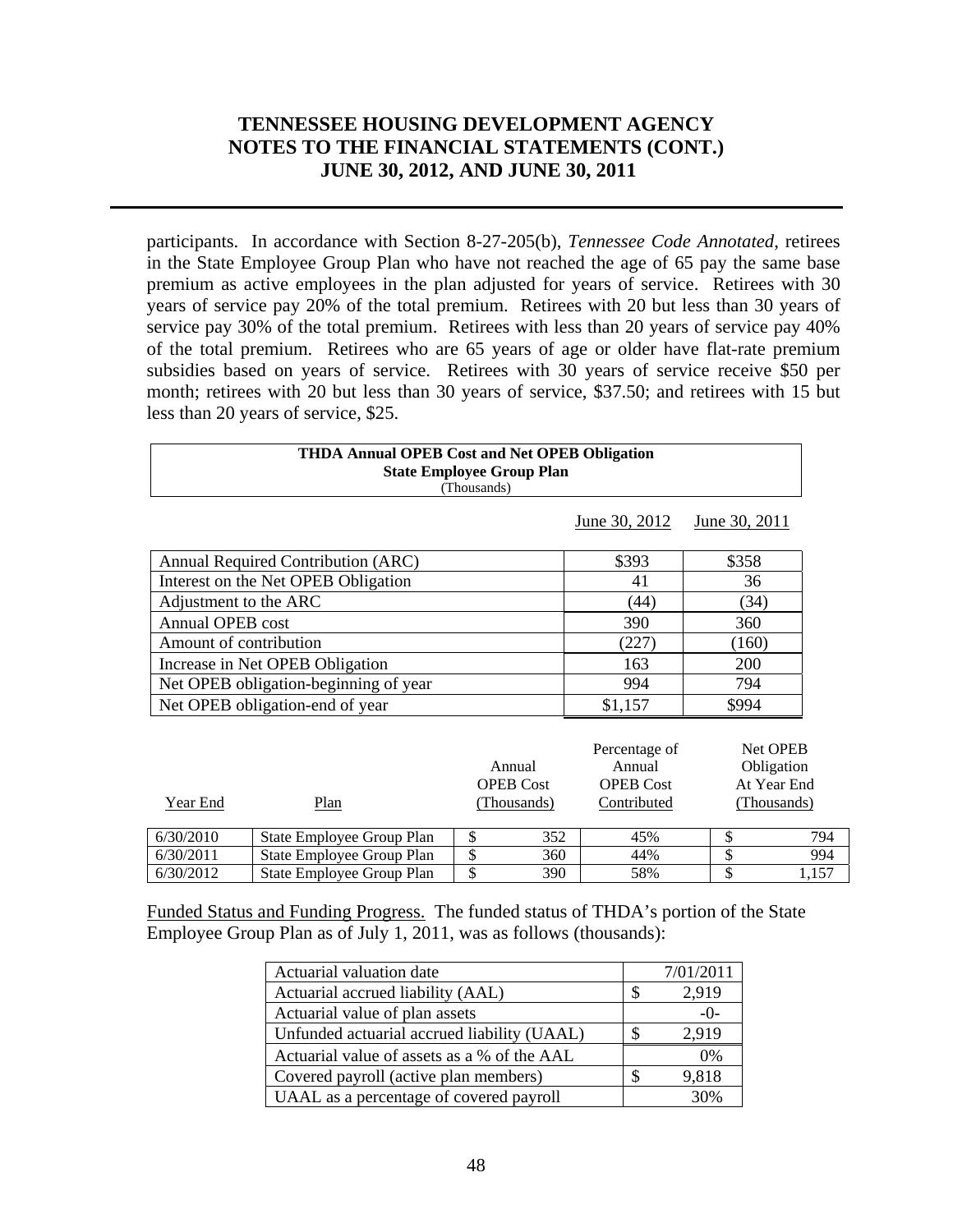Actuarial valuations involve estimates of the value of reported amounts and assumptions about the probability of far into the future, and actuarially determined amounts are subject to continual revision as actual results are compared to past expectations and new estimates are made about the future. The schedule of funding progress, presented as required supplementary information following the notes to the financial statements, presents multiyear trend information about whether the actuarial value of plan assets is increasing or decreasing over time relative to the actuarial accrued liability for benefits.

Actuarial Methods and Assumptions. Calculations are based on the types of benefits provided under the terms of the substantive plan at the time of each valuation and on the pattern of sharing of costs between the employer and plan members to that point. Actuarial calculations reflect a long-term perspective. Consistent with that perspective, actuarial methods and assumptions used include techniques that are designed to reduce short-term volatility in actuarial accrued liabilities and the actuarial value of assets.

In the July 1, 2011, actuarial valuation for the Employee Group Plan, the Projected Unit Credit actuarial cost method was used. The actuarial assumptions included a 4 percent investment rate of return (net of administrative expenses) and an annual healthcare cost trend rate of 9.25 percent in fiscal year 2012. The rate decreases to 8.75 percent in fiscal year 2013, and then reduces by decrements to an ultimate rate of 5 percent in fiscal year 2021. All rates include a 2.5 percent inflation assumption. The unfunded actuarial accrued liability is being amortized as a level percentage of payroll on a closed basis over a 30-year period beginning with July 1, 2007.

#### **NOTE 10. ON-BEHALF PAYMENTS**

During the year ended June 30, 2012, the State of Tennessee made payments of \$2,980 on behalf of THDA for retirees participating in the Medicare Supplement Plan, and during the year ended June 30, 2011, made payments of \$3,525. The Medicare Supplement Plan is a postemployment benefit healthcare plan and is discussed further in Note 9. The plan is reported in the *Tennessee Comprehensive Annual Financial Report.* That report is available on the state's website at www.tn.gov/finance/act/cafr.shtml.

## **NOTE 11. PAYMENTS TO PRIMARY GOVERNMENT**

From time to time, the State of Tennessee has called upon the agency and its resources, together with resources of other departments, agencies and organizations in state government, to provide funds to the State General Fund to balance the State budget. The following is a description of these occurrences in relationship to the agency. On June 30,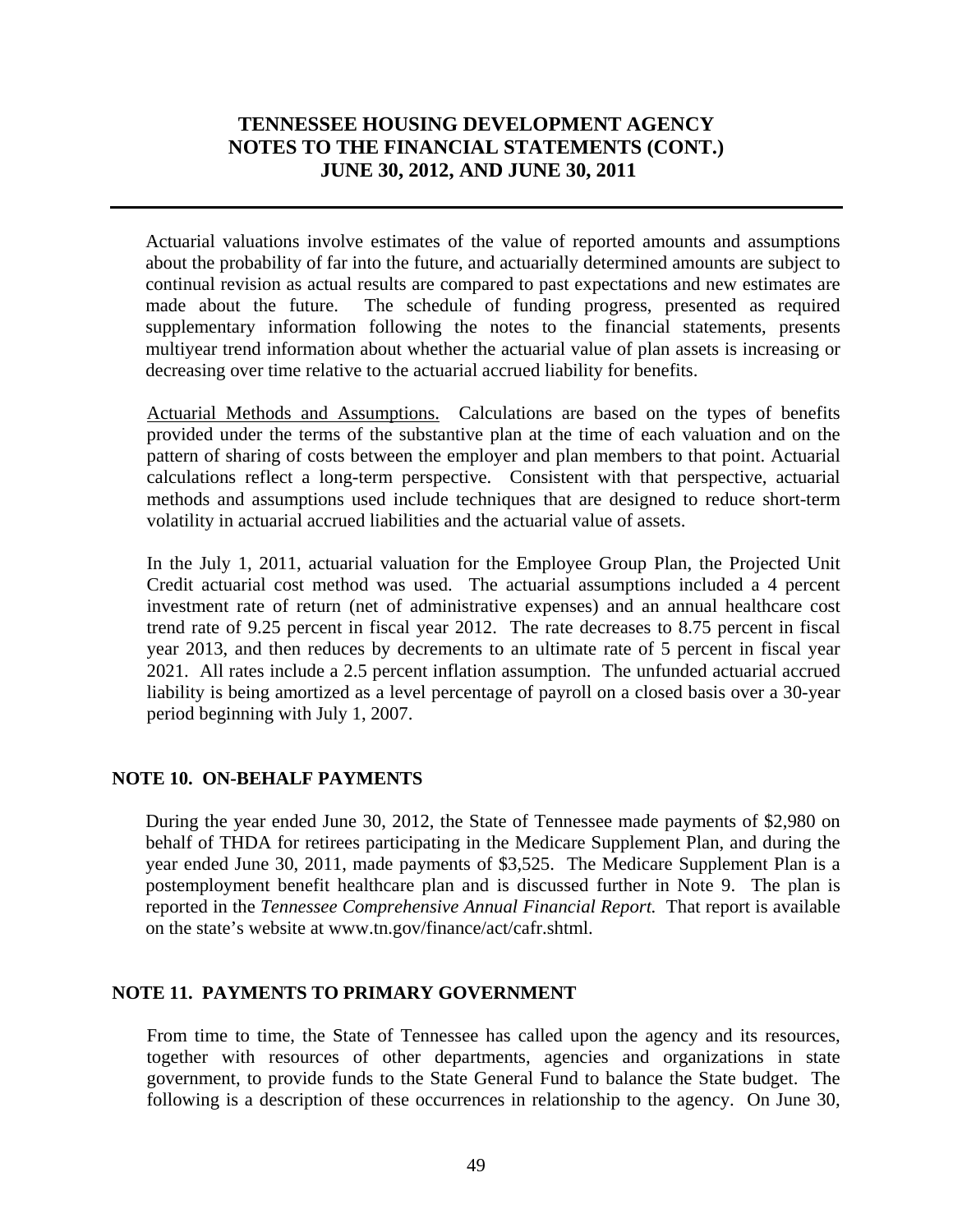1995, \$15,000,000 from the agency's Housing Program Reserve Fund was transferred to the State General Fund. On June 30, 1998, \$43,000,000 was transferred from the agency to the State General Fund. The \$43,000,000 transferred from the agency came from the following resources of the agency: (i) \$15,459,157 from tax revenues previously directed to the Housing Program Fund; (ii) \$5,028,761 from the Housing Program Reserve Fund; and (iii) \$22,512,082 from the Assets Fund. On June 30, 2002, a transfer from the agency to the primary government in the amount of \$35,367,449 was made from the Assets Fund for the sole purpose of meeting the requirements of funding the operations of the primary government for the year ended June 30, 2002.

#### **NOTE 12. NATIONAL MORTGAGE SETTLEMENT FUNDS**

 The State of Tennessee received \$41,207,810 from the United States Attorney General for the National Mortgage Settlement. In June 2012, the agency received \$34,500,000 of the \$41,207,810. The agency plans to use those funds to expand the Keep My Tennessee Home financial assistance program to include long term medical hardships and to provide foreclosure counseling.

#### **NOTE 13. SUBSEQUENT EVENTS**

**a.** Mortgage prepayments and foreclosure proceeds were used to redeem bonds as indicated below:

| July 1, 2012 | Mortgage Finance Program       | \$4,000,000  |
|--------------|--------------------------------|--------------|
|              | Homeownership Program          | 60,030,000   |
|              | <b>Housing Finance Program</b> | 11,420,000   |
|              | Total                          | \$75,450,000 |

**b.** Homeownership Program Bonds, Issue 2012-2, were authorized by the Board of directors on July 24, 2012, not to exceed \$125,000,000.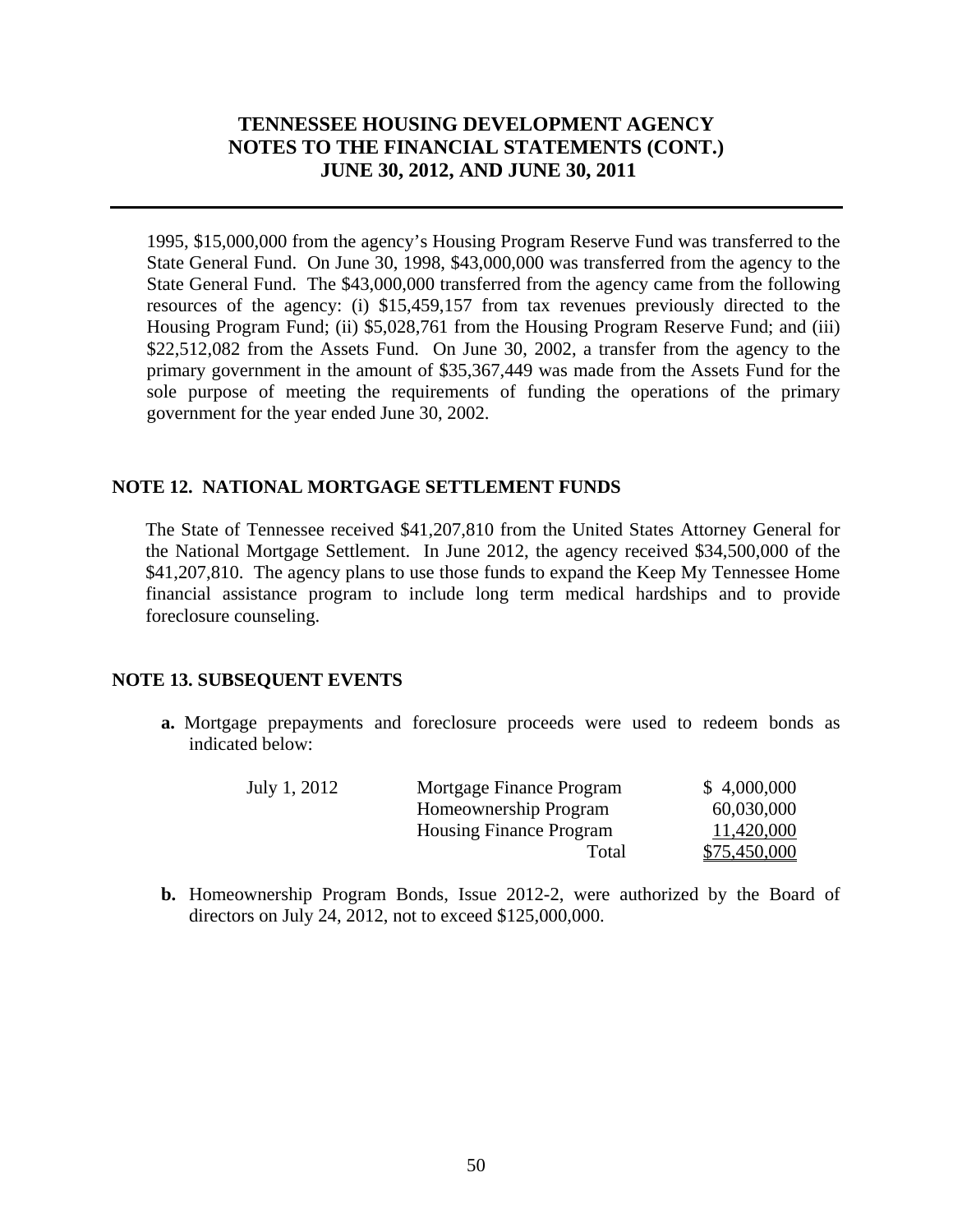**c.** Housing Finance Program Bonds, Issue 2012-1, were sold on July 27, 2012. The bond maturities are as follows:

| <b>BONDS ISSUED</b><br>(Thousands) |                       |               |                 |  |  |  |  |  |  |
|------------------------------------|-----------------------|---------------|-----------------|--|--|--|--|--|--|
|                                    |                       |               | <b>Interest</b> |  |  |  |  |  |  |
|                                    |                       | <b>Issued</b> | Rate            |  |  |  |  |  |  |
| <b>Series</b>                      | <b>Maturity Range</b> | Amount        | (Percent)       |  |  |  |  |  |  |
| $2012 - 1$                         | 1/1/2013-7/1/2042     | \$133.110     | 0.800 to 4.500  |  |  |  |  |  |  |

**d.** Mortgage prepayments and foreclosure proceeds were used to redeem bonds as indicated below:

September 1, 2012 Homeownership Program \$43,865,000

**e.** Mortgage prepayments and foreclosure proceeds were used to redeem bonds as indicated below:

| October 1, 2012 | Mortgage Finance Program       | \$3,015,000  |
|-----------------|--------------------------------|--------------|
|                 | Homeownership Program          | 56,055,000   |
|                 | <b>Housing Finance Program</b> | 9,350,000    |
|                 | Total                          | \$68,420,000 |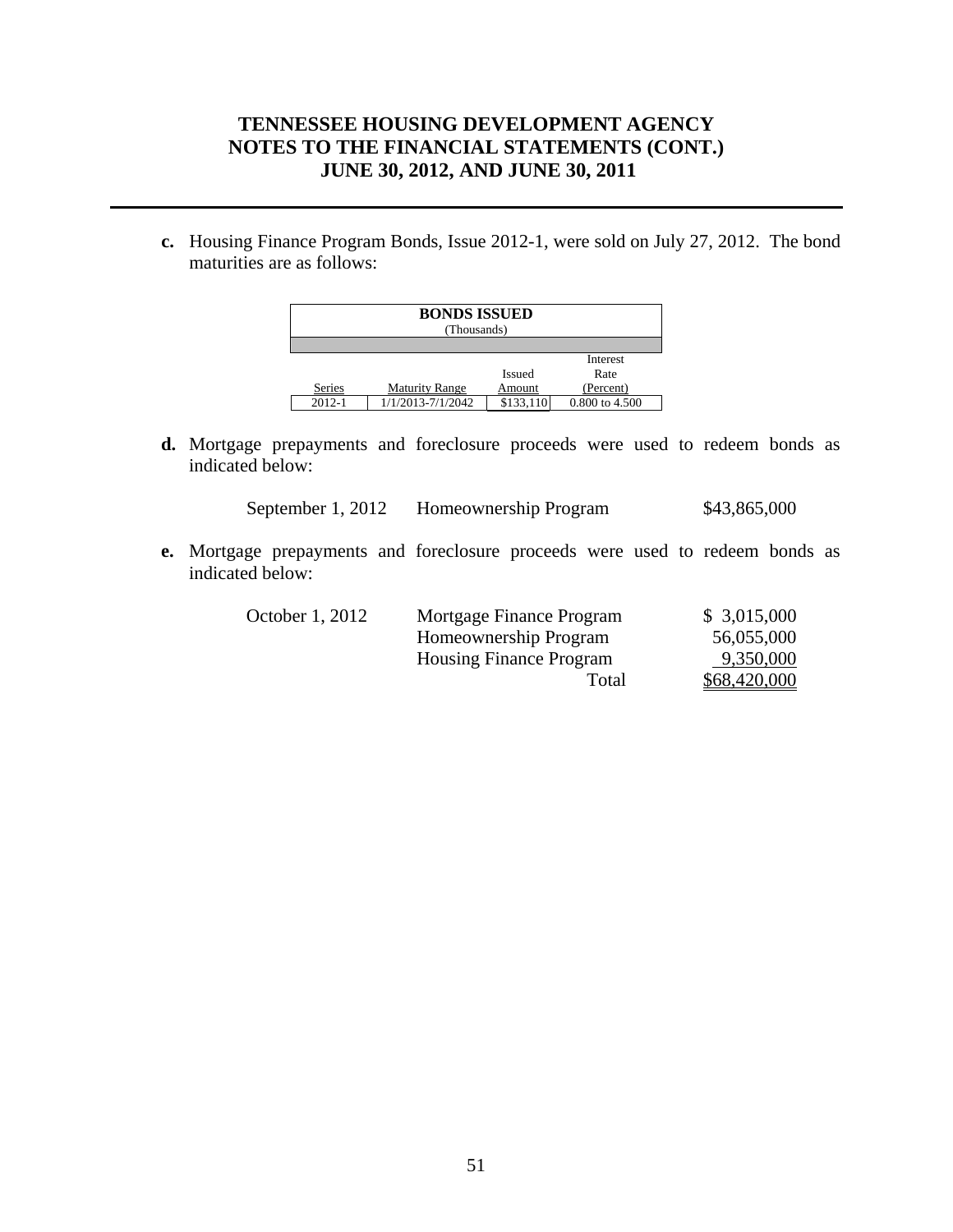## **TENNESSEE HOUSING DEVELOPMENT AGENCY REQUIRED SUPPLEMENTARY INFORMATION SCHEDULE OF FUNDING PROGRESS UNAUDITED (Expressed in Thousands)**

|           |                       |               |           |           |         |          |       |         |         | UAAL        |  |         |
|-----------|-----------------------|---------------|-----------|-----------|---------|----------|-------|---------|---------|-------------|--|---------|
|           |                       |               |           | Actuarial |         |          |       |         |         | as a        |  |         |
|           |                       | Actuarial     |           | Accrued   |         | Unfunded |       |         |         | $%$ of      |  |         |
| Actuarial |                       | Value of      | Liability |           |         |          | AAL   |         | Funded  | Covered     |  | Covered |
| Valuation |                       | Assets        | (AAL)     |           | (UAAL)  |          | Ratio | Payroll |         | Payroll     |  |         |
| Date      | Plan                  | (a)           | (b)       |           | $(b-a)$ |          | (a/b) | (c)     |         | $((b-a)/c)$ |  |         |
|           | <b>State Employee</b> |               |           |           |         |          |       |         |         |             |  |         |
| 7/1/2009  | Group Plan            | \$<br>$-()$ - | S         | 3,629     | S       | 3,629    | 0%    | \$9,238 |         | 39%         |  |         |
|           | <b>State Employee</b> |               |           |           |         |          |       |         |         |             |  |         |
| 7/1/2010  | Group Plan            | \$<br>$-()$ - | \$.       | 3,316     | S       | 3,316    | 0%    |         | \$8,640 | 38%         |  |         |
|           | <b>State Employee</b> |               |           |           |         |          |       |         |         |             |  |         |
| 7/1/2011  | Group Plan            | \$<br>$-()$ - | S         | 2,919     | \$      | 2,919    | 0%    | \$9,818 |         | 30%         |  |         |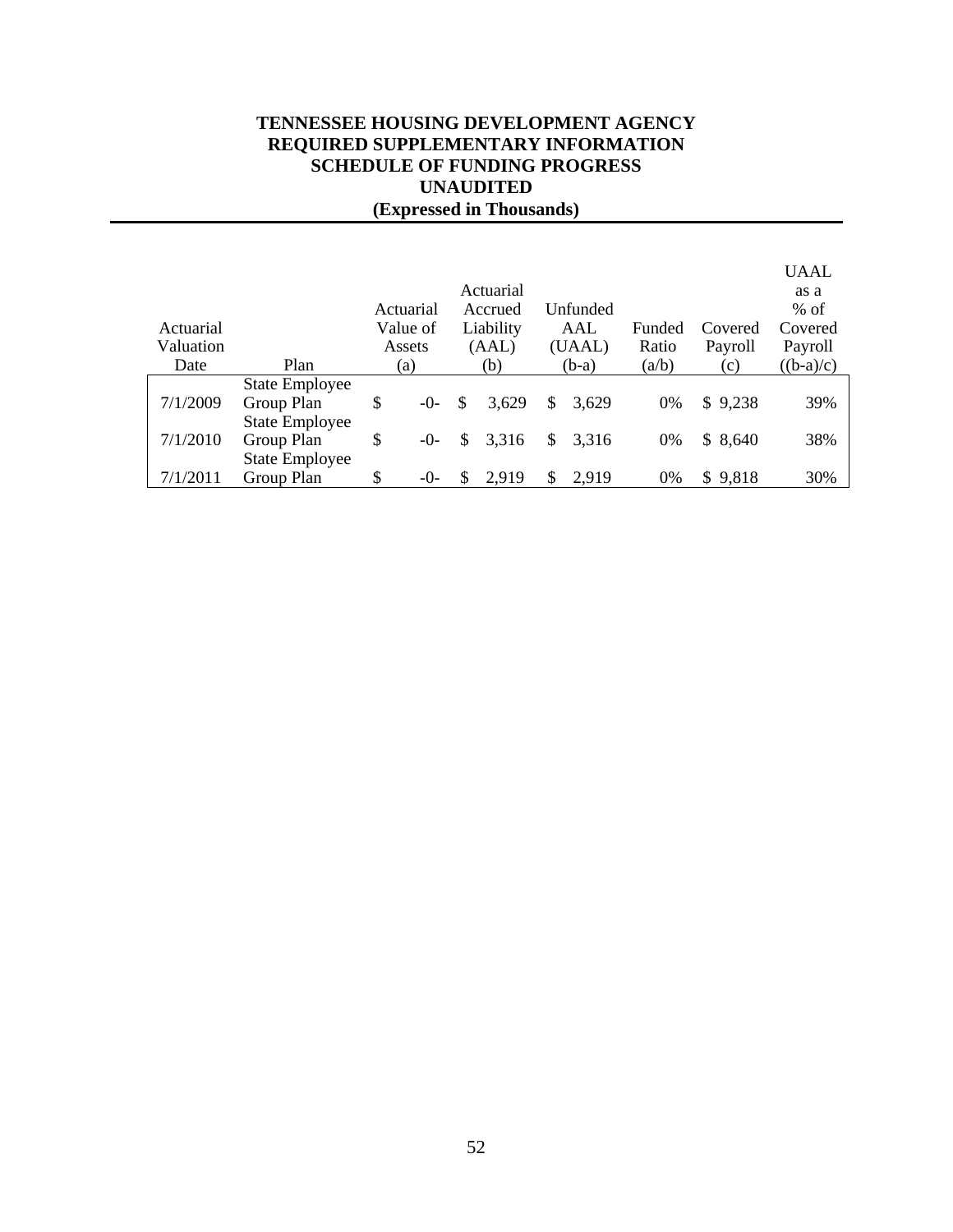#### **TENNESSEE HOUSING DEVELOPMENT AGENCY SUPPLEMENTARY INFORMATION (Expressed in Thousands) SUPPLEMENTARY SCHEDULE OF NET ASSETS JUNE 30, 2012**

|                                                                             | Operating<br>Group | Mortgage<br>Finance<br>Program | Home-<br>ownership<br>Program<br><b>Bonds</b> | Housing<br>Finance<br>Program<br><b>Bonds</b> | Totals               |
|-----------------------------------------------------------------------------|--------------------|--------------------------------|-----------------------------------------------|-----------------------------------------------|----------------------|
| <b>ASSETS</b>                                                               |                    |                                |                                               |                                               |                      |
| Current assets:<br>Cash and cash equivalents<br>Investments<br>Receivables: | \$<br>24,068       | \$<br>25,278<br>578            | \$<br>133,100                                 | \$<br>36,951                                  | \$<br>219,397<br>578 |
| Accounts                                                                    |                    | 643                            | 15,123                                        | 3,223                                         | 18,989               |
| Interest                                                                    | 15                 | 798                            | 8,888                                         | 2,910                                         | 12,611               |
| First mortgage loans                                                        | 155                | 4,936                          | 35,269                                        | 11,342                                        | 51,702               |
| Due from federal government                                                 | 10,991             |                                |                                               |                                               | 10,991               |
| Due from other funds                                                        | 6,574              | $\mathbf{1}$                   |                                               |                                               | 6,575                |
| Total current assets                                                        | 41,803             | 32,234                         | 192,380                                       | 54,426                                        | 320,843              |
| Noncurrent assets:                                                          |                    |                                |                                               |                                               |                      |
| Restricted assets:                                                          |                    |                                |                                               |                                               |                      |
| Cash and cash equivalents                                                   | 11,557             | 32                             | 17,283                                        | 5,346                                         | 34,218               |
| Investments                                                                 |                    | 13,684                         | 156,866                                       | 16,012                                        | 186,562              |
| Investment Interest receivable                                              |                    | 118                            | 1,481                                         | 84                                            | 1,683                |
| Investments                                                                 |                    | 6,419<br>135,372               | 23,148                                        | 10,563                                        | 40,130<br>2,044,906  |
| First mortgage loans receivable<br>Deferred charges                         | 1,400<br>1         | 280                            | 1,306,636<br>8,161                            | 601,498<br>3,299                              | 11,741               |
| Advance to local government                                                 | 3,007              |                                |                                               |                                               | 3,007                |
| Capital assets:                                                             |                    |                                |                                               |                                               |                      |
| Furniture and equipment                                                     | 556                |                                |                                               |                                               | 556                  |
| Less accumulated depreciation                                               | (443)              |                                |                                               |                                               | (443)                |
| Total noncurrent assets                                                     | 16,078             | 155,905                        | 1,513,575                                     | 636,802                                       | 2,322,360            |
| Total assets                                                                | 57,881             | 188,139                        | 1,705,955                                     | 691,228                                       | 2,643,203            |
| <b>LIABILITIES</b>                                                          |                    |                                |                                               |                                               |                      |
| <b>Current liabilities:</b>                                                 |                    |                                |                                               |                                               |                      |
| Accounts payable                                                            | 1,171              | 192                            | 55                                            | 33                                            | 1,451                |
| Accrued payroll and related liabilities                                     | 515                |                                |                                               |                                               | 515                  |
| Compensated absences                                                        | 555                |                                |                                               |                                               | 555                  |
| Due to primary government                                                   | 71                 |                                |                                               |                                               | 71                   |
| Interest payable                                                            |                    | 1,553                          | 30,731                                        | 11,342                                        | 43,626               |
| Escrow deposits                                                             |                    | 433                            |                                               |                                               | 433                  |
| Prepayments on mortgage loans                                               |                    | 71                             | 961                                           | 382                                           | 1,414                |
| Deferred revenue - Treasury<br>Due to other funds                           | 10,408             |                                | 6,575                                         |                                               | 10,408<br>6,575      |
| Bonds payable                                                               |                    | 6,070                          | 125,125                                       | 18,040                                        | 149,235              |
| <b>Total current liabilities</b>                                            | 12,720             | 8,319                          | 163,447                                       | 29,797                                        | 214,283              |
| Noncurrent liabilities:                                                     |                    |                                |                                               |                                               |                      |
| Bonds payable                                                               | -                  | 52,903                         | 1,197,112                                     | 615,931                                       | 1,865,946            |
| Compensated absences                                                        | 601                |                                |                                               |                                               | 601                  |
| Net OPEB obligation                                                         | 1,157              |                                |                                               |                                               | 1,157                |
| Escrow deposits                                                             | 312                | 2,986                          |                                               |                                               | 3,298                |
| Total noncurrent liabilities                                                | 2,070              | 55,889                         | 1,197,112                                     | 615,931                                       | 1,871,002            |
| <b>Total liabilities</b>                                                    | 14,790             | 64,208                         | 1,360,559                                     | 645,728                                       | 2,085,285            |
| <b>NET ASSETS</b>                                                           |                    |                                |                                               |                                               |                      |
| Invested in capital assets                                                  | 114                |                                |                                               |                                               | 114                  |
| Restricted for single family bond programs                                  |                    | 117,791                        | 345,396                                       | 45,500                                        | 508,687              |
| Restricted for grant programs                                               |                    | 6,140                          |                                               |                                               | 6,140                |
| Restricted for Homebuyers Revolving Loan Program<br>Unrestricted            | 3,153<br>39,824    |                                |                                               |                                               | 3,153<br>39,824      |
| Total net assets                                                            | \$<br>43,091       | \$<br>123,931                  | \$<br>345,396                                 | \$<br>45,500                                  | \$<br>557,918        |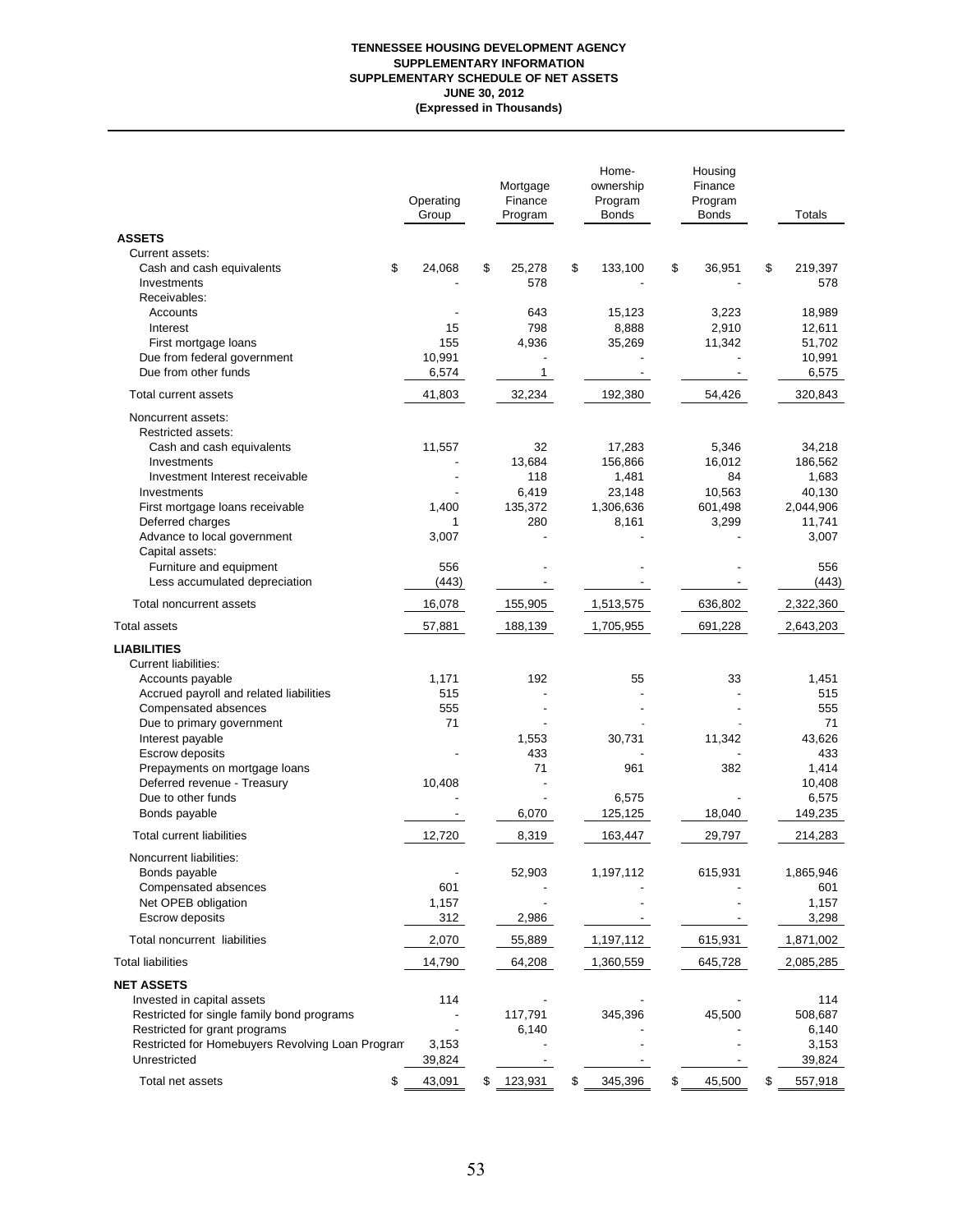#### **TENNESSEE HOUSING DEVELOPMENT AGENCY SUPPLEMENTARY INFORMATION SUPPLEMENTARY SCHEDULE OF REVENUES, EXPENSES, AND CHANGES IN NET ASSETS FOR THE YEAR ENDED JUNE 30, 2012 (Expressed in Thousands)**

|                                         | Operating<br>Group | Mortgage<br>Finance<br>Program | Home-<br>ownership<br>Program<br>Bonds | Housing<br>Finance<br>Program<br><b>Bonds</b> | Totals        |
|-----------------------------------------|--------------------|--------------------------------|----------------------------------------|-----------------------------------------------|---------------|
| <b>OPERATING REVENUES</b>               |                    |                                |                                        |                                               |               |
| Mortgage interest income                | \$                 | \$<br>6,262                    | \$<br>82,569                           | \$<br>27,184                                  | \$<br>116,015 |
| Investment income:                      |                    |                                |                                        |                                               |               |
| Interest                                | 6                  | 1,324                          | 9,122                                  | 1,220                                         | 11,672        |
| Net (decrease) in the fair value        |                    |                                |                                        |                                               |               |
| of investments                          |                    | (242)                          | 868                                    | (306)                                         | 320           |
| Federal grant administration fees       | 14,475             |                                |                                        |                                               | 14,475        |
| Fees and other income                   | 2,803              | 415                            |                                        |                                               | 3,218         |
| Total operating revenues                | 17,284             | 7,759                          | 92,559                                 | 28,098                                        | 145,700       |
| <b>OPERATING EXPENSES</b>               |                    |                                |                                        |                                               |               |
| Salaries and benefits                   | 15,671             |                                |                                        |                                               | 15,671        |
| Contractual services                    | 3,208              |                                |                                        |                                               | 3,208         |
| Materials and supplies                  | 184                |                                |                                        |                                               | 184           |
| Rentals and insurance                   | 100                |                                |                                        |                                               | 100           |
| Other administrative expenses           | 482                |                                |                                        |                                               | 482           |
| Other program expenses                  | 1,360              | 4,277                          | 5,833                                  | 257                                           | 11,727        |
| Interest expense                        | 50                 | 3,568                          | 63,866                                 | 20,351                                        | 87,835        |
| Mortgage service fees                   |                    | 427                            | 5,205                                  | 1,907                                         | 7,539         |
| <b>Issuance costs</b>                   |                    | 32                             | 574                                    | 136                                           | 742           |
| Depreciation                            | 144                |                                |                                        |                                               | 144           |
| Total operating expenses                | 21,199             | 8,304                          | 75,478                                 | 22,651                                        | 127,632       |
| Operating income (loss)                 | (3,915)            | (545)                          | 17,081                                 | 5,447                                         | 18,068        |
| <b>NONOPERATING REVENUES (EXPENSES)</b> |                    |                                |                                        |                                               |               |
| Federal grants revenue                  | 259,454            | 917                            |                                        |                                               | 260,371       |
| Payment from primary government         | 34,500             |                                |                                        |                                               | 34,500        |
| Federal grants expenses                 | (259, 504)         | (1,083)                        |                                        |                                               | (260, 587)    |
| Local grants expenses                   | (66)               | (5,979)                        | (8, 345)                               |                                               | (14, 390)     |
| Total nonoperating revenues (expenses)  | 34,384             | (6, 145)                       | (8, 345)                               |                                               | 19,894        |
| Income (loss) before transfers          | 30,469             | (6,690)                        | 8,736                                  | 5,447                                         | 37,962        |
| Transfers (to) other funds              |                    | (457)                          | (12, 268)                              |                                               | (12, 725)     |
| Transfers from other funds              | 7,083              |                                |                                        | 5,642                                         | 12,725        |
| Change in net assets                    | 37,552             | (7, 147)                       | (3,532)                                | 11,089                                        | 37,962        |
| Total net assets, July 1                | 5,539              | 131,078                        | 348,928                                | 34,411                                        | 519,956       |
|                                         |                    |                                |                                        |                                               |               |
| Total net assets, June 30               | \$<br>43,091       | \$<br>123,931                  | \$<br>345,396                          | \$<br>45,500                                  | \$<br>557,918 |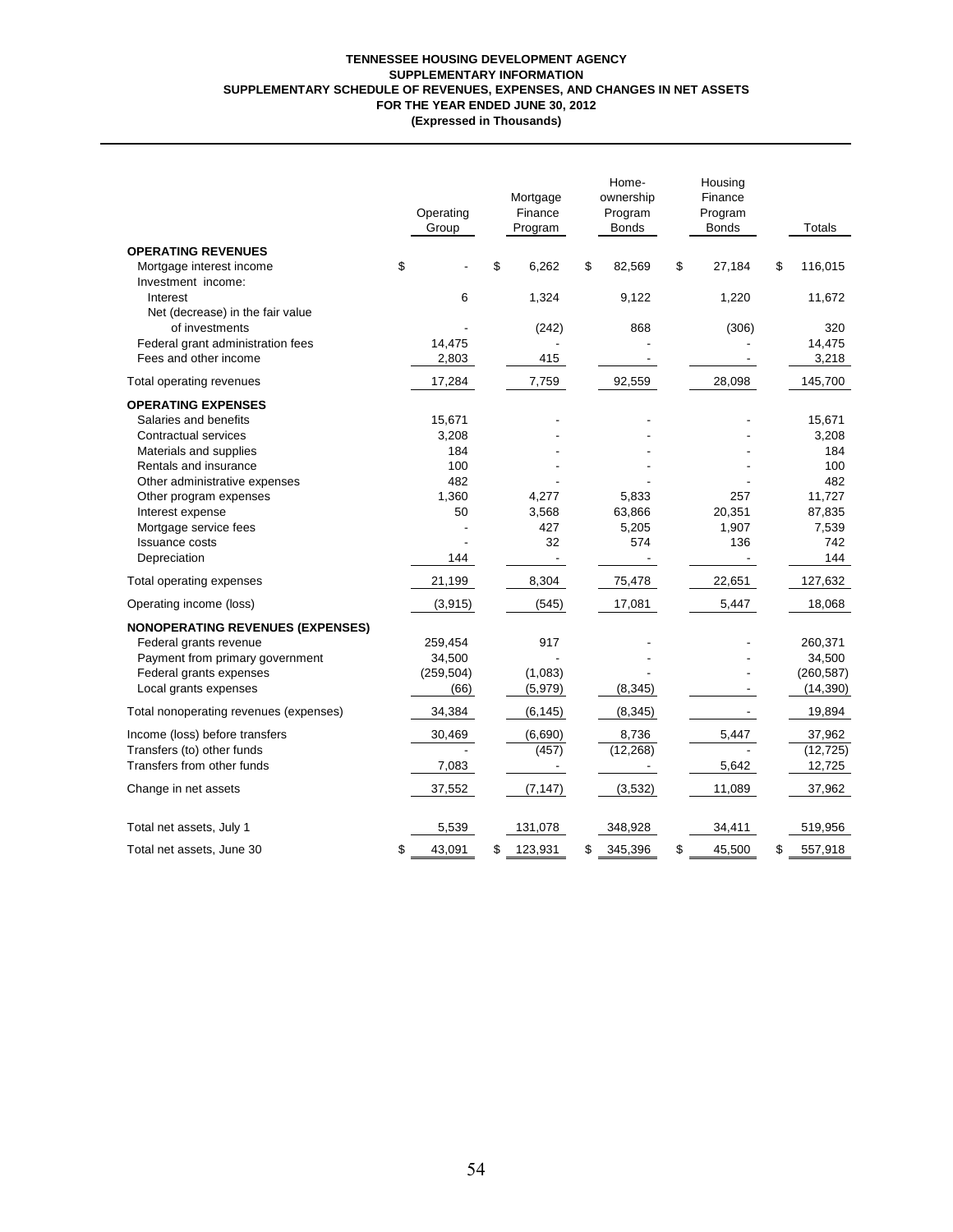#### **TENNESSEE HOUSING DEVELOPMENT AGENCY SUPPLEMENTARY INFORMATION SUPPLEMENTARY SCHEDULE OF CASH FLOWS FOR THE YEAR ENDED JUNE 30, 2012 (Expressed in Thousands)**

|                                                              | Operating<br>Group | Mortgage<br>Finance<br>Program | Home-<br>ownership<br>Program<br><b>Bonds</b> | Housing<br>Finance<br>Program<br><b>Bonds</b> | Totals        |
|--------------------------------------------------------------|--------------------|--------------------------------|-----------------------------------------------|-----------------------------------------------|---------------|
| Cash flows from operating activities:                        |                    |                                |                                               |                                               |               |
| Receipts from customers                                      | \$<br>59           | \$<br>22,685                   | \$<br>298,420                                 | \$<br>57,029                                  | \$<br>378,193 |
| Receipts from federal government                             | 15,243             |                                |                                               |                                               | 15,243        |
| Receipts from other funds                                    |                    |                                | 5,518                                         |                                               | 5,518         |
| Other miscellaneous receipts                                 | 2,803              | 415                            |                                               |                                               | 3,218         |
| Acquisition of mortgage loans                                |                    | (10, 400)                      | (22, 949)                                     | (202, 391)                                    | (235, 740)    |
| Payments to service mortgages                                |                    | (427)                          | (5,205)                                       | (1,907)                                       | (7, 539)      |
| Payments to suppliers                                        | (5,342)            | (4,050)                        | (7, 757)                                      | (290)                                         | (17, 439)     |
| Payments to federal government                               |                    |                                | (1,216)                                       |                                               | (1,216)       |
| Payments to other funds                                      | (4,865)            | (653)                          |                                               | ä,                                            | (5, 518)      |
| Payments to employees                                        | (15, 644)          | $\blacksquare$                 |                                               | ۰                                             | (15, 644)     |
| Net cash provided (used) by operating activities             | (7, 746)           | 7,570                          | 266,811                                       | (147, 559)                                    | 119,076       |
| Cash flows from non-capital financing activities:            |                    |                                |                                               |                                               |               |
| Operating grants received                                    | 307,481            | 917                            |                                               |                                               | 308,398       |
| Transfers in (out)                                           | 7,083              | (457)                          | (12, 268)                                     | 5,642                                         |               |
| Negative cash balance implicitly financed (repaid)           | (10, 913)          | $\blacksquare$                 |                                               |                                               | (10, 913)     |
| Proceeds from sale of bonds                                  |                    |                                | 142,494                                       | 105,888                                       | 248,382       |
| Operating grants paid                                        | (263,073)          | (7,062)                        | (8, 345)                                      |                                               | (278, 480)    |
| Cost of issuance paid                                        |                    |                                | (1,098)                                       | (1, 145)                                      | (2, 243)      |
| Principal payments                                           | (3,250)            | (13, 880)                      | (335, 120)                                    | (20, 690)                                     | (372, 940)    |
| Interest paid                                                | (50)               | (3,750)                        | (69, 250)                                     | (16, 233)                                     | (89, 283)     |
| Net cash provided (used) by non-capital financing activities | 37,278             | (24, 232)                      | (283, 587)                                    | 73,462                                        | (197,079)     |
| Cash flows from capital and related financing activities:    |                    |                                |                                               |                                               |               |
| Purchases of capital assets                                  | (100)              |                                |                                               |                                               | (100)         |
| Net cash (used) by capital and related financing activities  | (100)              |                                |                                               |                                               | (100)         |
| Cash flows from investing activities:                        |                    |                                |                                               |                                               |               |
| Proceeds from sales and maturities of investments            |                    | 61,681                         | 235,303                                       | 124,840                                       | 421,824       |
| Purchases of investments                                     |                    | (49, 729)                      | (231, 015)                                    | (132, 254)                                    | (412,998)     |
| Investment interest received                                 | 6                  | 1,441                          | 9,606                                         | 1,258                                         | 12,311        |
| Increase in fair value of investments subject to fair value  |                    |                                |                                               |                                               |               |
| reporting and classified as cash equivalents                 |                    |                                | 5                                             | 3                                             | 8             |
| Net cash provided (used) by investing activities             | 6                  | 13,393                         | 13,899                                        | (6, 153)                                      | 21,145        |
| Net increase (decrease) in cash and cash equivalents         | 29,438             | (3,269)                        | (2, 877)                                      | (80, 250)                                     | (56, 958)     |
| Cash and cash equivalents, July 1                            | 6,187              | 28,579                         | 153,260                                       | 122,547                                       | 310,573       |
| Cash and cash equivalents, June 30                           | \$<br>35,625       | \$<br>25,310                   | \$<br>150,383<br>(continued)                  | 42,297                                        | 253,615       |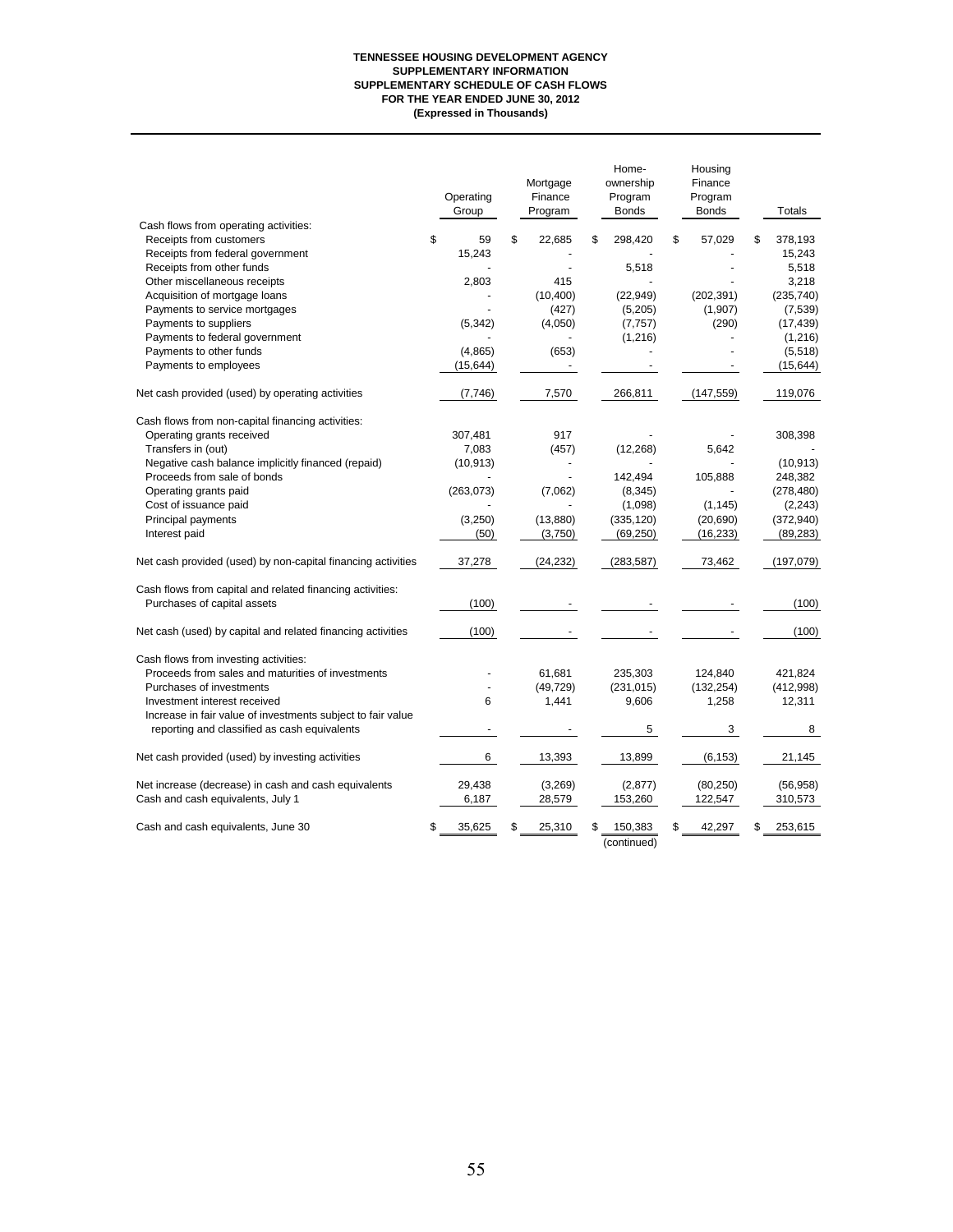#### **TENNESSEE HOUSING DEVELOPMENT AGENCY SUPPLEMENTARY INFORMATION SUPPLEMENTARY SCHEDULE OF CASH FLOWS (cont.) FOR THE YEAR ENDED JUNE 30, 2012 (Expressed in Thousands)**

|                                                            | Operating<br>Group |    | Mortgage<br>Finance<br>Program | Home-<br>ownership<br>Program<br><b>Bonds</b> | Housing<br>Finance<br>Program<br><b>Bonds</b> | Totals       |
|------------------------------------------------------------|--------------------|----|--------------------------------|-----------------------------------------------|-----------------------------------------------|--------------|
| Reconciliation of operating income to                      |                    |    |                                |                                               |                                               |              |
| net cash provided (used) by operating activities:          |                    |    |                                |                                               |                                               |              |
| Operating income (loss)                                    | \$<br>(3,915)      | \$ | (545)                          | \$<br>17,081                                  | \$<br>5,447                                   | \$<br>18,068 |
| Adjustments to reconcile operating income to               |                    |    |                                |                                               |                                               |              |
| net cash provided (used) by operating activities:          |                    |    |                                |                                               |                                               |              |
| Depreciation and amortization                              | 144                |    | 32                             | 574                                           | 136                                           | 886          |
| Changes in assets and liabilities:                         |                    |    |                                |                                               |                                               |              |
| (Increase) decrease in accounts receivable                 |                    |    | 267                            | 6,626                                         | (2, 135)                                      | 4,758        |
| (Increase) decrease in mortgage interest receivable        | 59                 |    | 127                            | 783                                           | (786)                                         | 183          |
| (Increase) decrease in first mortgage loans receivable     | (41)               |    | 6,736                          | 185,722                                       | (169, 627)                                    | 22,790       |
| Decrease in due from federal government                    | 768                |    | ٠                              |                                               |                                               | 768          |
| (Increase) decrease in deferred charges                    | 1                  |    | 42                             | (1, 912)                                      | (43)                                          | (1, 912)     |
| Decrease in interfund receivables                          |                    |    |                                | 5,518                                         |                                               | 5,518        |
| (Decrease) in interfund payables                           | (4,865)            |    | (653)                          |                                               |                                               | (5, 518)     |
| Increase (decrease) in accounts payable                    | (309)              |    | (922)                          | (241)                                         | 12                                            | (1,460)      |
| Increase in accrued payroll /                              |                    |    |                                |                                               |                                               |              |
| compensated absences                                       | 368                |    |                                |                                               |                                               | 368          |
| (Decrease) in arbitrage rebate liability                   |                    |    |                                | (1,216)                                       |                                               | (1, 216)     |
| Investment income included as operating                    |                    |    |                                |                                               |                                               |              |
| revenue                                                    | (6)                |    | (1,082)                        | (9,990)                                       | (914)                                         | (11, 992)    |
| Interest expense included as operating expense             | 50                 |    | 3,568                          | 63,866                                        | 20,351                                        | 87,835       |
| Total adjustments                                          | (3,831)            |    | 8,115                          | 249,730                                       | (153,006)                                     | 101,008      |
|                                                            |                    |    |                                |                                               |                                               |              |
| Net cash provided (used) by operating activities           | \$<br>(7,746)      | S  | 7,570                          | 266,811                                       | (147, 559)                                    | 119,076      |
| Noncash investing, capital, and financing activities:      |                    |    |                                |                                               |                                               |              |
| Increase in fair value of investments                      | \$                 | \$ | 60                             | \$<br>12.450                                  | 93                                            | 12,603       |
| Total noncash investing, capital, and financing activities | \$                 | \$ | 60                             | \$<br>12.450                                  | 93                                            | 12,603       |